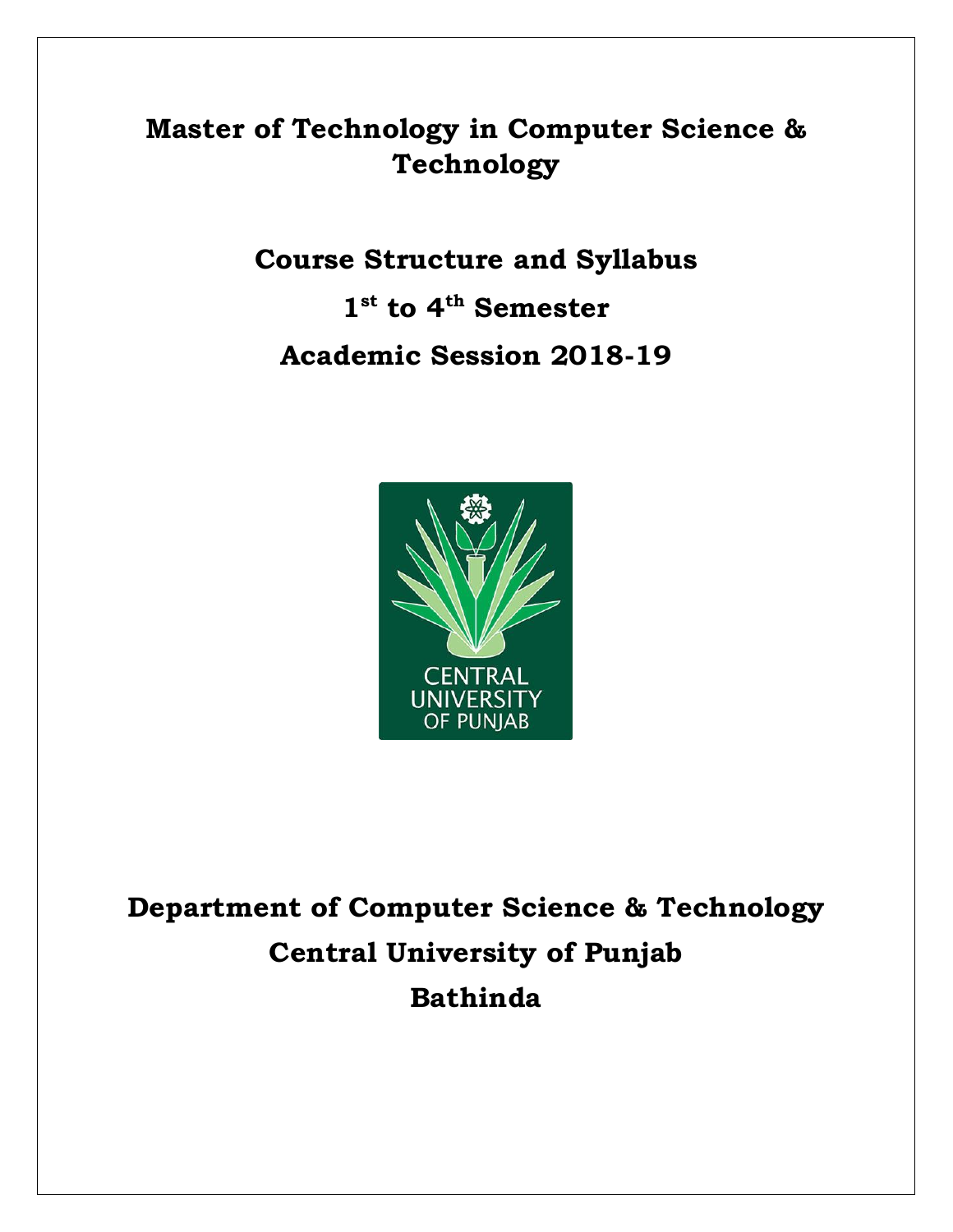# **Master's Programme Course Structure**

| Department: Computer Science & Technology<br>Programme: M-Tech. Computer Science & Technology<br><b>Batch: 2018-19</b><br>Semester : I<br><b>Course Title</b><br><b>Credit Hours</b><br>S.<br><b>Course</b><br><b>Course Type</b><br>Code<br>No.<br>T<br>L<br>${\bf P}$<br><b>Total</b><br>credit<br>1.<br><b>Advanced Data</b><br>Core-I<br>$\Omega$<br>$\Omega$<br>4<br>4<br><b>CST-506</b><br>Structure and<br>Algorithms<br>2.<br><b>CST-507</b><br>Mathematical<br>Core-II<br>$\Omega$<br>$\Omega$<br>$\overline{4}$<br>4<br>Foundation of<br>Computer Science<br><b>CST.508</b><br>3.<br>Machine Learning<br>$\overline{4}$<br>$\overline{4}$<br>$\Omega$<br>$\Omega$<br>CST.509<br>Wireless Sensors<br>Elective-I<br><b>Networks</b><br>CST.510<br>Compiler for HPC<br>Distributed System<br>CST.511<br>$\Omega$<br>$\Omega$<br>4<br>4<br>CST.512<br>Information<br>Elective-II<br>4.<br>Security<br>CST.513<br>Software Testing &<br>Maintenance<br>5.<br>CST.514<br>Foundation<br>Research<br>$\overline{0}$<br>$\Omega$<br>$\overline{4}$<br>4<br>Methodology<br><b>IDC</b><br>XXX.YYY<br>$\overline{2}$<br>$\overline{2}$<br>6.<br>$\Omega$<br>$\Omega$<br>Opt any one course<br>from the courses<br>offered by the<br>University<br>7.<br>XXX.YYY<br>Opt any one course<br>Value Added<br>$\overline{2}$<br>$\mathbf 2$<br>0<br>$\Omega$<br>from the courses<br>offered by the<br>University<br>CST.515<br>$\overline{2}$<br><b>Advanced Data</b><br>Laboratory-I<br>$\overline{0}$<br>$\overline{0}$<br>$\overline{4}$<br>8.<br>Structure - Lab<br>CST.516<br>9.<br>$\overline{O}$<br>$\overline{2}$<br><b>Wireless Sensors</b><br>$\overline{0}$<br>$\overline{4}$<br>Laboratory-II<br>Networks Lab<br>CST.517<br>Machine Learning<br>Lab<br>CST.518<br>Compiler for HPC-<br>Lab<br><b>Total</b><br>24<br>8<br>28 |  | <b>School: Engineering &amp; Technology</b> |  |  |  |  |  |
|---------------------------------------------------------------------------------------------------------------------------------------------------------------------------------------------------------------------------------------------------------------------------------------------------------------------------------------------------------------------------------------------------------------------------------------------------------------------------------------------------------------------------------------------------------------------------------------------------------------------------------------------------------------------------------------------------------------------------------------------------------------------------------------------------------------------------------------------------------------------------------------------------------------------------------------------------------------------------------------------------------------------------------------------------------------------------------------------------------------------------------------------------------------------------------------------------------------------------------------------------------------------------------------------------------------------------------------------------------------------------------------------------------------------------------------------------------------------------------------------------------------------------------------------------------------------------------------------------------------------------------------------------------------------------------------------------------------------------------------------------------------------------------------------------------------------------------|--|---------------------------------------------|--|--|--|--|--|
|                                                                                                                                                                                                                                                                                                                                                                                                                                                                                                                                                                                                                                                                                                                                                                                                                                                                                                                                                                                                                                                                                                                                                                                                                                                                                                                                                                                                                                                                                                                                                                                                                                                                                                                                                                                                                                 |  |                                             |  |  |  |  |  |
|                                                                                                                                                                                                                                                                                                                                                                                                                                                                                                                                                                                                                                                                                                                                                                                                                                                                                                                                                                                                                                                                                                                                                                                                                                                                                                                                                                                                                                                                                                                                                                                                                                                                                                                                                                                                                                 |  |                                             |  |  |  |  |  |
|                                                                                                                                                                                                                                                                                                                                                                                                                                                                                                                                                                                                                                                                                                                                                                                                                                                                                                                                                                                                                                                                                                                                                                                                                                                                                                                                                                                                                                                                                                                                                                                                                                                                                                                                                                                                                                 |  |                                             |  |  |  |  |  |
|                                                                                                                                                                                                                                                                                                                                                                                                                                                                                                                                                                                                                                                                                                                                                                                                                                                                                                                                                                                                                                                                                                                                                                                                                                                                                                                                                                                                                                                                                                                                                                                                                                                                                                                                                                                                                                 |  |                                             |  |  |  |  |  |
|                                                                                                                                                                                                                                                                                                                                                                                                                                                                                                                                                                                                                                                                                                                                                                                                                                                                                                                                                                                                                                                                                                                                                                                                                                                                                                                                                                                                                                                                                                                                                                                                                                                                                                                                                                                                                                 |  |                                             |  |  |  |  |  |
|                                                                                                                                                                                                                                                                                                                                                                                                                                                                                                                                                                                                                                                                                                                                                                                                                                                                                                                                                                                                                                                                                                                                                                                                                                                                                                                                                                                                                                                                                                                                                                                                                                                                                                                                                                                                                                 |  |                                             |  |  |  |  |  |
|                                                                                                                                                                                                                                                                                                                                                                                                                                                                                                                                                                                                                                                                                                                                                                                                                                                                                                                                                                                                                                                                                                                                                                                                                                                                                                                                                                                                                                                                                                                                                                                                                                                                                                                                                                                                                                 |  |                                             |  |  |  |  |  |
|                                                                                                                                                                                                                                                                                                                                                                                                                                                                                                                                                                                                                                                                                                                                                                                                                                                                                                                                                                                                                                                                                                                                                                                                                                                                                                                                                                                                                                                                                                                                                                                                                                                                                                                                                                                                                                 |  |                                             |  |  |  |  |  |
|                                                                                                                                                                                                                                                                                                                                                                                                                                                                                                                                                                                                                                                                                                                                                                                                                                                                                                                                                                                                                                                                                                                                                                                                                                                                                                                                                                                                                                                                                                                                                                                                                                                                                                                                                                                                                                 |  |                                             |  |  |  |  |  |
|                                                                                                                                                                                                                                                                                                                                                                                                                                                                                                                                                                                                                                                                                                                                                                                                                                                                                                                                                                                                                                                                                                                                                                                                                                                                                                                                                                                                                                                                                                                                                                                                                                                                                                                                                                                                                                 |  |                                             |  |  |  |  |  |
|                                                                                                                                                                                                                                                                                                                                                                                                                                                                                                                                                                                                                                                                                                                                                                                                                                                                                                                                                                                                                                                                                                                                                                                                                                                                                                                                                                                                                                                                                                                                                                                                                                                                                                                                                                                                                                 |  |                                             |  |  |  |  |  |
|                                                                                                                                                                                                                                                                                                                                                                                                                                                                                                                                                                                                                                                                                                                                                                                                                                                                                                                                                                                                                                                                                                                                                                                                                                                                                                                                                                                                                                                                                                                                                                                                                                                                                                                                                                                                                                 |  |                                             |  |  |  |  |  |
|                                                                                                                                                                                                                                                                                                                                                                                                                                                                                                                                                                                                                                                                                                                                                                                                                                                                                                                                                                                                                                                                                                                                                                                                                                                                                                                                                                                                                                                                                                                                                                                                                                                                                                                                                                                                                                 |  |                                             |  |  |  |  |  |
|                                                                                                                                                                                                                                                                                                                                                                                                                                                                                                                                                                                                                                                                                                                                                                                                                                                                                                                                                                                                                                                                                                                                                                                                                                                                                                                                                                                                                                                                                                                                                                                                                                                                                                                                                                                                                                 |  |                                             |  |  |  |  |  |
|                                                                                                                                                                                                                                                                                                                                                                                                                                                                                                                                                                                                                                                                                                                                                                                                                                                                                                                                                                                                                                                                                                                                                                                                                                                                                                                                                                                                                                                                                                                                                                                                                                                                                                                                                                                                                                 |  |                                             |  |  |  |  |  |
|                                                                                                                                                                                                                                                                                                                                                                                                                                                                                                                                                                                                                                                                                                                                                                                                                                                                                                                                                                                                                                                                                                                                                                                                                                                                                                                                                                                                                                                                                                                                                                                                                                                                                                                                                                                                                                 |  |                                             |  |  |  |  |  |
|                                                                                                                                                                                                                                                                                                                                                                                                                                                                                                                                                                                                                                                                                                                                                                                                                                                                                                                                                                                                                                                                                                                                                                                                                                                                                                                                                                                                                                                                                                                                                                                                                                                                                                                                                                                                                                 |  |                                             |  |  |  |  |  |
|                                                                                                                                                                                                                                                                                                                                                                                                                                                                                                                                                                                                                                                                                                                                                                                                                                                                                                                                                                                                                                                                                                                                                                                                                                                                                                                                                                                                                                                                                                                                                                                                                                                                                                                                                                                                                                 |  |                                             |  |  |  |  |  |
|                                                                                                                                                                                                                                                                                                                                                                                                                                                                                                                                                                                                                                                                                                                                                                                                                                                                                                                                                                                                                                                                                                                                                                                                                                                                                                                                                                                                                                                                                                                                                                                                                                                                                                                                                                                                                                 |  |                                             |  |  |  |  |  |
|                                                                                                                                                                                                                                                                                                                                                                                                                                                                                                                                                                                                                                                                                                                                                                                                                                                                                                                                                                                                                                                                                                                                                                                                                                                                                                                                                                                                                                                                                                                                                                                                                                                                                                                                                                                                                                 |  |                                             |  |  |  |  |  |
|                                                                                                                                                                                                                                                                                                                                                                                                                                                                                                                                                                                                                                                                                                                                                                                                                                                                                                                                                                                                                                                                                                                                                                                                                                                                                                                                                                                                                                                                                                                                                                                                                                                                                                                                                                                                                                 |  |                                             |  |  |  |  |  |
|                                                                                                                                                                                                                                                                                                                                                                                                                                                                                                                                                                                                                                                                                                                                                                                                                                                                                                                                                                                                                                                                                                                                                                                                                                                                                                                                                                                                                                                                                                                                                                                                                                                                                                                                                                                                                                 |  |                                             |  |  |  |  |  |

2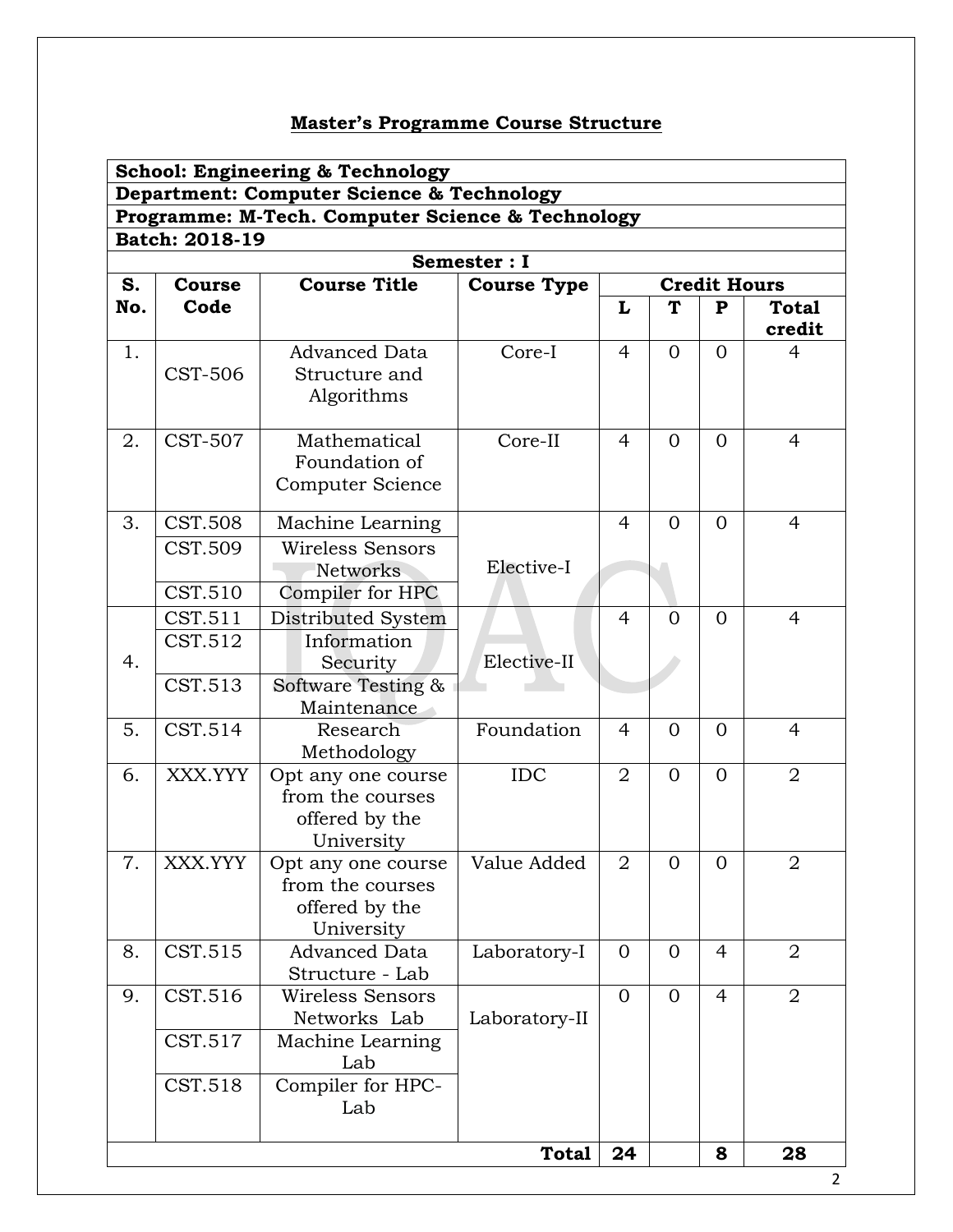|                                              | Semester : II  |                           |                    |                |                     |                |                |
|----------------------------------------------|----------------|---------------------------|--------------------|----------------|---------------------|----------------|----------------|
| S.                                           | <b>Course</b>  | <b>Course Title</b>       | <b>Course Type</b> |                | <b>Credit Hours</b> |                |                |
| No.                                          | Code           |                           |                    | L              | T                   | ${\bf P}$      | <b>Total</b>   |
|                                              |                |                           |                    |                |                     |                | credit         |
| 1.                                           | $CST-521$      | Advance Algorithm         | Core-III           | $\overline{4}$ | $\Omega$            | $\Omega$       | 4              |
| 2.                                           | <b>CST-522</b> | Soft Computing            | Core-IV            | $\overline{4}$ | $\Omega$            | $\Omega$       | $\overline{4}$ |
|                                              | <b>CST-523</b> | <b>Computer Vision</b>    |                    | $\overline{4}$ | $\Omega$            | $\Omega$       | $\overline{4}$ |
| 3.                                           | CBS-524        | <b>Big Data Analysis</b>  |                    |                |                     |                |                |
|                                              |                | and Visualization         | Elective-III       |                |                     |                |                |
|                                              | <b>CBS-523</b> | Secure Software           |                    |                |                     |                |                |
|                                              |                | Design                    |                    |                |                     |                |                |
|                                              | <b>CST-524</b> | IOT (Internet of          |                    |                |                     |                |                |
|                                              |                | Things)                   |                    |                |                     |                |                |
|                                              | CBS-527        | <b>Digital Forensics</b>  |                    | $\overline{4}$ | $\Omega$            | $\Omega$       | $\overline{4}$ |
| 4.                                           | CBS-525        | Secure Coding             | Elective-IV        |                |                     |                |                |
|                                              | <b>CST-525</b> | <b>GPU Computing</b>      |                    |                |                     |                |                |
|                                              |                |                           |                    |                |                     |                |                |
| 5.                                           |                | Python Programming        | <b>Skill</b>       | $\overline{4}$ | $\Omega$            | $\Omega$       | $\overline{4}$ |
|                                              | CST-526        | for Data Sciences         | Development        |                |                     |                |                |
|                                              |                |                           |                    |                |                     |                |                |
| 6.                                           | XXX.YYY        | <b>Inter Disciplinary</b> | <b>IDC</b>         | $\overline{2}$ | $\Omega$            | $\Omega$       | $\overline{2}$ |
|                                              |                | Course (IDC)              |                    |                |                     |                |                |
| 7.                                           | <b>CST-527</b> | Soft Computing-Lab        | Laboratory-III     | $\Omega$       | $\Omega$            | $\overline{2}$ | $\overline{2}$ |
| 8.                                           | <b>CST-528</b> | <b>Python Programming</b> | Laboratory-IV      | $\overline{0}$ | $\Omega$            | $\overline{2}$ | $\overline{2}$ |
|                                              |                | for Data Science -        |                    |                |                     |                |                |
|                                              |                | Lab                       |                    |                |                     |                |                |
| 22<br>26<br><b>Total</b><br>$\mathbf 0$<br>4 |                |                           |                    |                |                     |                |                |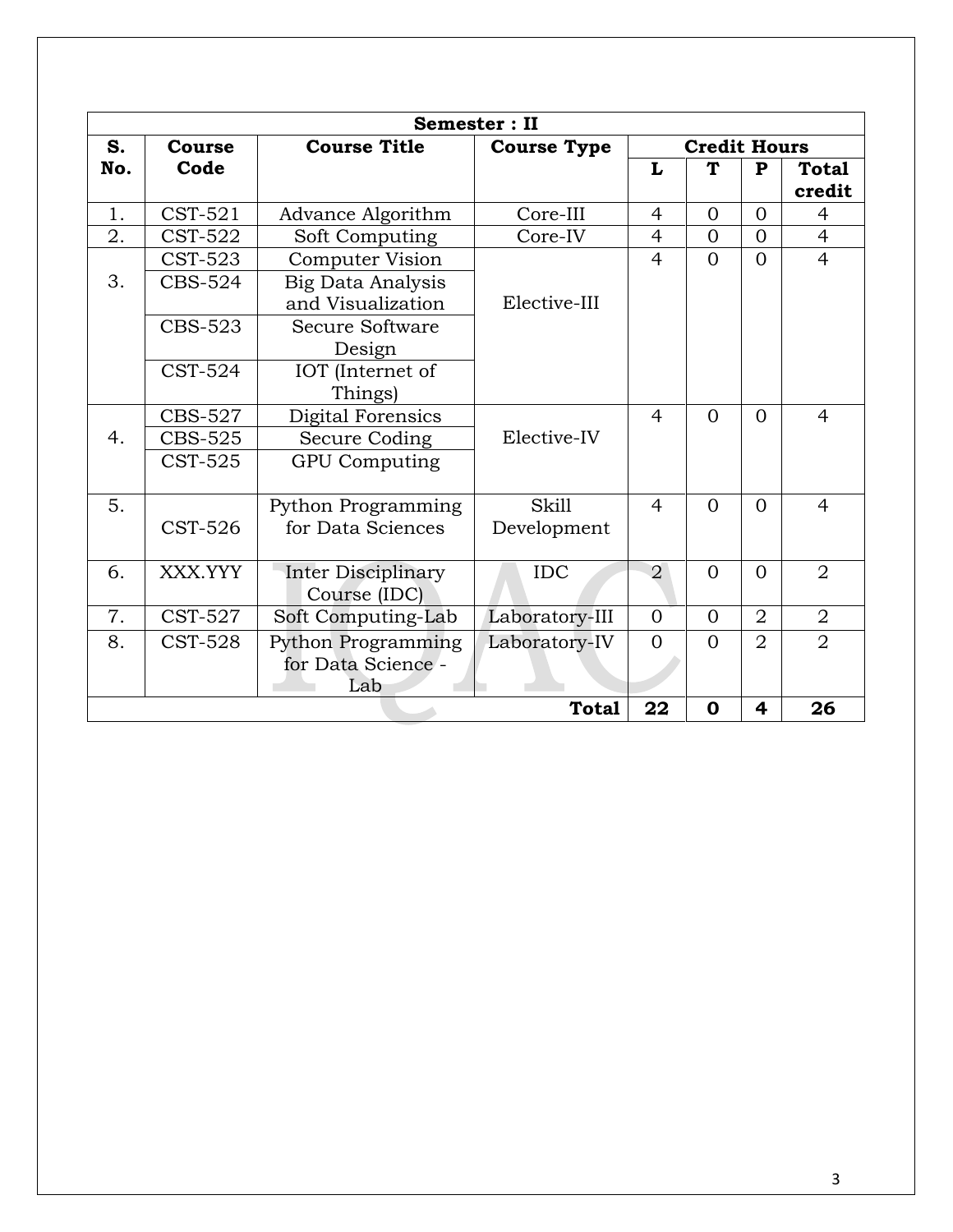|     | Semester : III                                  |                                                   |                    |                     |                |                |                |
|-----|-------------------------------------------------|---------------------------------------------------|--------------------|---------------------|----------------|----------------|----------------|
| S.  | <b>Course</b>                                   | <b>Course Title</b>                               | <b>Course Type</b> | <b>Credit Hours</b> |                |                |                |
| No. | Code                                            |                                                   |                    | L                   | T              | ${\bf P}$      | <b>Total</b>   |
|     |                                                 |                                                   |                    |                     |                |                | credit         |
|     | CST-551                                         | Optimization<br>Techniques                        |                    | $\overline{4}$      | $\Omega$       | $\Omega$       | $\overline{4}$ |
| 1.  | CST-552                                         | Data Warehousing<br>and Data Mining               | Elective           |                     |                |                |                |
|     | CST.553                                         | Introduction to<br>Intelligent System             |                    |                     |                |                |                |
|     | CST.554                                         | Mobile Applications<br>& Services                 |                    |                     |                |                |                |
|     | CBS-552                                         | Threat<br>Cyber<br>Intelligence                   | Open Elective      | $\overline{4}$      | $\Omega$       | $\Omega$       | $\overline{4}$ |
| 2.  | CST.555                                         | <b>Operations Research</b>                        |                    |                     |                |                |                |
|     | CST.556                                         | Cost Management of<br><b>Engineering Projects</b> |                    |                     |                |                |                |
|     | <b>CBS-553</b>                                  | Cyber Law                                         |                    |                     |                |                |                |
|     | CST.557                                         | <b>Software Metrics</b>                           |                    |                     |                |                |                |
| 3.  | CST.543                                         | Seminar with Minor<br>Project                     |                    | $\overline{0}$      | $\overline{0}$ | $\overline{2}$ | $\overline{2}$ |
| 4.  | CST.600                                         | Dissertation/<br><b>Industrial Project</b>        |                    | $\overline{0}$      | $\overline{0}$ | 10             | 10             |
|     | 8<br>$\overline{0}$<br>12<br>20<br><b>Total</b> |                                                   |                    |                     |                |                |                |

\*Students going for Industrial Project/Thesis will complete these courses through MOOCs.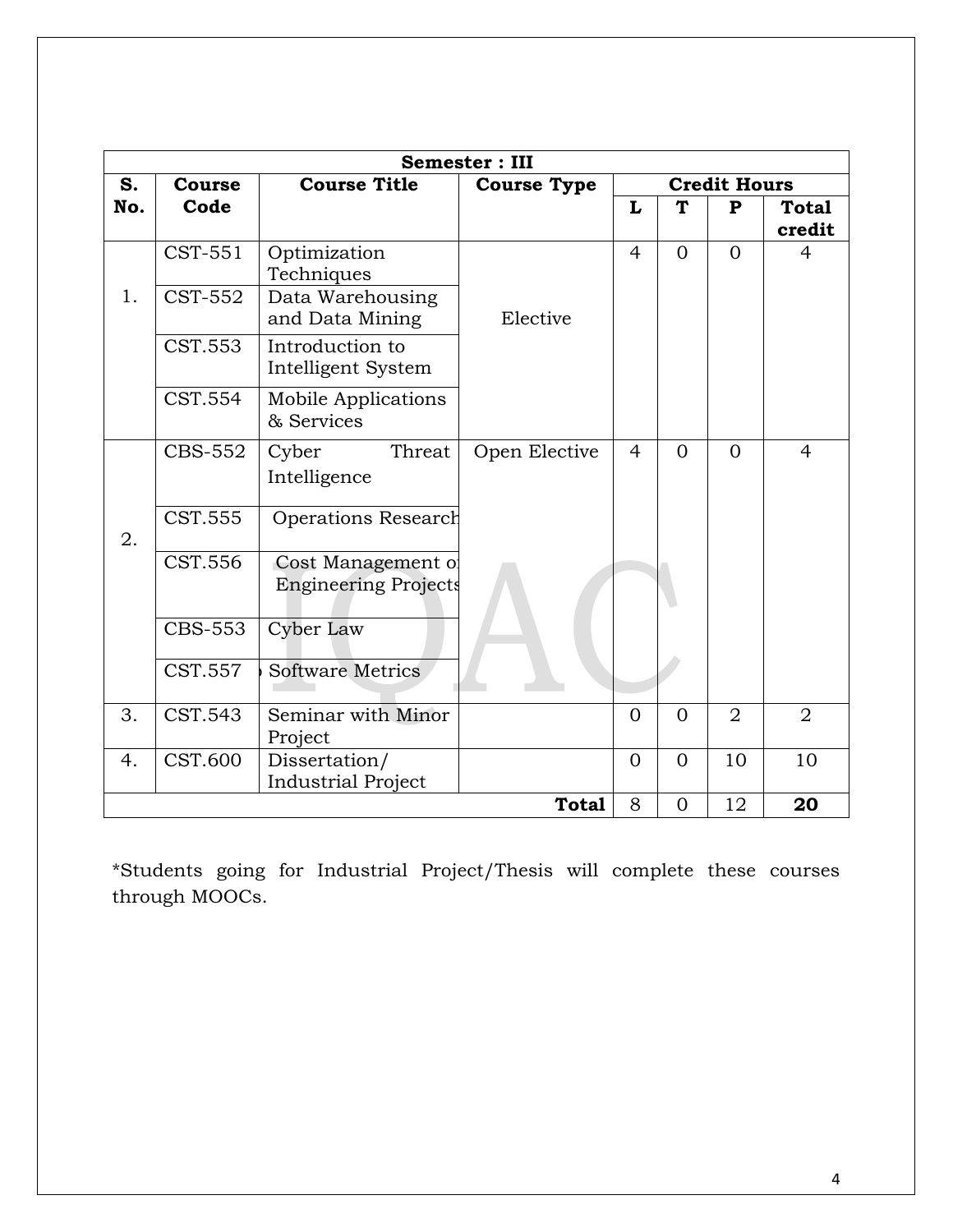|     | Semester: IV             |              |                    |  |                     |    |              |
|-----|--------------------------|--------------|--------------------|--|---------------------|----|--------------|
| S.  | <b>Course</b>            | Course       | <b>Course Type</b> |  | <b>Credit Hours</b> |    |              |
| No. | Code                     | <b>Title</b> |                    |  | Т                   | Р  | <b>Total</b> |
|     |                          |              |                    |  |                     |    | credit       |
|     | CST.600                  | Dissertation |                    |  |                     | 16 | 16           |
|     |                          |              |                    |  |                     |    |              |
|     |                          |              |                    |  |                     |    |              |
|     |                          |              |                    |  |                     |    |              |
|     | <b>Total</b><br>16<br>16 |              |                    |  |                     |    |              |

- A: Continuous Assessment: Based on Objective Type Tests, Term paper and Assignments
- B: Pre-Scheduled Test-1: Based on Objective Type & Subjective Type Test (By Enlarged Subjective Type)
- C: Pre-Scheduled Test-2: Based on Objective Type & Subjective Type Test (By Enlarged Subjective Type)
- D: End-Term Exam (Final): Based on Objective Type Tests
- E: Total Marks
- **L: Lectures T: Tutorial P: Practical Cr: Credits**

### **The following Transaction Modes are used for each subjects:**

### **Modes of classroom transaction**

- 1) Lecture
- 2) Demonstration
- 3) Project Method
- 4) Inquiry training
- 5) Seminar
- 6) Group discussion
- 7) Flipped learning
- 8) Tutorial
- 9) Self-learning
- 10)Case study

The following **tools** can be used in **different transactional modes**:

- 1. PPT
- 2. Video
- 3. e-content
- 4. google drive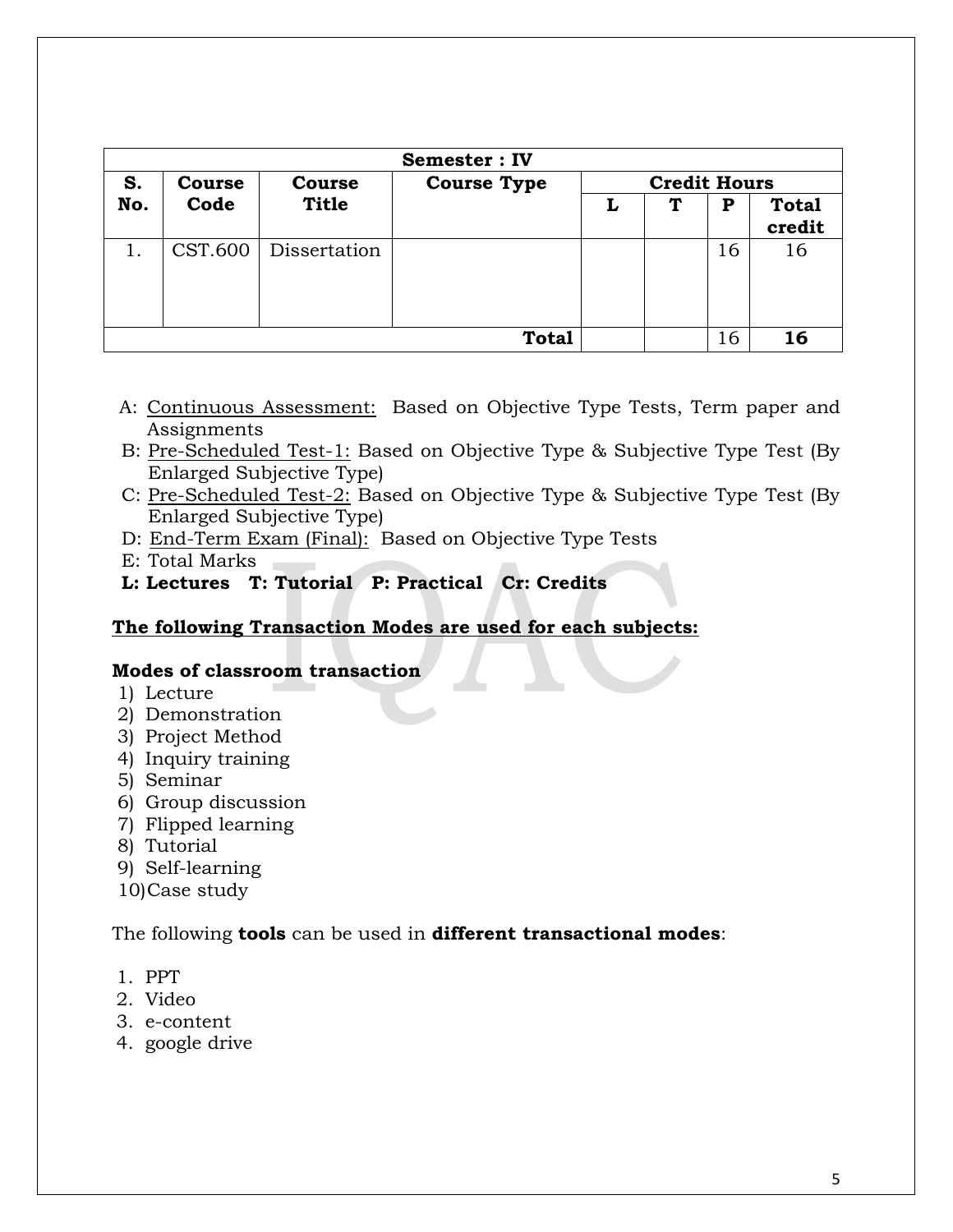### **Course Code CST-506 Course Name Advanced Data Structures and Algorithms Credits 4**

### **Course Objectives:**

- The student should be able to choose appropriate data structures, understand the ADT/libraries, and use it to design algorithms for a specific problem.
- Students should be able to understand the necessary mathematical abstraction to solve problems.
- To familiarize students with advanced paradigms and data structure used to solve algorithmic problems.
- Student should be able to come up with analysis of efficiency and proofs of correctness.

### **Course Outcomes:**

After completion of course, students would be able to:

- Understand the implementation of symbol table using hashing techniques.
- Develop and analyze algorithms for red-black trees, and B-trees.
- Develop algorithms for text processing applications.
- Identify suitable data structures and develop algorithms for computational geometry problems.

### **CONTENTS**

**Dictionaries:** Definition, Dictionary Abstract Data Type, Implementation of Dictionaries.

**Hashing:** Review of Hashing, Hash Function, Collision Resolution Techniques in Hashing, Separate Chaining, Open Addressing, Linear Probing, Quadratic Probing, Double Hashing, Rehashing, Extendible Hashing.

### **Unit 2** 16 hours

**Advanced Data Structures:** Binary search trees, Red-Black Trees, B-trees, Fibonacci heaps, Data Structures for Disjoint Sets.

**Design Strategies:** Divide-and-conquer, Dynamic Programming, and Greedy Method.

### **Unit 3 16 hours**

**Text Processing:** The naive string-matching algorithm, Rabin-Karp, String matching with finite automaton, Knuth-Morris-Pratt algorithm.

**Skip Lists:** Need for Randomizing Data Structures and Algorithms, Search and Update Operations on Skip Lists, Probabilistic Analysis of Skip Lists, Deterministic Skip Lists

# Unit 1 14 hours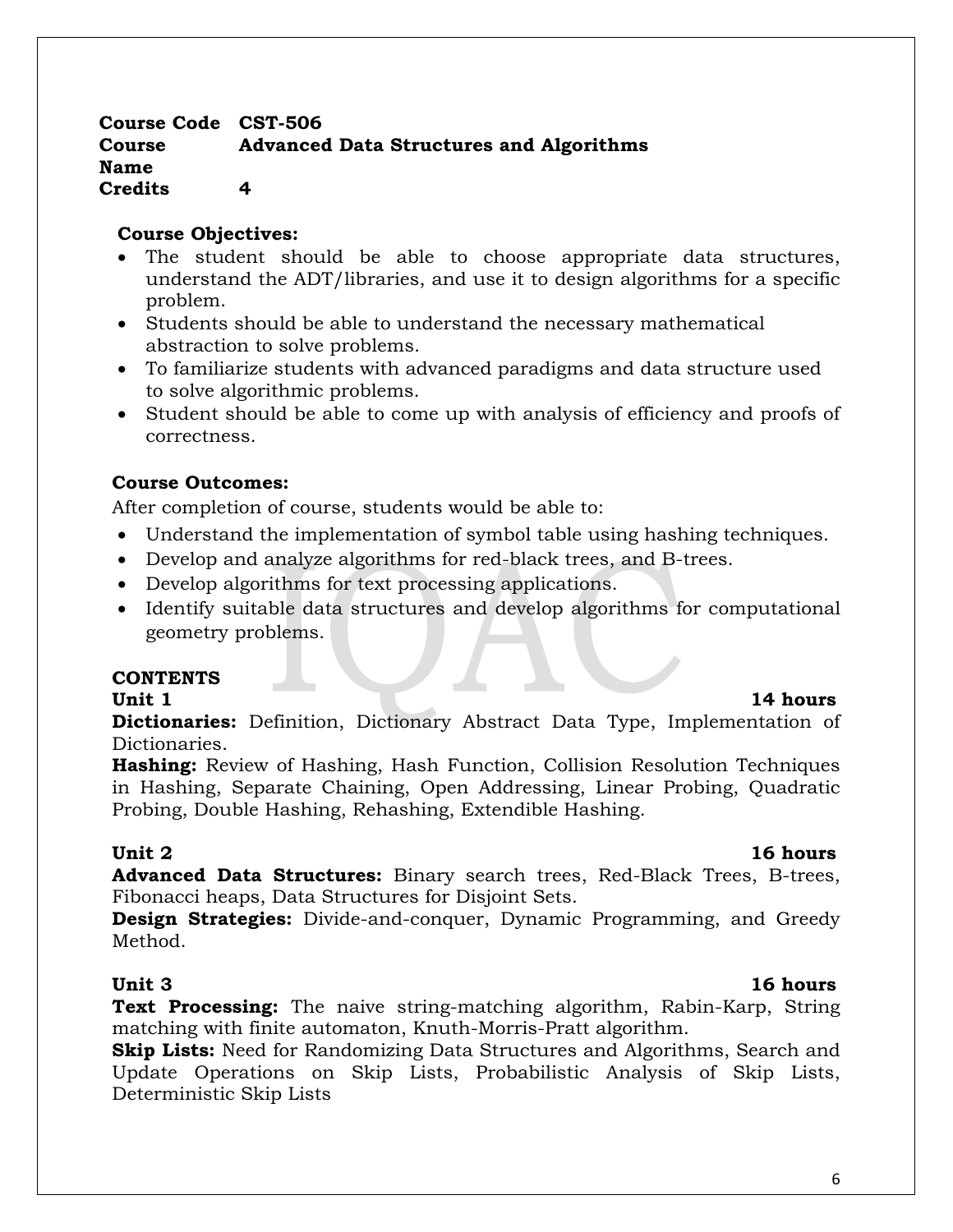### **Unit 4** 15 hours

**Graph Algorithms:** Elementary graph algorithms, Minimum spanning trees, shortest path algorithms: single source and all pair.

**Computational Geometry:** One Dimensional Range Searching, Two Dimensional Range Searching, Constructing a Priority Search Tree, Searching a Priority Search Tree, Priority Range Trees, Quadtrees, k-D Trees.

### **Suggested Readings**

- 1.T.H. Cormen, C. E. Leiserson, RL Rivest and C Stein, Introduction to Algorithms, 3rd Edition, MIT Press, Alan Tucker, 2010.
- 2.Sridhar, S., Design and Analysis of Algorithms. Oxford University Press India, 1st Edition, 2014.
- 3.Mark Allen Weiss, Data Structures and Algorithm Analysis in C++, 2nd Edition, Pearson, 2004.
- 4.M T Goodrich, Roberto Tamassia, Algorithm Design, John Wiley, 1st Edition, 2002.
- 5.Aho, A.V., Hopcroft, J.E. and Ullman, J. D., Data Structures and Algorithms. India: Pearson Education, 2nd Edition, 2009.
- 6.Horowitz, E., Sahni, S. and Rajasekaran, S., Fundamentals of Computer Algorithms, Galgotia Publications, 2nd Edition, 2010.

### **Course Code CST-507 Course Name Mathematical Foundation of Computer Science Credits 4**

**Objectives:** To understand the mathematical fundamentals that is prerequisites for a variety of courses like Data mining, Network protocols, analysis of Web traffic, Computer security, Software engineering, Computer architecture, operating systems, distributed systems, Bioinformatics, Machine learning.

**Course Outcomes:** On completion of the course the students should be able to

- To understand the basic notions of discrete and continuous probability.
- To understand the methods of statistical inference, and the role that sampling distributions play in those methods.
- To be able to perform correct and meaningful statistical analyses of simple to moderate complexity.

### **CONTENTS**

### **Unit 1** 17 hours

**Distribution Function:** Probability mass, density, and cumulative distribution functions, Conditional Probability, Expected value,

Applications of the Univariate and Multivariate problems. Probabilistic inequalities, Random samples, sampling distributions of estimators and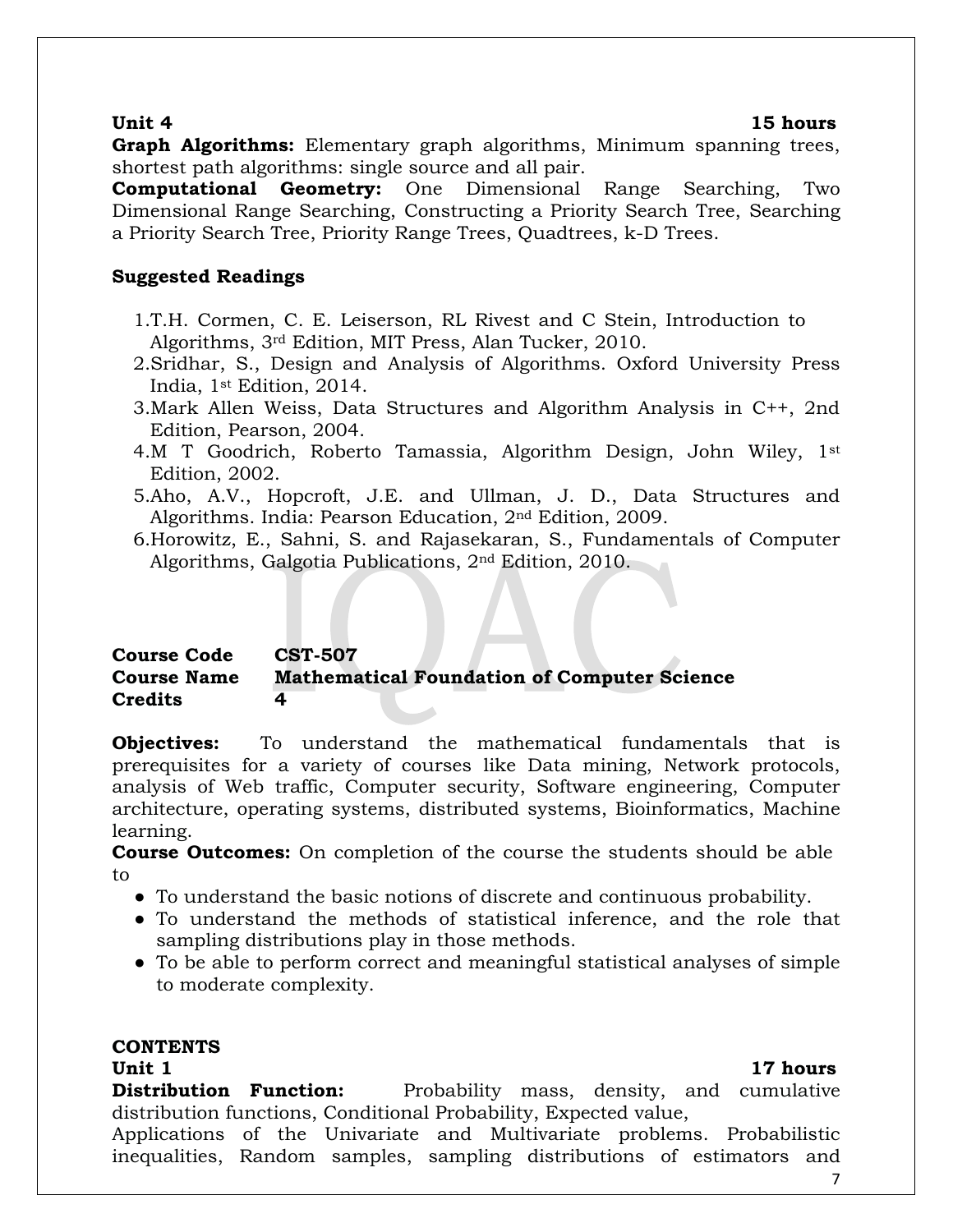### Maximum Likelihood

Statistical inference**:** Descriptive Statisctics**,** Introduction to multivariate statistical models, Multivariate Regression, Multinominal regression and classification problems, principal components analysis**,** The problem of overfitting model assessment.

### **Unit 3 16 hours**

**Graph Theory:** Isomorphism, Planar graphs, graph colouring, hamilton circuits and eulercycles.

Specialized techniques to solve combinatorial enumeration problems Graph Theory: Isomorphism, Planar graphs, graph colouring, hamilton circuits and euler cycles. Specialized techniques to solve combinatorial enumeration problems

### Unit 4 16 hours

**Computer science and engineering applications with any of following area:** Data mining, Computer security, Software engineering, Computer architecture, Bioinformatics, Machine learning.

Recent Trends in various distribution functions in mathematical field of computer science for varying fields like, soft computing, and computer vision.

### **Suggested Readings**

- 1. John Vince, Foundation Mathematics for Computer Science, Springer International Publishing, Edition 1, 2015.
- 2. Kishor S. Trivedi, Probability and Statistics with Reliability, Queuing, and Computer Science Applications. Wiley, Second Edition, Nov 2001, ISBN:978-0-471-33341-8
- 3. Michel Mitzenmacher and E. Upfal. Probability and Computing: Randomized Algorithms and Probabilistic Analysis, Cambrige University Press, January 31, 2005, ISBN: 978-0521835404
- 4. Alan Tucker, Applied Combinatorics, Wiley, 6th Edition, Feb 1, 2012, ISBN: 978-0470458389

### **Course Code CST-508 Course Name Machine Learning Credits 4**

### **Course Objectives:**

- To learn the concept of how to learn patterns and concepts from data without being explicitly programmed in various IOT nodes.
- To design and analyze various machine learning algorithms and techniques with a modern outlook focusing on recent advances.
- Explore supervised and unsupervised learning paradigms of machine

### **Unit 2 15 hours**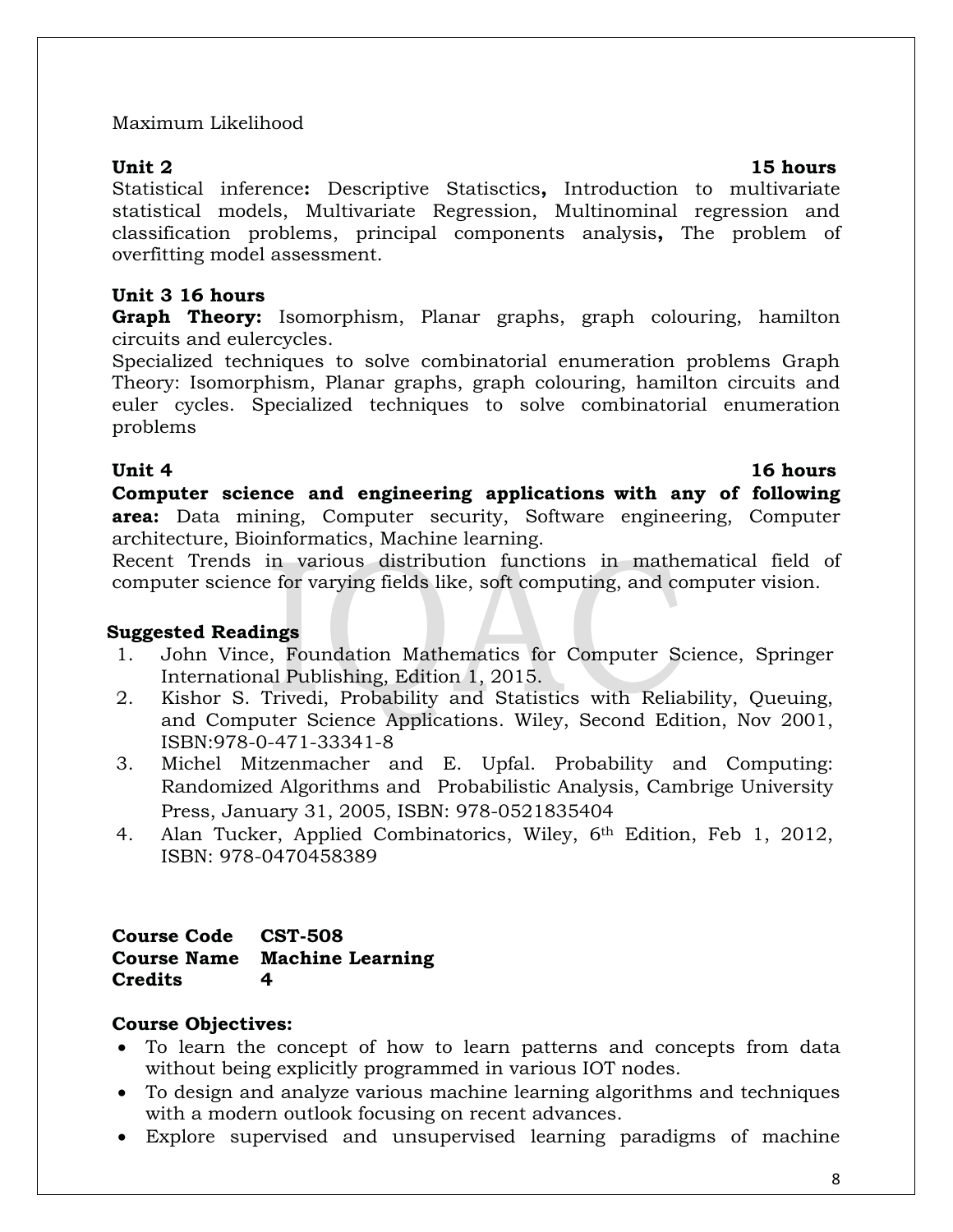learning.

 To explore Deep learning technique and various feature extraction strategies.

### **Course Outcomes:**

After completion of course, students would be able to:

- Extract features that can be used for a particular machine learning approach in various IOT applications.
- To compare and contrast pros and cons of various machine learning techniques and to get an insight of when to apply a particular machine learning approach.
- To mathematically analyze various machine learning approaches and paradigms.

# **CONTENTS**

### **Unit 1** 16 hours **Introduction to learning Techniques: Supervised Learning (Regression/Classification)**

- Basic methods: Distance-based methods, Nearest-Neighbours, Decision Trees, Naive Bayes
- Linear models: Linear Regression, Logistic Regression, Generalized Linear Models
- Support Vector Machines, Nonlinearity and Kernel Methods
- Beyond Binary Classification: Multi-class/Structured Outputs, Ranking

# Unit 2 15 hours

### **Unsupervised Learning**

- Clustering: K-means/Kernel K-means
- Dimensionality Reduction: PCA and kernel PCA
- Matrix Factorization and Matrix Completion
- Generative Models (mixture models and latent factor models)

# **Unit 3 14 hours**

Evaluating Machine Learning algorithms and Model Selection, Introduction to Statistical Learning Theory, Ensemble Methods (Boosting, Bagging, Random Forests)

Sparse Modeling and Estimation, Modeling Sequence/Time-Series Data, Deep Learning and Feature Representation Learning

**Unit 4** 18 hours Scalable Machine Learning (Online and Distributed Learning) A selection from some other advanced topics, e.g., Semi-supervised Learning, Active Learning, Reinforcement Learning, Inference in Graphical Models, Introduction to Bayesian Learning and Inference

### **Simulation Tool for Machine Learning, Hands on with recent tools WEKA, R, MATLAB**

Recent trends in various learning techniques of machine learning and

# 9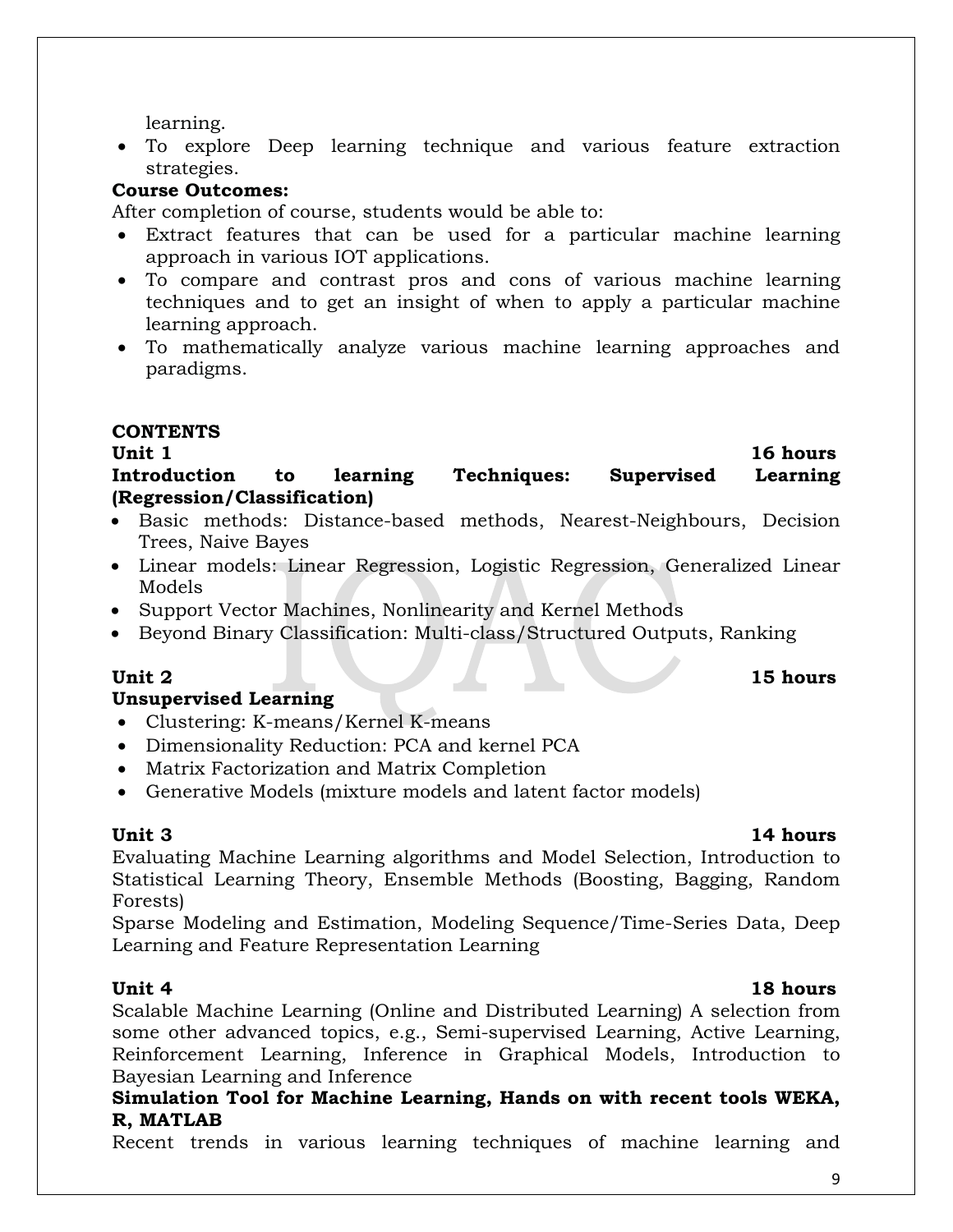classification methods for IOT applications. Various models for IOT applications.

### **Suggested Readings**

- 1. Kevin Murphy, Machine Learning: A Probabilistic Perspective, MIT Press, 2012
- 2. Trevor Hastie, Robert Tibshirani, Jerome Friedman, The Elements of Statistical Learning, Springer 2009 (freely available online)
- 3. Christopher Bishop, Pattern Recognition and Machine Learning, Springer, 2007.

| <b>Course Code</b> | <b>CST-509</b>                   |
|--------------------|----------------------------------|
| <b>Course Name</b> | <b>Wireless Sensors Networks</b> |
| <b>Credits</b>     | 4                                |

### **Course Objectives:**

- Architect sensor networks for various application setups.
- Devise appropriate data dissemination protocols and model links cost.
- Understanding of the fundamental concepts of wireless sensor networks and have a basic knowledge of the various protocols at various layers.
- Evaluate the performance of sensor networks and identify bottlenecks.

### **Course Outcomes:**

### **After completion of course, students would be able to:**

- Describe and explain radio standards and communication protocols for wireless sensor networks.
- Explain the function of the node architecture and use of sensors for various applications.
- Be familiar with architectures, functions and performance of wireless sensor networks systems and platforms.

### **CONTENTS**

**Introduction to Wireless Sensor Networks:** Course Information, Introduction to Wireless Sensor Networks: Motivations, Applications, Performance metrics, History and Design factors

**Network Architecture:** Traditional layered stack, Cross-layer designs, Sensor Network Architecture

**Hardware Platforms:** Motes, Hardware parameters

### **Unit 2** 14 hours

**Introduction to Network Simulations: I**ntroduction to Network Simulator, Description of the module and simulation example.

**Medium Access Control Protocol design:** Fixed Access, Random Access, WSN protocols: synchronized, duty-cycled

**Introduction to Markov Chain:** Discrete time Markov Chain definition, properties, classification and analysis

### 10

### **Unit 1** 15 hours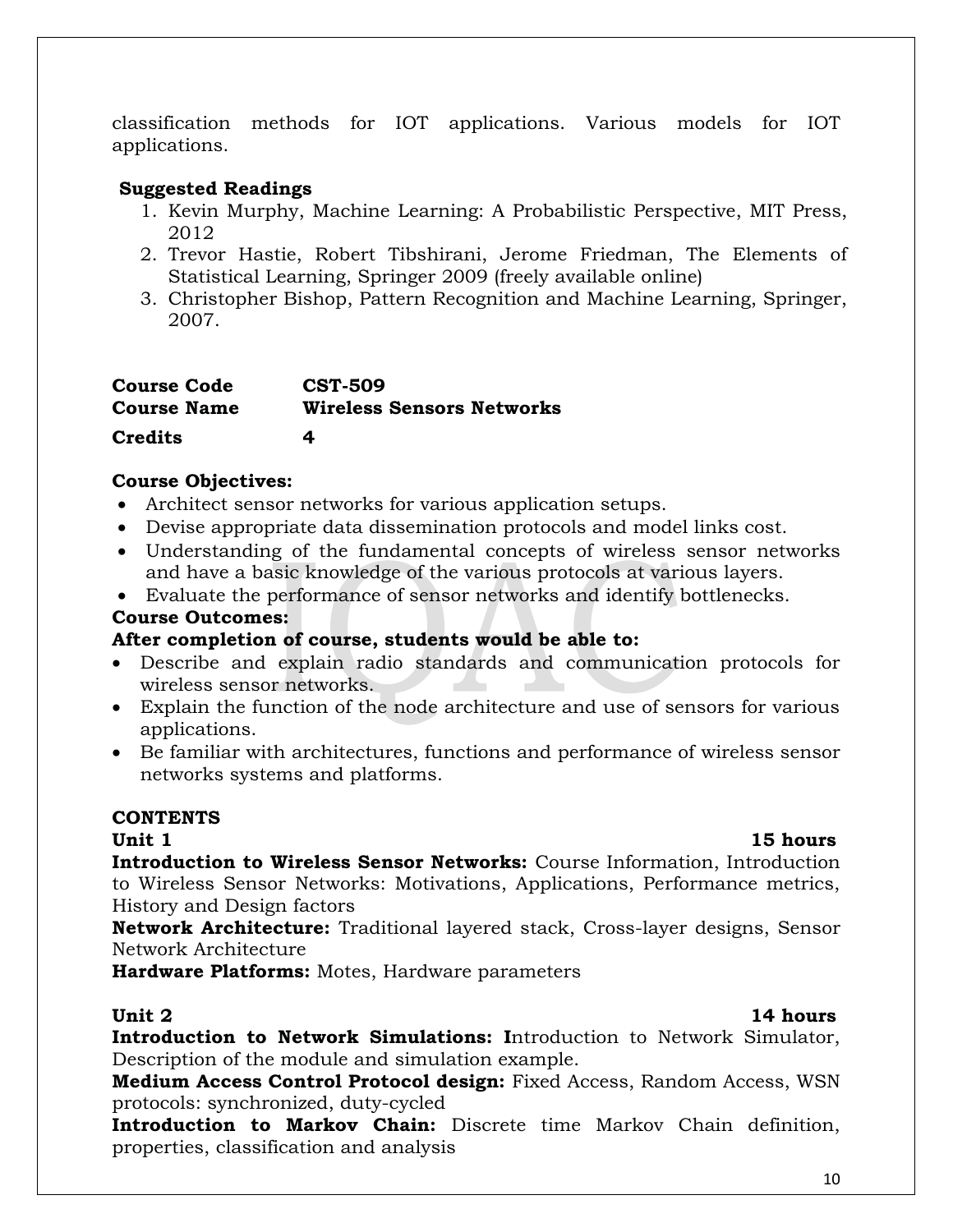**MAC Protocol Analysis:** Asynchronous duty-cycled. X-MAC Analysis (Markov Chain)

### **Unit 3 15 hours**

**Security:** Possible attacks, countermeasures, SPINS, Static and dynamic key Distribution

**Routing protocols:** Introduction, MANET protocols

### **Unit 4** 15 hours

**Routing protocols for WSN:** Resource-aware routing, Data-centric, Geographic Routing, Broadcast, Multicast

**Opportunistic Routing Analysis**: Analysis of opportunistic routing (Markov Chain)

Advanced topics in wireless sensor networks.

**Advanced Topics:** Recent development in WSN standards, software applications.

### **Suggested Readings**

- 1. W. Dargie and C. Poellabauer, "Fundamentals of Wireless Sensor Networks –Theory and Practice", Wiley 2010
- 2. KazemSohraby, Daniel Minoli and TaiebZnati, "wireless sensor networks Technology, Protocols, and Applications", Wiley Interscience 2007
- 3. Takahiro Hara,Vladimir I. Zadorozhny, and Erik Buchmann, "Wireless Sensor Network Technologies for the Information Explosion Era", springer 2010
- 4. Murthy, C.S. R. and Manoj, B.S. (2007). Ad hoc Wireless Networks Architectures and protocols,2ndedition, Pearson Education.
- 5. ObaidatM. S.andMisra, S. Principles of Wireless Sensor Networks,Cambridge University Press, U.K.
- 6. Vijay Madisetti, ArshdeepBahga, "Internet of Things: A Hands-On Approach"ChristianPoellabauer, & quot; Fundamentals of Wireless Sensor Networks: TheoryandPractice"
- 7. Toh, C.K. Ad Hoc Wireless Networks: Protocols and Systems, Prentice Hall PTR Upper Saddle River, NJ, USA.
- 8. Misra,S., Woungang, I. and Misra S. C. Guide to Wireless Sensor Networks, Computer Communications and Networks Series, Springer-Verlag, London, U.K.
- 9. Francis daCosta, "Rethinking the Internet of Things: A Scalable Approach to Connecting Everything", 1 st Edition, Apress Publications, 2013.
- 10. Getting Started with Raspberry Pi, Matt Richardson & Shawn Wallace, O'Reilly (SPD), 2014.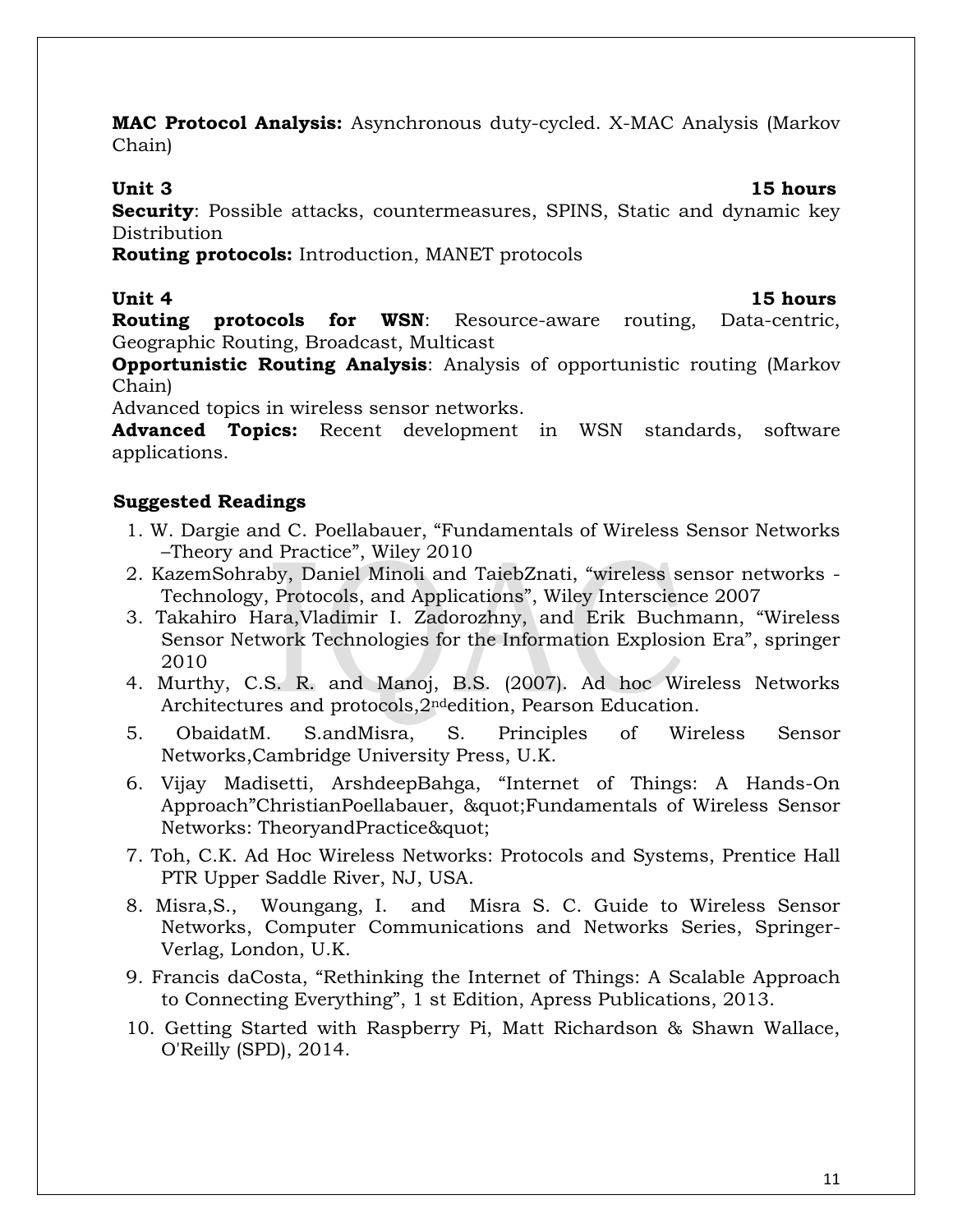**Unit 4 17 hours Message-Passing Machines:** SIMD Machines, MIMD Machines, Data Layout, Parallel Code for Array Assignment, Remote Data Access, Automatic Data Layout, Multiple Array Assignments, Other Topics.

**Scalable Shared-Memory Machines:** Global Cache Coherence, Local Cache Coherence, Latency Tolerant Machines.

### **Course Objectives:**

**Credits 4**

**Course Code CST-510**

**Course Name Compiler for HPC**

The objective of this course is to introduce structure of compilers and high performance compiler design for students. Concepts of cache coherence and parallel loops in compilers are included.

### **Course Outcomes:**

### **After completion of course, students would be:**

- Familiar with the structure of compiler.
- Parallel loops, data dependency and exception handling and debugging in compiler.

### **CONTENTS**

**High Performance Systems,** Structure of a Compiler, Programming Language Features, Languages for High Performance.

**Data Dependence:** Data Dependence in Loops, Data Dependence in Conditionals, Data Dependence in Parallel Loops, Program Dependence Graph.

**Scalar Analysis with Factored Use-Def Chains:** Constructing Factored Use-Def Chains, FUD Chains for Arrays, Induction Variables Using FUD Chains, Constant Propagation with FUD Chains, Data Dependence for Scalars. Data Dependence Analysis for Arrays.

**Unit 2** 16 hours Array Region Analysis, Pointer Analysis, I/O Dependence, Procedure Calls, Inter-procedural Analysis.

**Loop Restructuring:** Simple Transformations, Loop Fusion, Loop Fission, Loop Reversal, Loop Interchanging, Loop Skewing, Linear Loop. Transformations, Strip-Mining, Loop Tiling, Other Loop Transformations, and Inter-procedural Transformations.

**Optimizing for Locality:** Single Reference to Each Array, Multiple References, General Tiling, Fission and Fusion for Locality.

**Unit 3 14 hours Concurrency Analysis:** Concurrency from Sequential Loops, Concurrency from Parallel Loops, Nested Loops, Round off Error, Exceptions and Debuggers. **Vector Analysis:** Vector Code, Vector Code from Sequential Loops, Vector Code from For all Loops, Nested Loops, Round off Error, Exceptions, and Debuggers, Multi-vector Computers.

# **Unit 1** 16 hours

### 12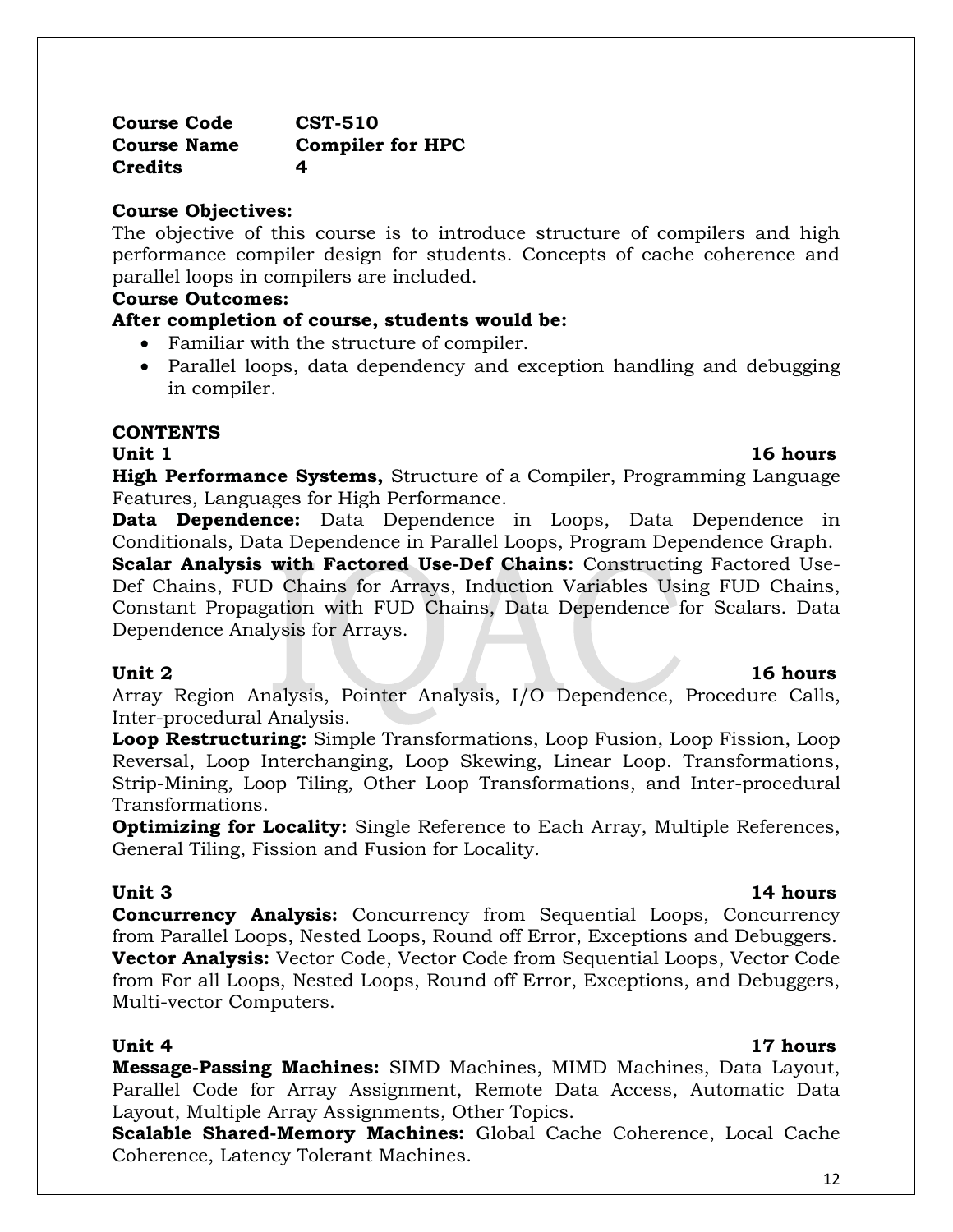Recent trends in compiler design for high performance computing and message passing machines and scalable shared memory machine.

### **Suggested Readings**

1. Michael Wolfe, High-Performance Compilers for Parallel Computing, Pearson

**Course Code CST-511 Course Name Distributed System Credits 4**

### **COURSE OBJECTIVES:**

To introduce the fundamental concepts and issues of managing large volume of shared data in a parallel and distributed environment, and to provide insight into related research problems.

### **COURSE OUTCOMES:**

### **After completion of course, students would be:**

- Design trends in distributed systems.
- Apply network virtualization.
- Apply remote method invocation and objects.

### **CONTENTS**

### Unit 1 14 hours

**Introduction:** Distributed data processing; What is a DDBS; Advantages and disadvantages of DDBS; Problem areas; Overview of database and computer network concepts

**Distributed Database Management System Architecture:** Transparencies in a distributed DBMS; Distributed DBMS architecture; Global directory issues.

### **Unit 2 15 hours**

**Distributed Database Design:** Alternative design strategies; Distributed design issues; Fragmentation; Data allocation

**Semantics Data Control:** View management; Data security; Semantic Integrity Control

**Query Processing Issues:** Objectives of query processing; Characterization of query processors; Layers of query processing; Query decomposition; Localization of distributed data

### **Unit 3 17 hours**

**Distributed Query Optimization:** Factors governing query optimization; Centralized query optimization; Ordering of fragment queries; Distributed query optimization algorithms.

**Transaction Management:** The transaction concept; Goals of transaction management; Characteristics of transactions; Taxonomy of transaction models **Concurrency Control:** Concurrency control in centralized database systems;

13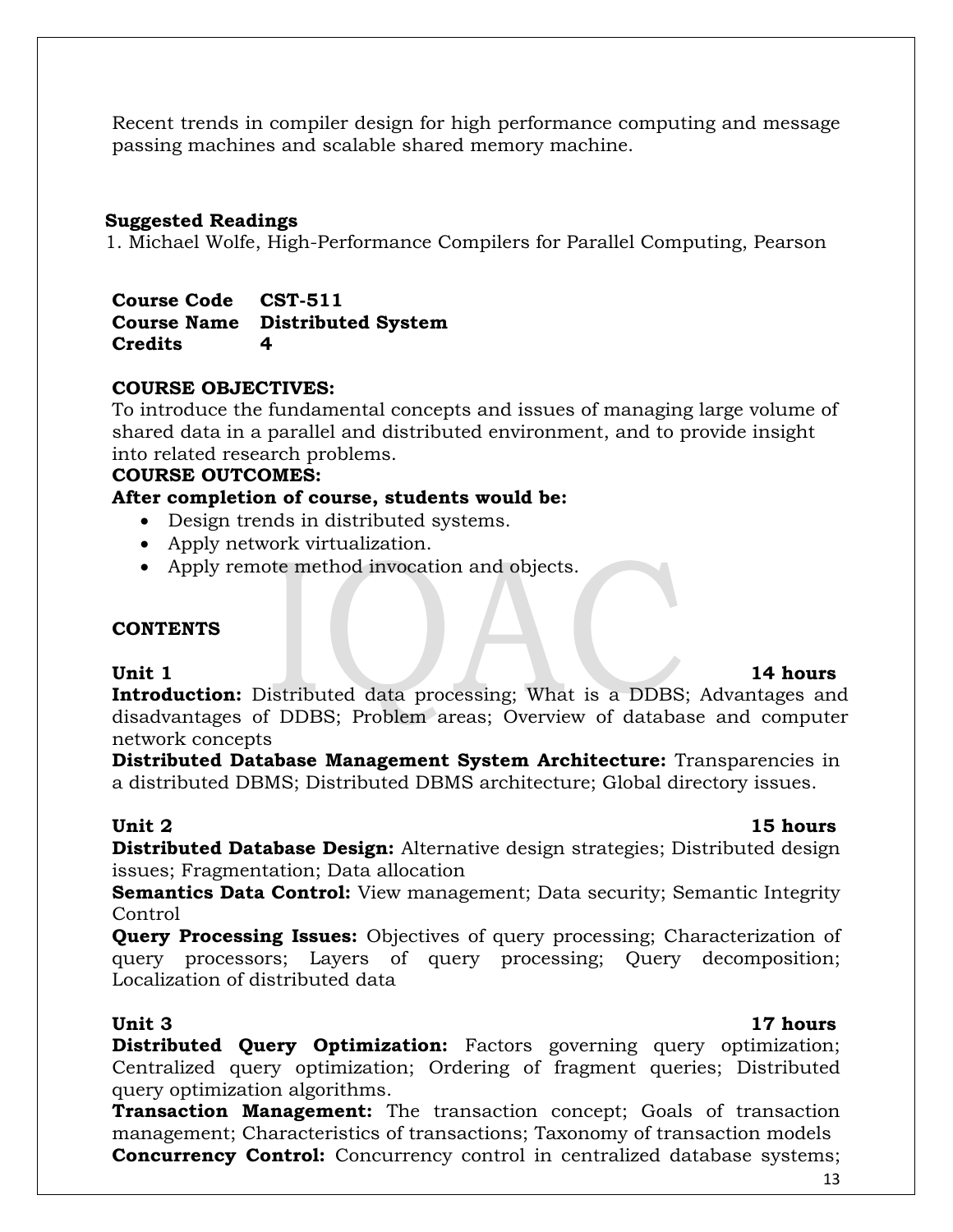Concurrency control in DDBSs; Distributed concurrency control algorithms; Deadlock management

**Unit 4** 16 hours

**Reliability:** Reliability issues in DDBSs; Types of failures; Reliability techniques; Commit

protocols; Recovery protocols

**Parallel Database Systems:** Parallel architectures; parallel query processing and optimization; load balancing

**Introduction to cloud computing, Advanced Topics:** Mobile Databases, Distributed Object Management, Multi-databases

### **Suggested Readings**

- 1. Principles of Distributed Database Systems, M.T. Ozsu and P. Valduriez, Prentice-Hall, 1991.
- 2. Distributed Database Systems, D. Bell and J. Grimson, Addison-Wesley, 1992.

### **Course Code CST-512 Course Name Information Security Credits 4**

**Objective:** This course will cover the information systems, concept of security, encryption, Hash Algorithms and Internet Security Protocol.

**Course Outcomes:** Upon completion of this course, the students will be able to:

- Explain the principles of information security and its significance
- Identify the domain specific security issues
- Describe the design and working of different cryptographic methods
- Understand the concept of Internet Security Protocol.

### **CONTENTS**

### **Unit 1** 13 hours

**History of Information Systems:** Importance of Information Systems, Basics of Information Systems, Changing Nature of Information Systems, Global Information Systems.

**Essential Security Terminologies:** Hardware, Software, Defining Security, Need for Security, Cyber-Crimes, Three Pillars of Security.

### **Unit 2** 16 hours

**Encryption and Decryption:** Attackers and Types of Threats, Encryption Techniques, Classical Cryptographic Algorithms: Monoalphabetic Substitutions such as the Caesar Cipher, Cryptanalysis of Monoalphabetic ciphers, Polyalphabetic Ciphers such as Vigenere, Vernam Cipher, Stream and Block Ciphers.

**Symmetric Key Systems**: Data encryption Standard (DES), DES Structure, DES Analysis, Multiple DES, Advance Encryption Standard (AES).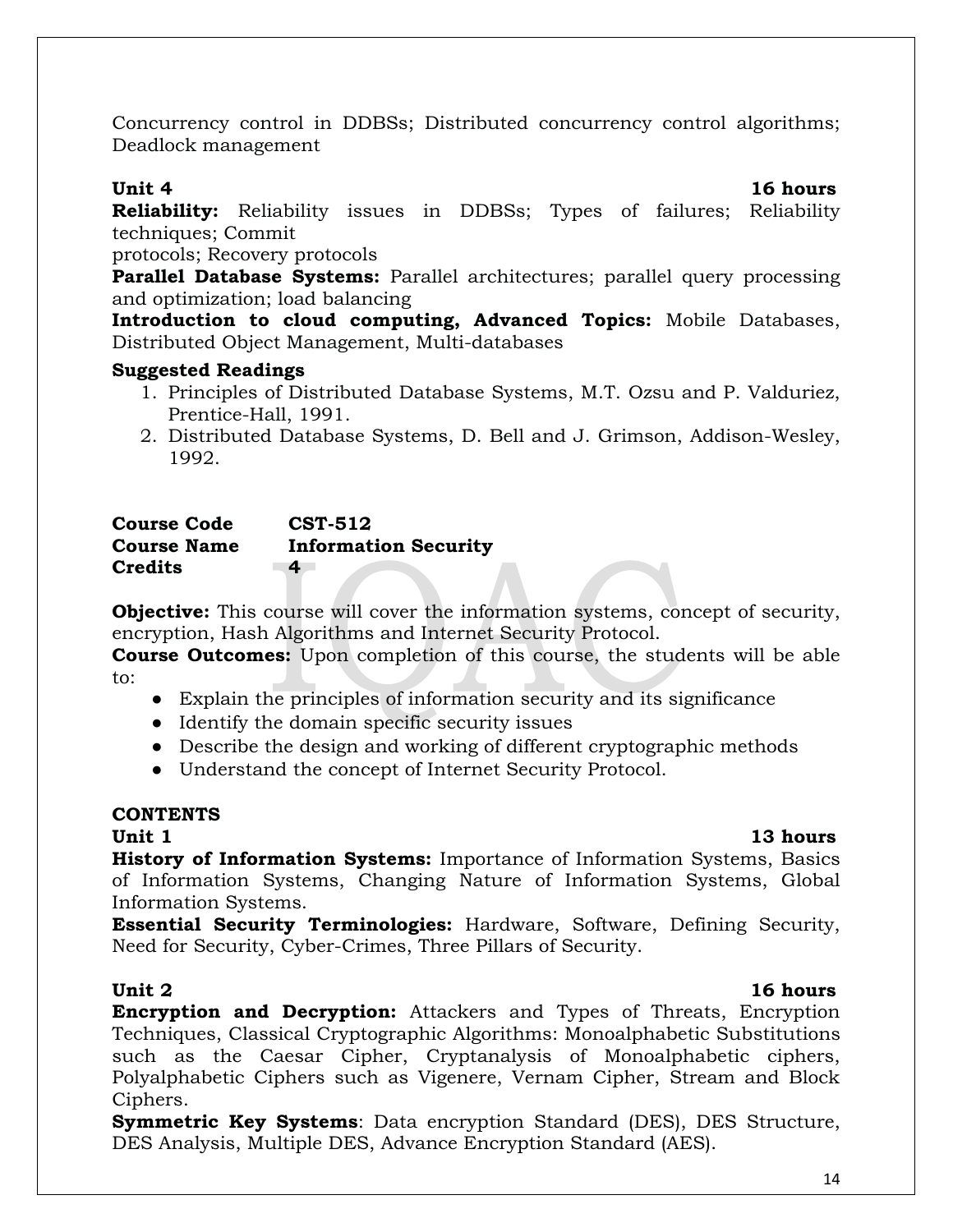### **Unit 3 15 hours**

**Key Management Protocols:** Solving Key Distribution Problem, Diffie-Hellman Key Exchange Algorithm.

**Public Key Encryption Systems:** Concept and Characteristics of Public Key Encryption System, Rivest-Shamir-Adleman (RSA) Encryption.

**Hash Algorithms:** Hash concept, Description of Hash Algorithms (MD5 and SHA-1), Digital Signature/Certificate.

### **Unit 4** 14 hours

**Internet Security Protocol:** Introduction, Secure Socket Layer, Transport Layer Security, Secure Electronic Transaction, 3-D Secure Protocol, Electronic Money, Email Security, Wireless Application Protocol (WAP) Security.

### **Suggested Readings**

- 1. Forouzan, B.A. (2010). Cryptography & Network Security. Tata McGraw-Hill Education.
- 2. Kahate, A. (2009). Cryptography and Network Security. McGraw-Hill Higher Ed.
- 3. Godbole, N. (2009). Information Systems Security: Security Management, Metrics, frameworks and Best Practices. 1st Ed. John Wiley & Sons India.
- 4. Stallings, W. (2007). Network Security Essentials: applications and standards. 3rd ed. Pearson Education India.
- 5. Stallings, W. (2014). Cryptography and Network Security: Principles and Practice. 6th ed. Pearson.
- 6. Kim, D., and Solomon, M. G. (2010). Fundamentals of Information Systems Security. Jones & Bartlett Learning.

### **Course Code CST-513 Course Name Software Testing & Maintenance Credits 4**

**Objective:** This course is designed to enable a clear understanding and knowledge of the foundations, techniques, and tools in the area of software testing and its practice in the industry. The course will prepare students to be leaders in software testing.

**Course Outcomes:** Upon completion of this course, the students will be able to:

- Able to apply software testing knowledge, verification & validation and engineering methods.
- Design and conduct a software test process for a quality software test.
- Understand and identify various software testing problems, and solve these problems by designing and selecting software test models, criteria, strategies, and methods.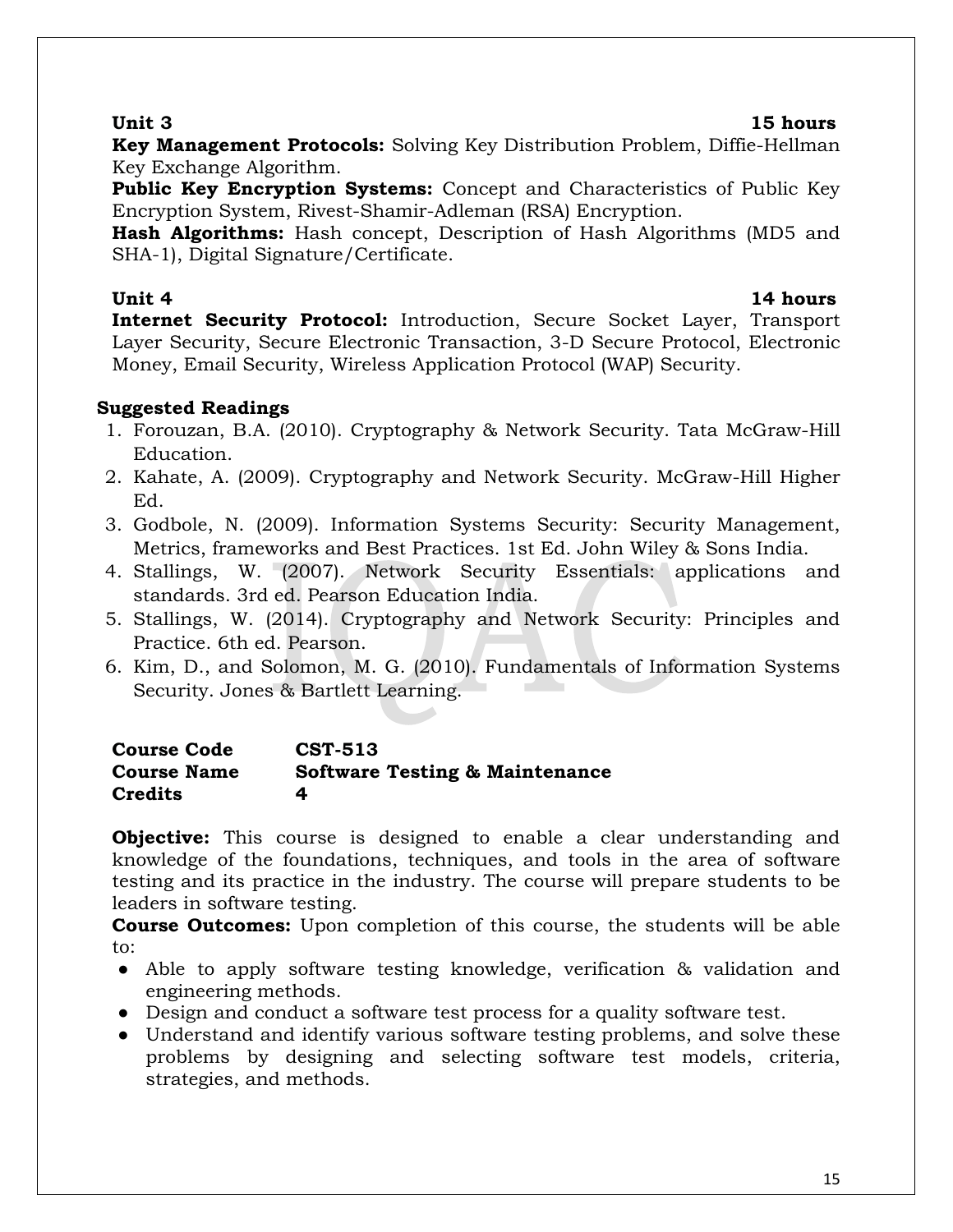### **CONTENTS**

**Overview of Software Engineering:** Phases in development of Software, Software Engineering Ethics, Life cycle Revisited (Incremental Development, Agile Methods, RAD), Model-Driven Architecture, Software Product Line, Process Modelling**.**

**Project Management:** Project Planning, Project Control (Work Break Down Structure, GANTT Charts, PERT Charts) Project Team Organization, Risk Management, CMM

### **Unit 2 15 hours**

**Testing of OO systems:** Objects and Classes, OO Testing, Class Testing, Regression Testing, Non-Functional Testing, Acceptance Testing

**Software Testing**: Levels of testing, Module, Integration, System, Regression, Testing techniques and their Applicability, Functional testing and Analysis Structural testing and Analysis, Error Oriented testing and Analysis, Hybrid Approaches, Integration Strategies, Transaction Flow Analysis, Stress Analysis, Failure Analysis, Concurrency Analysis

**Overview of Software Metrics:** Measurement in Software Engineering, Scope of Software Metrics, Measurement and Models Meaningfulness in measurement, Measurement quality, Measurement process, Scale, Measurement validation, Object-oriented measurements.

**Measuring Internal External Product Attributes:** Measuring size, aspects of software size, length, functionality and complexity, measuring structure, types of structural measures,

Modeling software quality, measuring aspects of software quality, software reliability, basics of software reliability

### **Unit 4** 16 hours

**Software Maintenance:** Maintenance Categories, Major causes of Maintenance Problems, Reverse Engineering, Software Evolutions, Organizational and Managerial Issues of Maintenance activities, Maintenance Measurements

**Software Refactoring:** Principles of Refactoring, Bad Smells in code, Composing Methods of Refactoring, Moving features between objects.

### **Suggested Readings**

- 1. Pressman Roger S. (2014). Software Engineering a Practitioners Approach, Latest Edition, McGraw-Hill Singapore
- 2. Peters, James S. Witold Pedrycz, (2011). Software engineering an engineering approach, Wiley India,.
- 3. Anirban Basu, (2015). Software Quality Assurance, Testing and Metrics, Latest Edition, PHI India.
- 4. Vliet Hans Van, (2015). Software Engineering Principles and Practice, Latest Edition, John Wiley & Sons

### **Unit 1** 14 hours

# Unit 3 17 hours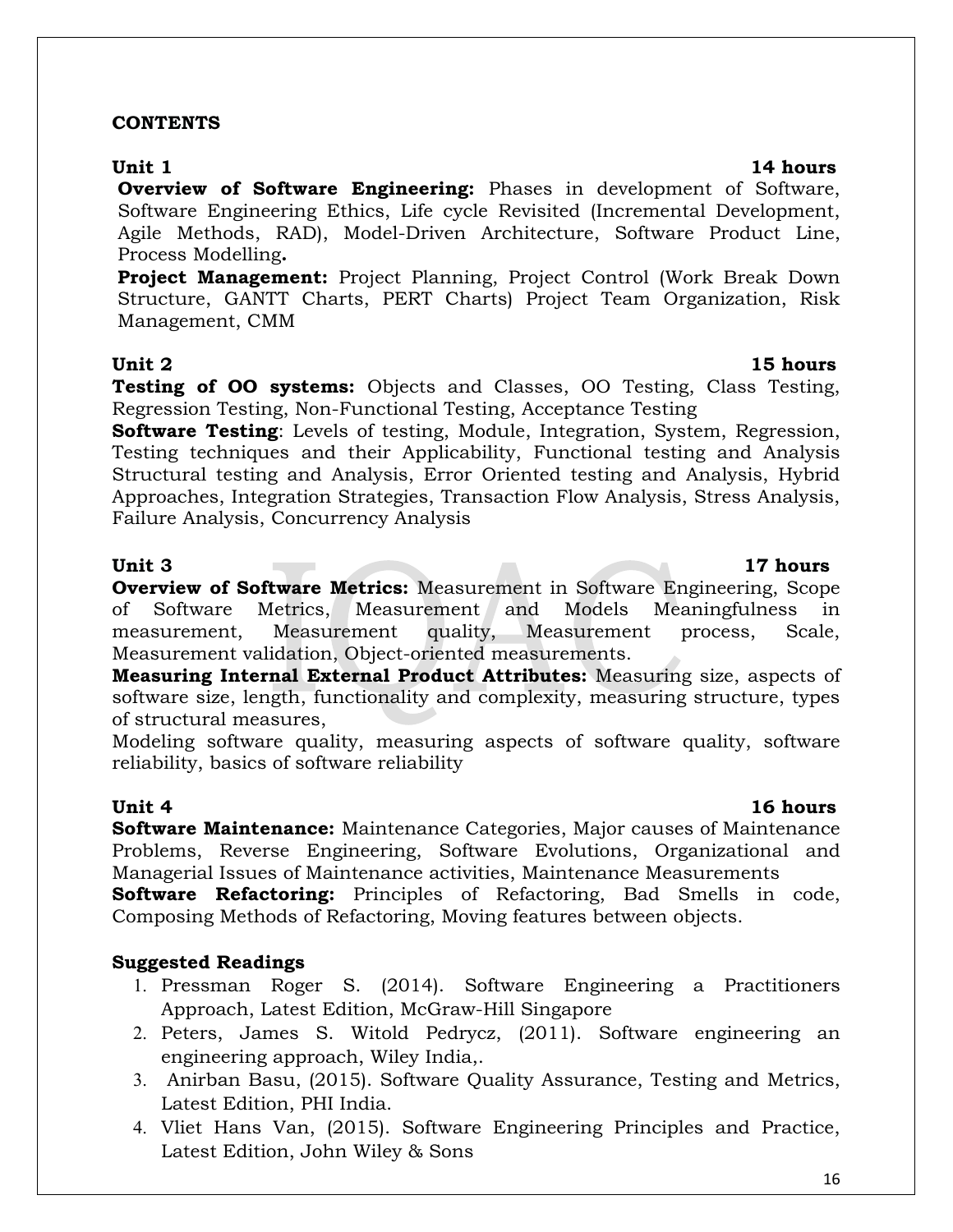5. Carlo Ghezzi, Mehdi Jazayeri, Dino Mandriolo,(2003). Fundamental of Software Engineering. Latest Edition, Printice Hall India

### **Course Code CST.514 Course Name Research Methodology Credits 4**

### **Course Objectives:**

- Understand research problem formulation.
- Analyze research related information
- Follow research ethics

### **Course Outcomes:**

At the end of this course, students will be able to

- Understand that today's world is controlled by Computer, Information Technology, but tomorrow world will be ruled by ideas, concept, and creativity.
- Understanding that when IPR would take such important place in growth of individuals & nation, it is needless to emphasis the need of information about Intellectual Property Right to be promoted among students in general & engineering in particular.
- Understand that IPR protection provides an incentive to inventors for further research work and investment in R & D, which leads to creation of new and better products, and in turn brings about, economic growth and social benefits.

### **CONTENTS**

Meaning of research problem, Sources of research problem, Criteria Characteristics of a good research problem, Errors in selecting a research problem, Scope and objectives of research problem. Approaches of investigation of solutions for research problem, data collection, analysis, interpretation, Necessary instrumentations

### **Unit 2 15 hours**

Effective literature studies approaches, analysis Plagiarism, Research ethics, Effective technical writing, how to write report, Paper

Developing a Research Proposal, Format of research proposal, a presentation and assessment by a review committee

Nature of Intellectual Property: Patents, Designs, Trade and Copyright. Process of

Patenting and Development: technological research, innovation, patenting, development.

International Scenario: International cooperation on Intellectual Property. Procedure for grants of patents, Patenting under PCT.

# Unit 1 14 hours

### **Unit 3 14 hours**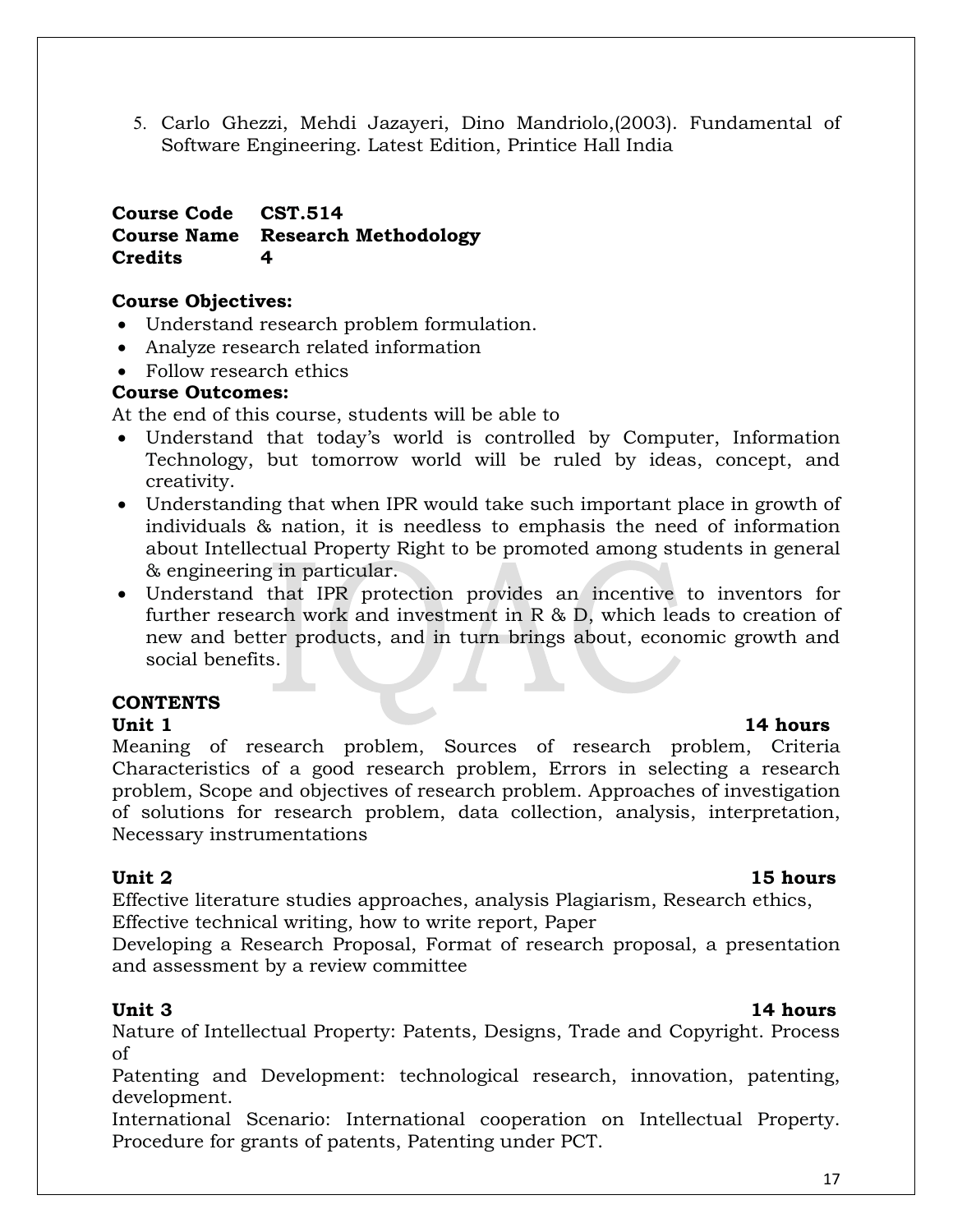### **Unit 4** 16 hours

Patent Rights: Scope of Patent Rights. Licensing and transfer of technology. Patent information and databases. Geographical Indications.

New Developments in IPR: Administration of Patent System. New developments in

IPR; IPR of Biological Systems, Computer Software etc. Traditional knowledge Case Studies.

### **Suggested Readings**

- 1. Stuart Melville and Wayne Goddard, "Research methodology: an introduction for science & engineering students'"
- 2. Wayne Goddard and Stuart Melville, "Research Methodology: An Introduction"
- 3. Ranjit Kumar, 2 ndEdition , "Research Methodology: A Step by Step Guide for beginners"
- 4. Halbert, "Resisting Intellectual Property", Taylor & Francis Ltd ,2007.
- 5. Mayall , "Industrial Design", McGraw Hill, 1992.
- 6. Niebel , "Product Design", McGraw Hill, 1974.
- 7. Asimov , "Introduction to Design", Prentice Hall, 1962.
- 8. Robert P. Merges, Peter S. Menell, Mark A. Lemley, "Intellectual Property in New Technological Age", 2016.
- 9. T. Ramappa, "Intellectual Property Rights Under WTO", S. Chand, 2008

**Course Code CST-515 Course Name Advanced Data Structure – Lab Credits**

### **Lab Assignments will be based on topics studied in CST-507**

### **Lab Evaluation:**

The evaluation of lab criteria will be based on following parameters:

| <b>Evaluation Parameters</b> | Marks |
|------------------------------|-------|
| Practical File               | -5    |
| Implementation               | 15    |
| Viva-voce                    | -30   |
| <b>Total</b>                 | 50    |

**Course Code** CST-516 **Course Name Wireless Sensors Networks Lab Credits**

**List of Practical will be based on Elective – I subject opted by the students**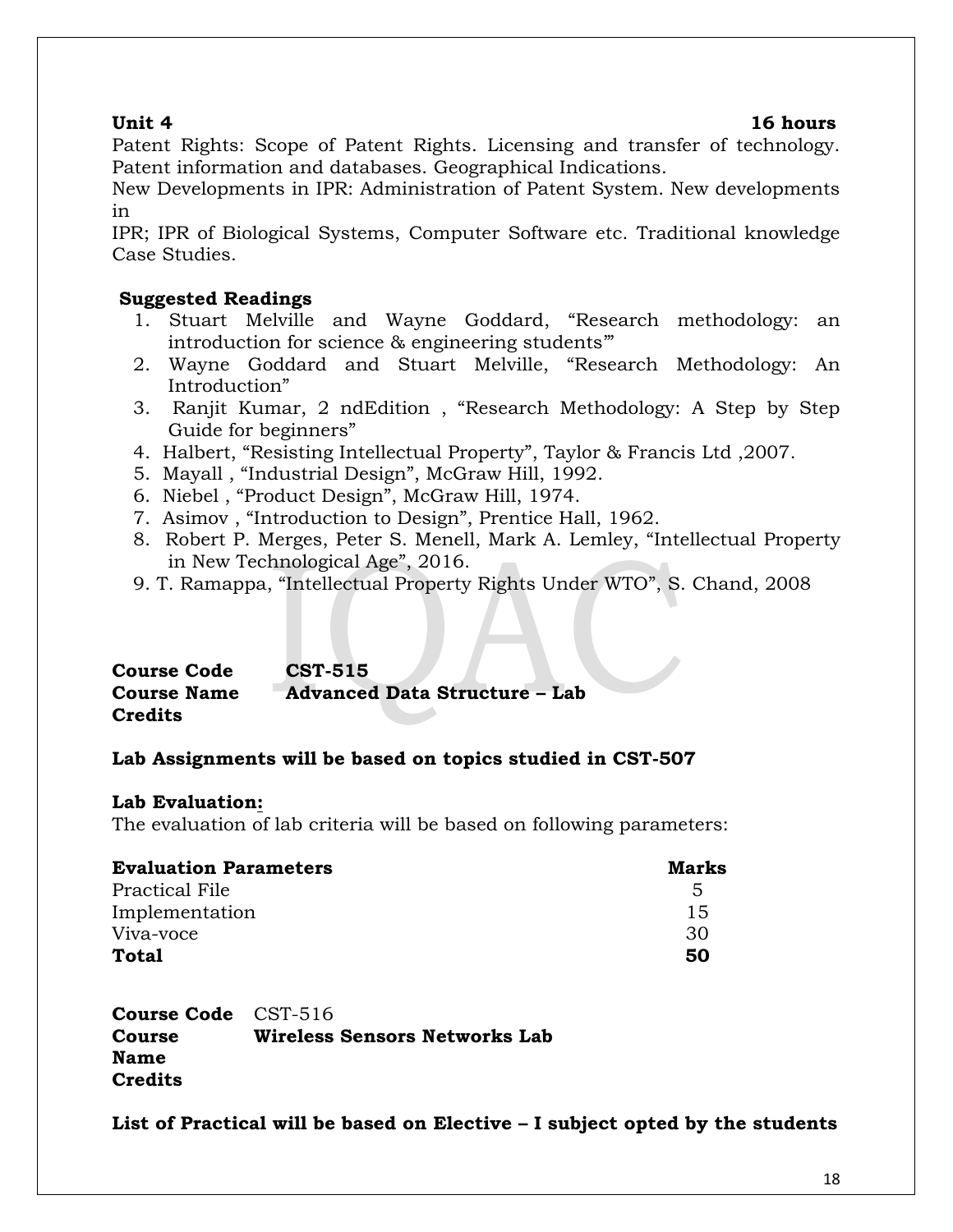### **Lab Evaluation:**

The evaluation of lab criteria will be based on following parameters:

| <b>Evaluation Parameters</b> | Marks |
|------------------------------|-------|
| <b>Practical File</b>        | 5     |
| Implementation               | 15    |
| Viva-voce                    | 30    |
| Total                        | 50    |

| <b>Course Code</b> | <b>CST-517</b>              |  |
|--------------------|-----------------------------|--|
| <b>Course Name</b> | <b>Machine Learning Lab</b> |  |
| <b>Credits</b>     |                             |  |

### **List of Practical will be based on Elective – I subject opted by the students**

### **Lab Evaluation:**

The evaluation of lab criteria will be based on following parameters:

| <b>Evaluation Parameters</b> |                             | <b>Marks</b> |
|------------------------------|-----------------------------|--------------|
| Practical File               |                             | 5            |
| Implementation               |                             | 15           |
| Viva-voce                    |                             | 30           |
| <b>Total</b>                 |                             | 50           |
| <b>Course Code</b>           | <b>CST-518</b>              |              |
| <b>Course Name</b>           | <b>Complier For HPC Lab</b> |              |
| <b>Credits</b>               |                             |              |

### **List of Practical will be based on Elective – I subject opted by the students**

### **Lab Evaluation:**

The evaluation of lab criteria will be based on following parameters:

| <b>Evaluation Parameters</b> | Marks         |
|------------------------------|---------------|
| Practical File               | $\mathcal{L}$ |
| Implementation               | 15            |
| Viva-voce                    | 30            |
| Total                        | 50            |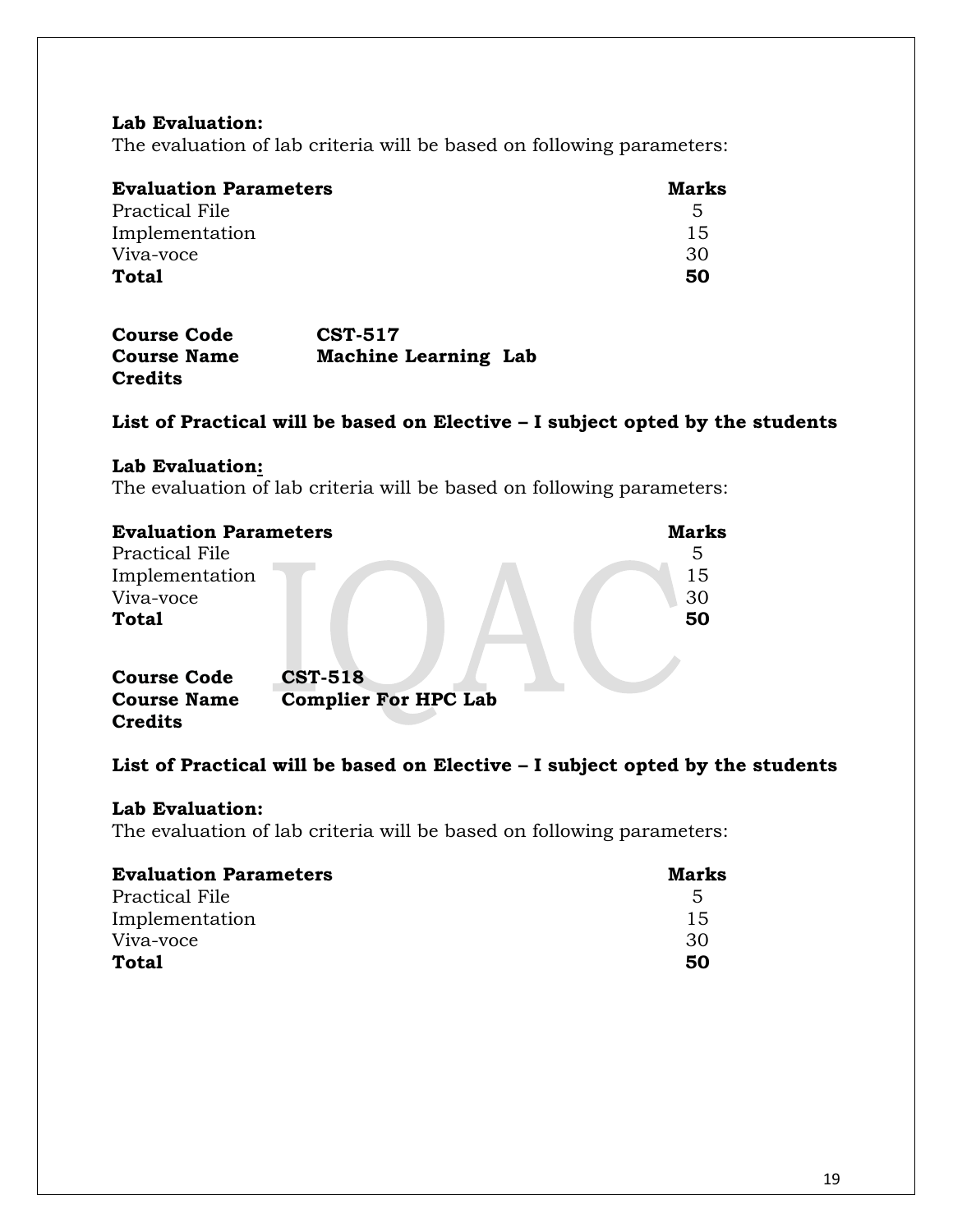### 20

### **Course Code CST-521 Course Name Advance Algorithm Credits 4 Course Objective:**

To familiarize students with basic paradigms and data structures used to solve advanced algorithmic problems and To introduce the students to recent developments in the area of algorithmic design.

**Course Outcomes:** On completion of the course the students should be able to

- Analyze the complexity/performance of different algorithms.
- Determine the appropriate data structure for solving a particular set of problems.
- Categorize the different problems in various classes according to their complexity.

### **CONTENTS**

**Sorting:** Review of various sorting algorithms, topological sorting

**Graph:** Definitions and Elementary Algorithms: Shortest path by BFS, shortest path in edge-weighted case (Dijkasra's), depth-first search and computation of strongly connected components,

Emphasis on correctness proof of the algorithm and time/space analysis,

Introduction to greedy paradigm, algorithm to compute a maximum weight maximal independent set. Application to MST.

### **Unit 2** 14 hours

Strassen's algorithm and introduction to divide and conquer paradigm, inverse of a triangular matrix, relation between the time complexities of basic matrix operations.

Floyd-Warshall algorithm and introduction to dynamic programming paradigm. More examples of dynamic programming.

**Linear Programming:** Geometry of the feasibility region and Simplex algorithm, Decision Poblems: P, NP, **NP Complete, NP-Hard,**

**NP Hard with** Examples, Proof of NP-hardness and NP-completeness.

### **Unit 4** 16 hours

**One or more of the following topics based on time and interest**  Approximation algorithms, Randomized Algorithms, Interior Point Method, Recent Trends in problem solving paradigms using recent searching and sorting techniques by applying recently proposed data structures.

# **Unit 3 15 hours**

# **Unit 1 16 hours**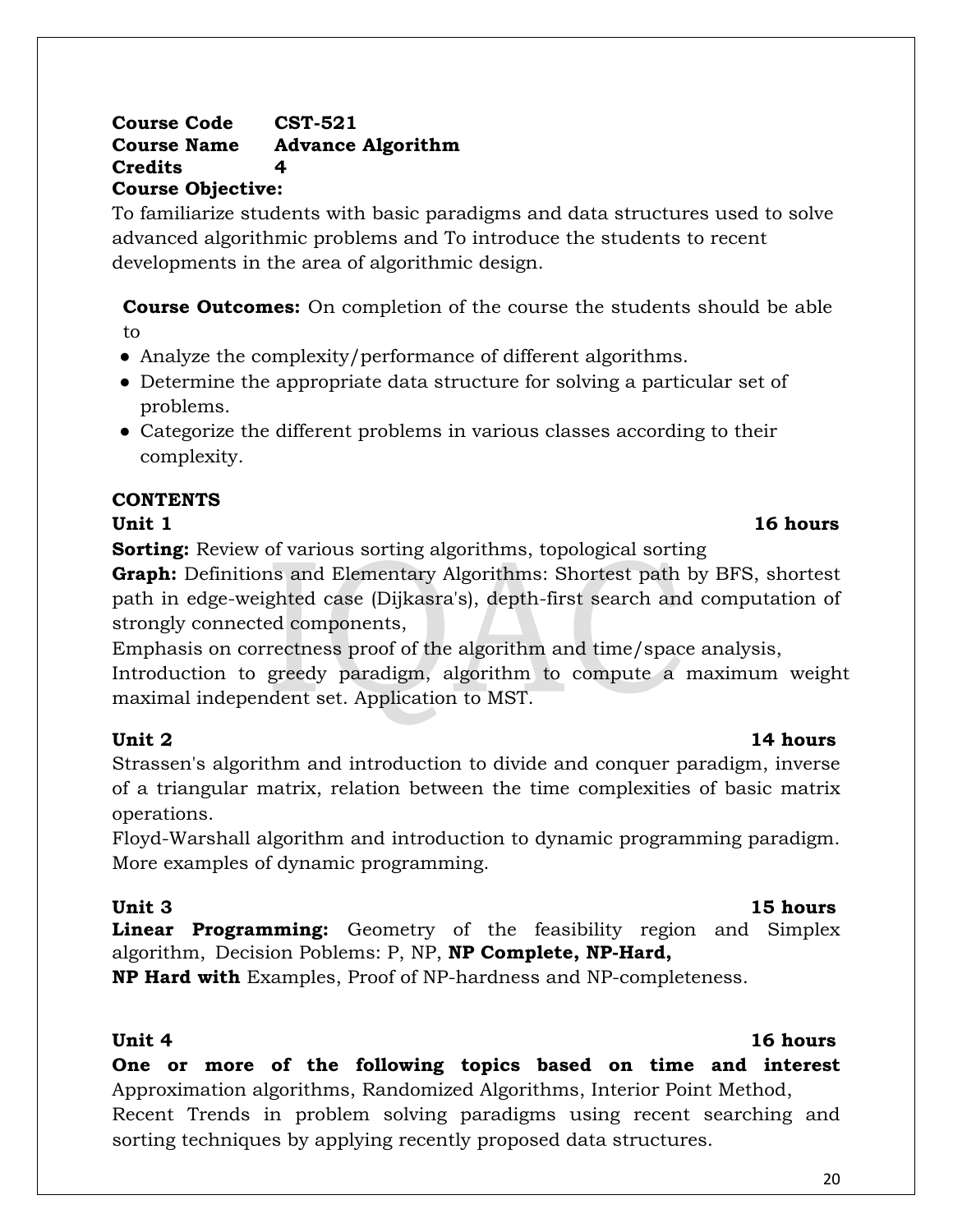### **Suggested Readings**

- 1. "Introduction to Algorithms" by Cormen, Leiserson, Rivest, Stein.
- 2. "The Design and Analysis of Computer Algorithms" by Aho, Hopcroft, Ullman.
- 3. "Algorithm Design" by Kleinberg and Tardos.

| <b>Course Code</b> | <b>CST-522</b>        |
|--------------------|-----------------------|
| <b>Course Name</b> | <b>Soft Computing</b> |
| <b>Credits</b>     | 4                     |

### **Course Objectives:**

- To introduce soft computing concepts and techniques and foster their abilities in designing appropriate technique for a given scenario.
- To implement soft computing based solutions for real-world problems.
- To give students knowledge of non-traditional technologies and fundamentals of artificial neural networks, fuzzy sets, fuzzy logic, genetic algorithms.
- To provide student hand-on experience on MATLAB to implement various strategies.

### **Course Outcomes:**

After completion of course, students would be able to:

- Identify and describe soft computing techniques and their roles in building intelligent machines
- Apply fuzzy logic and reasoning to handle uncertainty and solve various engineering problems.
- Apply genetic algorithms to combinatorial optimization problems.
- Evaluate and compare solutions by various soft computing approaches for a given problem.

### **CONTENTS**

**Unit 1** 14 hours **Introduction to Soft Computing and Neural Networks:** Evolution of Computing: Soft Computing Constituents, From Conventional AI to Computational Intelligence: Machine Learning Basics. Adaptive Resonance architectures, Advances in Neural networks

**Neural Networks:** Machine Learning Using Neural Network, Adaptive Networks, Feed forward Networks, Supervised Learning Neural Networks, Radial Basis Function Networks: Reinforcement Learning, Unsupervised, and Learning Neural Networks.

### **Unit 2** 14 hours

Fuzzy Rules and Fuzzy Reasoning, Fuzzy Inference Systems, Fuzzy Expert Systems, Fuzzy Decision Making.

**Fuzzy Logic:** Fuzzy Sets, Operations on Fuzzy Sets, Fuzzy Relations, Membership Functions.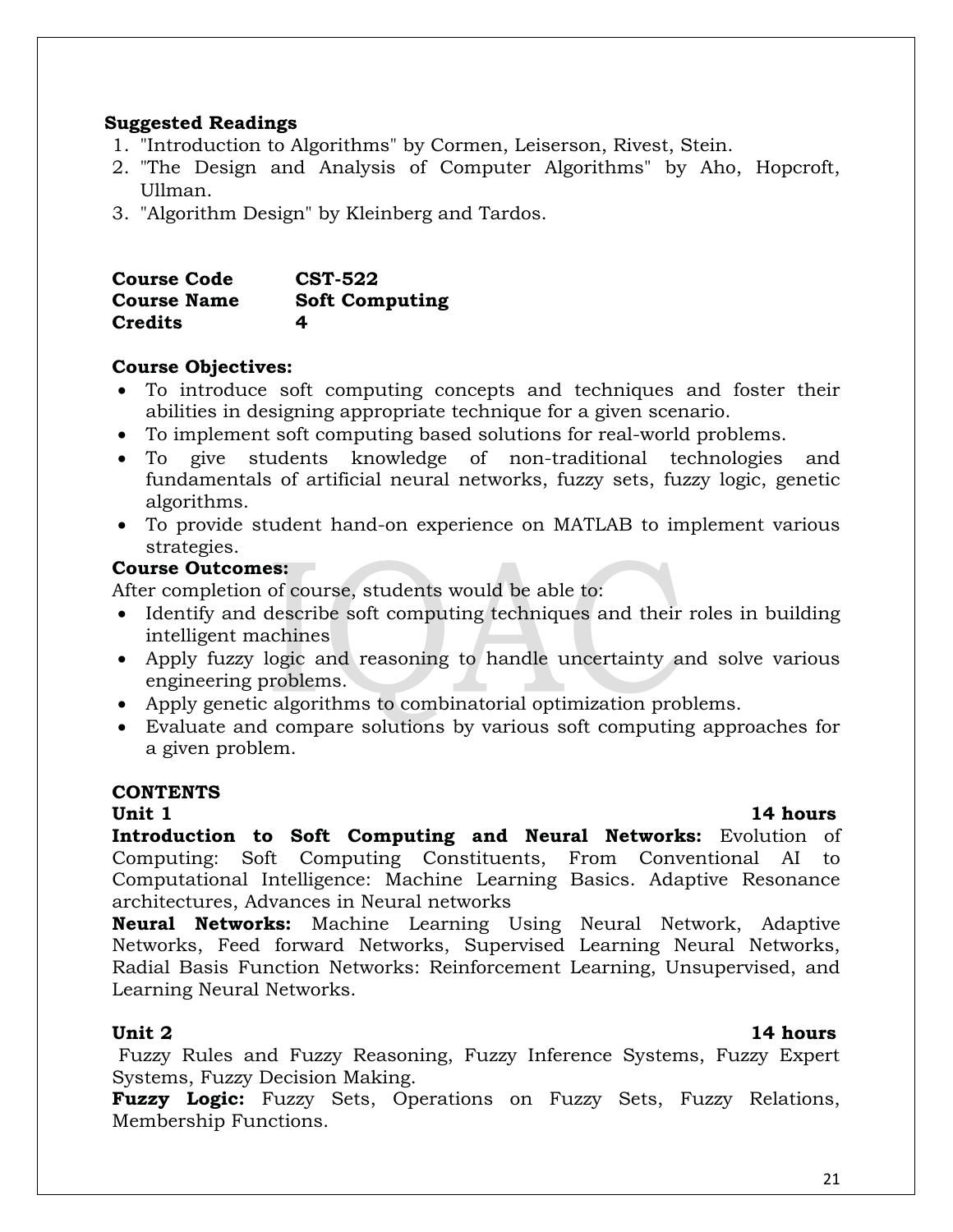### **Unit 3 16 hours**

**Genetic Algorithms:** Introduction to Genetic Algorithms (GA), Applications of GA in Machine Learning: Machine Learning Approach to Knowledge Acquisition. Introduction to other optimization techniques.

**Matlab/Python Lib:** Introduction to Matlab/Python, Arrays and array operations, Functions and Files

### Unit 4 **14 hours**

Study of neural network toolbox and fuzzy logic toolbox, Simple implementation of Artificial Neural Network and Fuzzy Logic

Recent Trands in deep learning, various classifiers, neural networks and genetic algorithm.

Implementation of recently proposed soft computing techniques.

### **Suggested Readings**

- 1. Jyh:Shing Roger Jang, Chuen:Tsai Sun, EijiMizutani, Neuro:Fuzzy and Soft Computing $\Box$ ,
- 2. Prentice:Hall of India, 2003.
- 3. George J. Klir and Bo Yuan, Fuzzy Sets and Fuzzy Logic:Theory and Applications $\Box$ , Prentice Hall, 1995.
- 4. MATLAB Toolkit Manual
- 5. Ross J.T., (2009). Fuzzy Logic with Engineering Applications John Wiley & Sons.
- 6. Rajasekaran, S.VijayalakshmiPai, G.A. (2003). Neural Networks, Fuzzy Logic and Genetic Algorithms PHI Learning.
- 7. Priddy L.K., Keller E.P., (2005). Artificial Neural Networks: An Introduction SPIE Press.
- 8. Gen, M. Cheng, R. (2000). Genetic Algorithms and Engineering Optimization John Wiley & Sons.

| <b>Course Code</b> | <b>CST-523</b>         |
|--------------------|------------------------|
| <b>Course Name</b> | <b>Computer Vision</b> |
| <b>Credits</b>     | 4                      |

### **COURSE OBJECTIVES:**

- Be familiar with both the theoretical and practical aspects of computing with images.
- Have described the foundation of image formation, measurement, and analysis.
- Understand the geometric relationships between 2D images and the 3D world.
- Grasp the principles of state-of-the-art feature extraction and classification techniques

### **COURSE OUTCOMES: After completion of course, students would be able to:**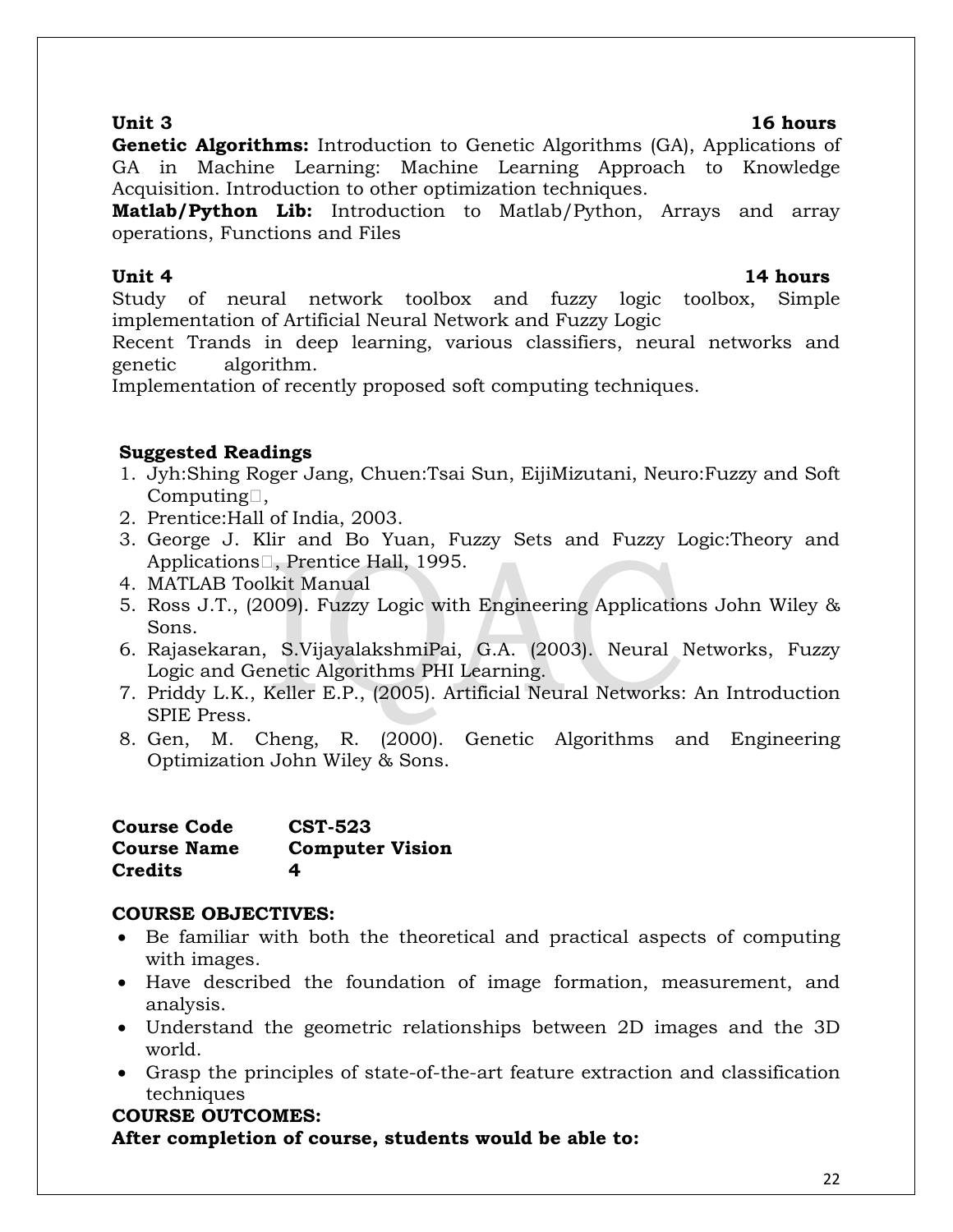- Developed the practical skills necessary to build computer vision applications.
- To have gained exposure to object and scene recognition and categorization from images.

### **CONTENTS**

Overview, computer imaging systems, lenses, Image formation and sensing, Image analysis, pre-processing and Binary image analysis.

Edge detection, Edge detection performance, Hough transform, corner detection

# **Unit 2** 16 hours

Segmentation, Morphological filtering, Fourier transform Feature extraction, shape, histogram, color, spectral, texture, using CVIP tools,

# **Unit 3 16 hours**

Feature analysis, feature vectors, distance /similarity measures, data preprocessing

Pattern Analysis: Clustering: K-Means, K-Medoids, Mixture of Gaussians Classification: Discriminant Function, Supervised, Un-supervised, Semi supervised

**Unit 4** 14 hours Classifiers: Bayes, KNN, ANN models; Dimensionality Reduction: PCA, LDA, ICA, and Non-parametric methods.

Recent trends in Activity Recognition, computational photography, Biometrics.

# **Suggested Readings**

- 1. Computer Vision: Algorithms and Applications by Richard Szeliski.
- 2. Deep Learning, by Goodfellow, Bengio, and Courville.
- 3. Dictionary of Computer Vision and Image Processing, by Fisher et al.

### **Course Code CBS-523 Course Name Secure Software Design Credits 4**

# **COURSE OBJECTIVES:**

- To fix software flaws and bugs in various software.
- To make students aware of various issues like weak random number generation, information leakage, poor usability, and weak or no encryption on data traffic
- Techniques for successfully implementing and supporting network services on an enterprise scale and heterogeneous systems environment.
- Methodologies and tools to design and develop secure software containing minimum vulnerabilities and flaws.

# **Unit 1** 15 hours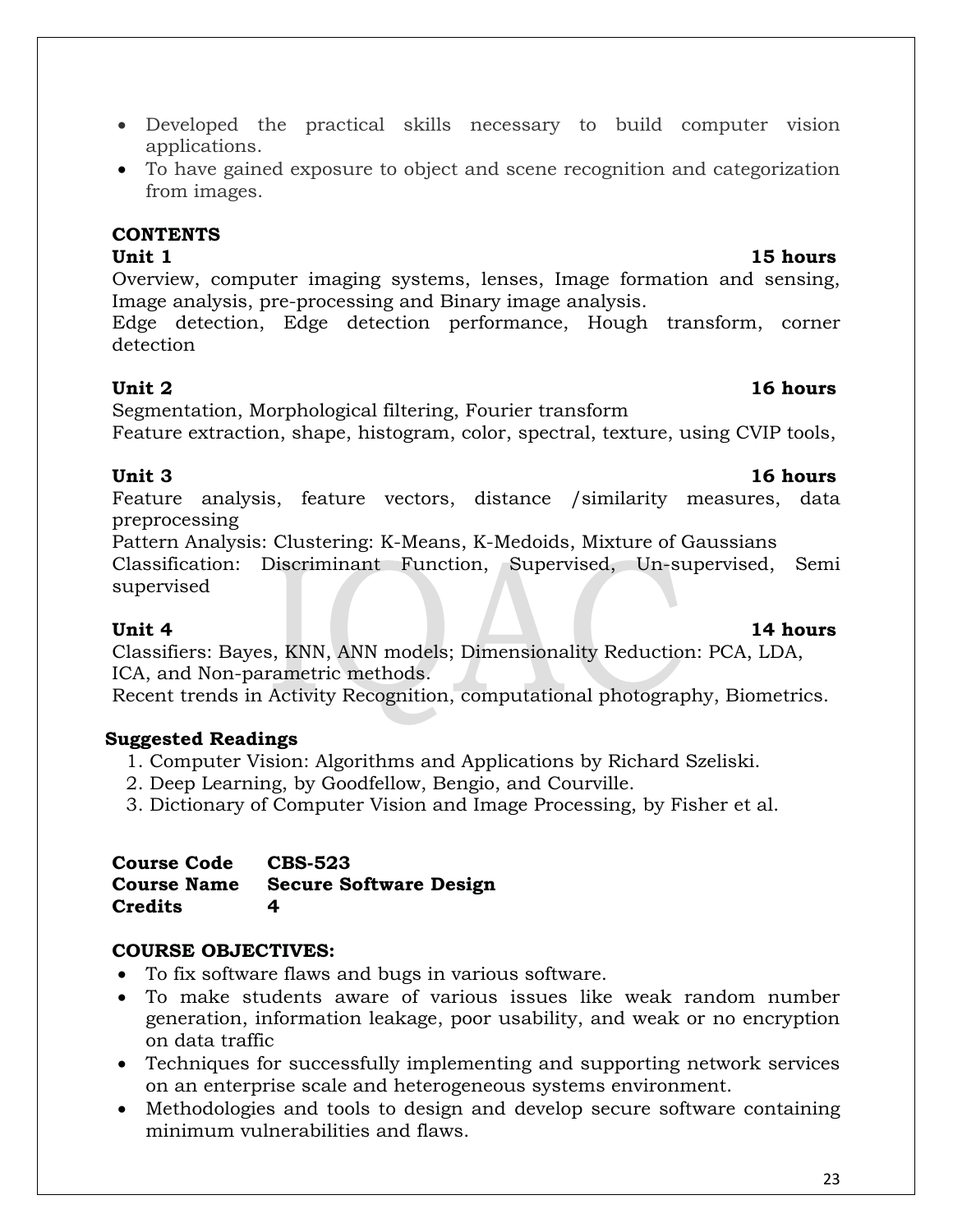### **COURSE OUTCOMES:**

### **After completion of course, students would be able to:**

- Differentiate between various software vulnerabilities.
- Software process vulnerabilities for an organization.
- Monitor resources consumption in a software.
- Interrelate security and software development process.

### **CONTENTS**

### **Unit 1** 13 hours

### **Secure Software Design**

Identify software vulnerabilities and perform software security analysis, Master security programming practices, Master fundamental software security design concepts, Perform security testing and quality assurance.

### **Unit 2 15 hours**

### **Enterprise Application Development**

Describe the nature and scope of enterprise software applications, Design distributed N-tier software application, Research technologies available for the presentation, business and data tiers of an enterprise software application, Design and build a database using an enterprise database system, Develop components at the different tiers in an enterprise system, Design and develop a multi-tier solution to a problem using technologies used in enterprise system, Present software solution.

### **Enterprise Systems Administration**

Design, implement and maintain a directory-based server infrastructure in a heterogeneous systems environment, Monitor server resource utilization for system reliability and availability, Install and administer network services (DNS/DHCP/Terminal Services/Clustering/Web/Email).

Obtain the ability to manage and troubleshoot a network running multiple services, Understand the requirements of an enterprise network and how to go about managing them.

Handle insecure exceptions and command/SQL injection, Defend web and mobile applications against attackers, software containing minimum vulnerabilities and flaws.

Case study of DNS server, DHCP configuration and SQL injection attack.

### **Suggested Readings**

- 1. Theodor Richardson, Charles N Thies, Secure Software Design, Jones & Bartlett
- 2. Kenneth R. van Wyk, Mark G. Graff, Dan S. Peters, Diana L. Burley, Enterprise Software Security, Addison Wesley.

# Unit 3 16 hours

# **Unit 4** 17 hours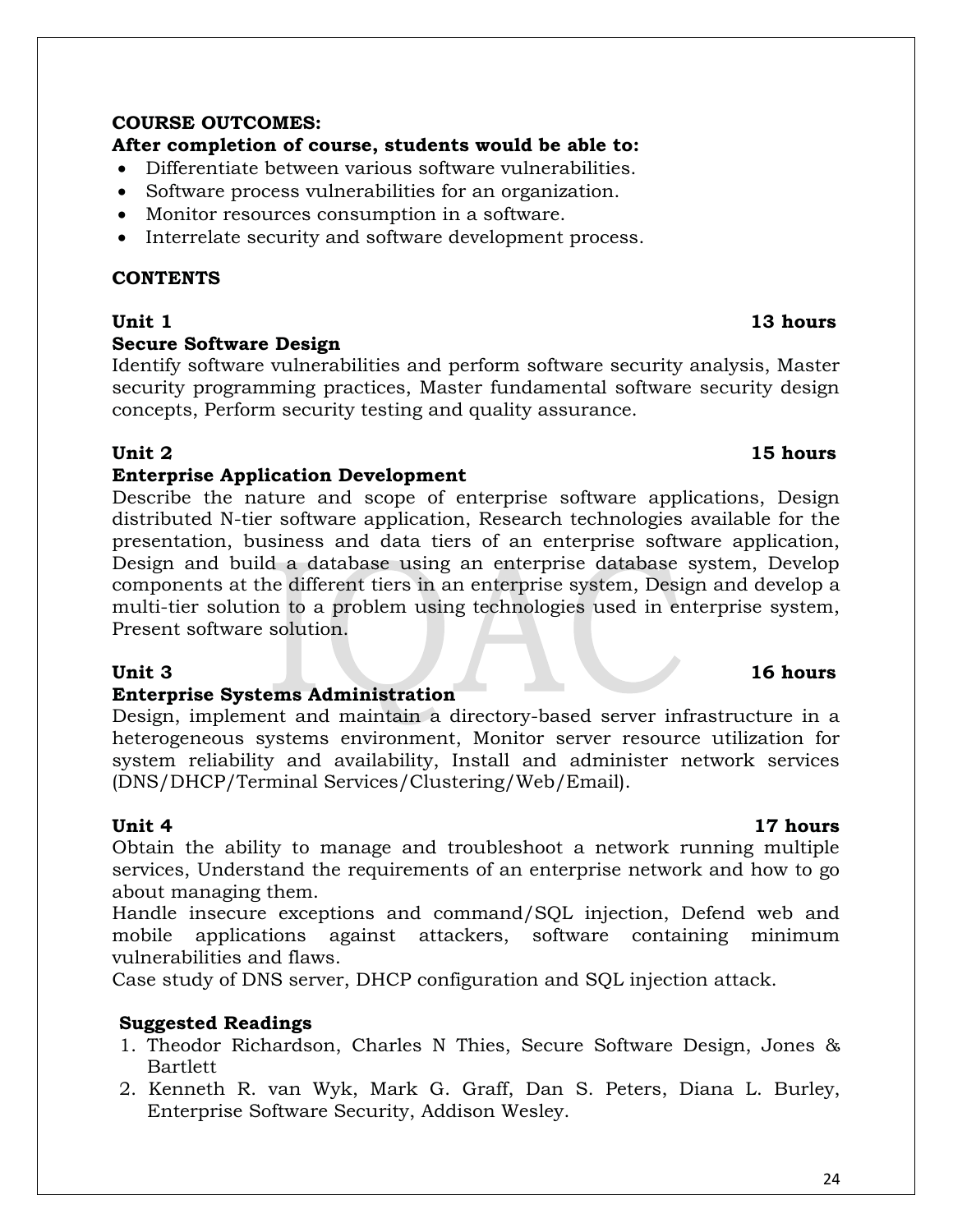### **Course Code CST-524 Course Name IOT (Internet of Things ) Credits 4**

**Objective:** The objective of this course is to introduce students to the use of Devices in IoT Technology, Real World IoT Design Constraints, Industrial Automation and Commercial Building Automation in IoT.

# **Course Outcomes:**

On completion of the course the students should be able to

- Understand the concepts of Internet of Things
- Building state of the art architecture in IoT.
- Design IoT applications in different domain and be able to analyze their performance
- Implement basic IoT applications on embedded platform

# **CONTENTS**

**Unit 1** 10 hours

**Introduction to IoT** Defining IoT, Characteristics of IoT, Physical design of IoT, Logical design of IoT, Functional blocks of IoT, Communication models and APIs

**IoT and M2M**, Difference between IoT and M2M, Software define Network.

**Network and Communication aspects:** Wireless medium access issues, MAC protocol survey, Survey routing protocols, Sensor deployment, Node discovery, Data aggregation and Dissemination

### **Unit 3 15 hours**

**Challenges in IoT Design**: challenges, Development challenges, Security challenges, Other

Challenges

**Domain specific applications:**IoT Home automation, Industry applications, Surveillance

applications, Other IoT applications

**Unit 4** 16 hours **Developing IoTs**: Introduction to Python, Introduction to different IoT tools, Developing

applications through IoT tools, Developing sensor based application through embedded

system platform, Implementing IoT concepts with python

# **Suggested Readings**

1. Vijay Madisetti, Arshdeep Bahga, "Internet of Things: A Hands-On Approach"

### **Unit 2 12 hours**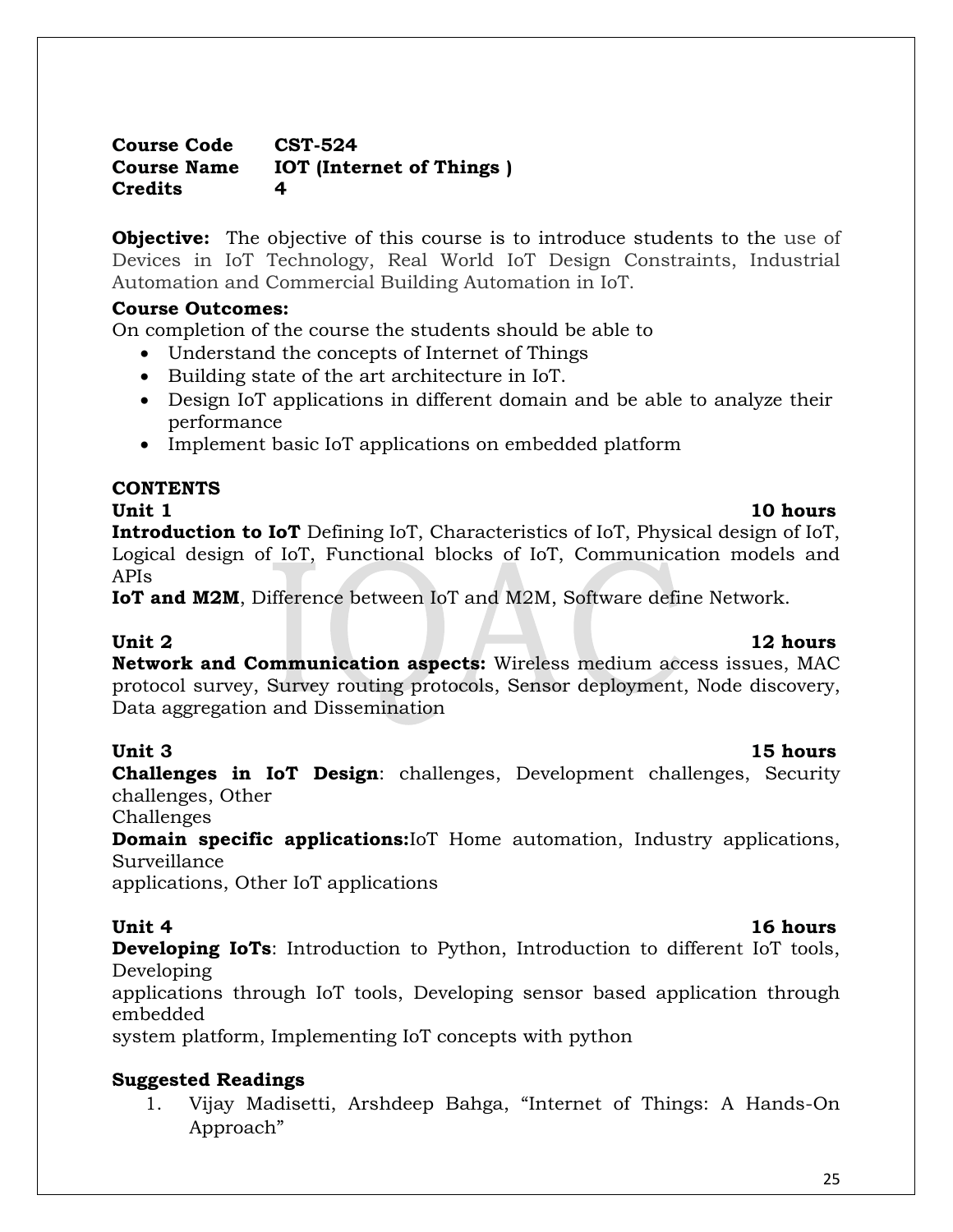- 2. Waltenegus Dargie, Christian Poellabauer, & quot; Fundamentals of Wireless Sensor Networks: Theory and Practice
- 3. Francis daCosta, **"Rethinking the Internet of Things: A Scalable Approach to Connecting Everything", 1st Edition, Apress** Publications, 2013
- 4. Jan Holler, Vlasios Tsiatsis, Catherine Mulligan, Stefan Avesand, Stamatis Karnouskos, David Boyle, **"From Machine-to-Machine to the Internet of Things: Introduction to a New Age of Intelligence",** 1st Edition, Academic Press, 2014.

**Course Code CBS-524 Course Name Big Data Analysis and Visualization Credits 4**

### **Course Objective:**

To prepare the data for analysis and develop meaningful Data Visualizations **Course Outcomes:**

### **After completion of course, students would be:**

Able to extract the data for performing the Analysis.

### **CONTENTS**

### **Unit 1** 15 hours

**Data Gathering and Preparation:** Data formats, parsing and transformation, Scalability and real-time issues, **Data Cleaning:** Consistency checking, Heterogeneous and missing data, Data Transformation and segmentation

### **Unit 2** 16 hours

**Exploratory Analysis:** Descriptive and comparative statistics, Clustering and association, Hypothesis Generation,

**Visualization:** Designing visualizations, Time series, Geo-located data, Correlations and connections, Hierarchies and networks, interactivity

### **Unit 3 15 hours**

**Big Data Technology:** Fundamental of Big Data Types, Big data Technology Components, Big Data Architecture, Big Data Warehouse, Funcional Vs. Procedural Programming Models for Big Data

**Unit 4** 15 hours **Big Data Tools: Hadoop:** Introduction to Hadoop Ecosystem, HDFS, Map-Reduce programming, Spark, PIG, JAQL, Understanding Text Analytics and Big Data, Predictive Analysis of Big Data, Role of Data Analyst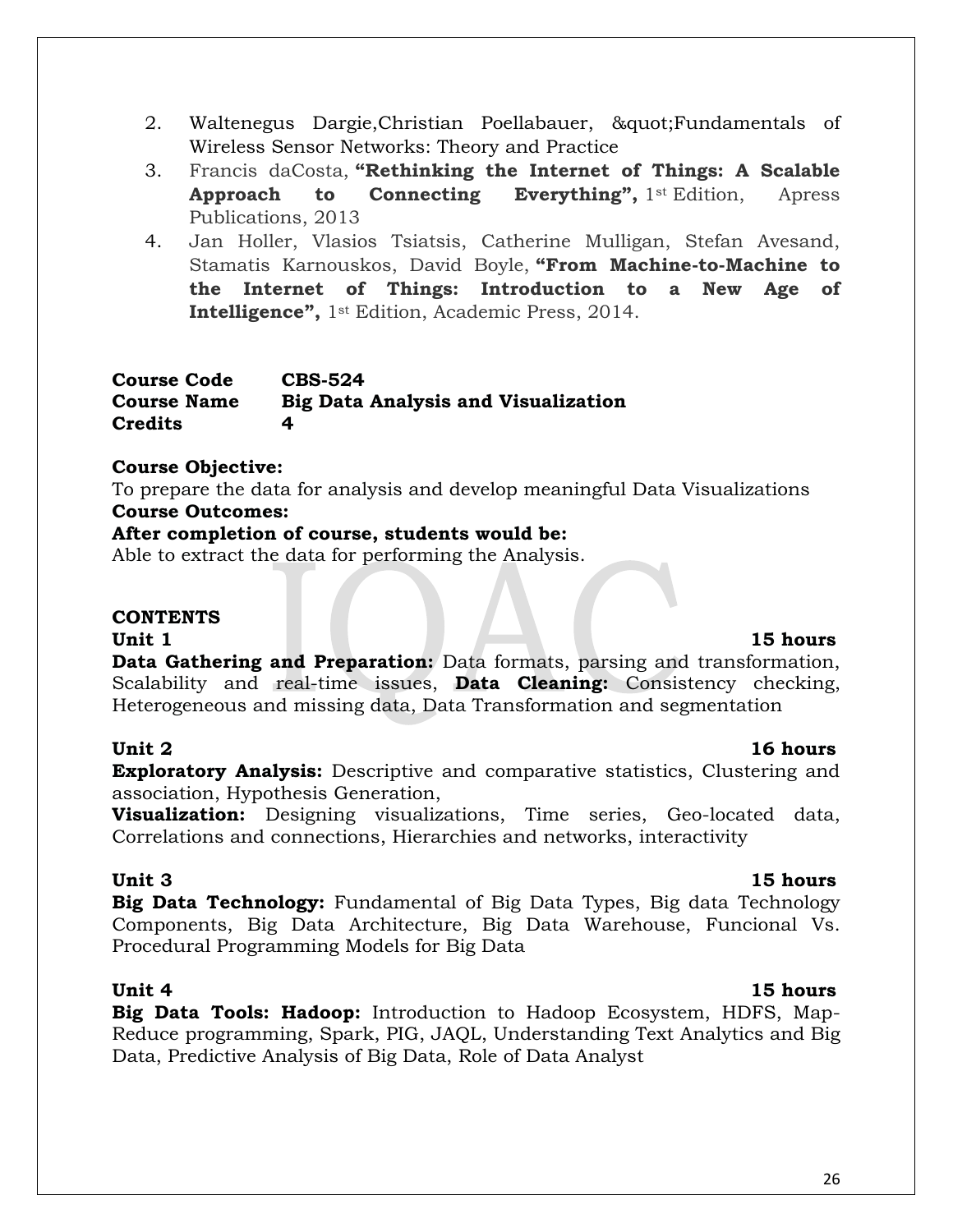### **Suggested Readings**

- 1. Making sense of Data: A practical Guide to Exploratory Data Analysis and Data Mining, by GlennJ. Myatt
- 2. Data Analytics Make Accesible By A. Maheshwari, Orilley Publications
- 3. Lean Analytics: Use Data to Build a Better Startup Faster, by A. Croll and B. Yoskovitz
- 4. Oreilley Publications, 1 st Edition, 2013

### **Course Code CST-525 Course Name GPU Computing Credits 4**

### **COURSE OBJECTIVES:**

To learn parallel programming with Graphics Processing Units (GPUs).

### **COURSE OUTCOMES:**

### **After completion of course, students would be:**

Students would learn concepts in parallel programming, implementation of programs on GPUs, debugging and profiling parallel programs.

### **CONTENTS**

**Introduction**: History, Graphics Processors, Graphics Processing Units, GPGPUs. Clock speeds, CPU / GPU comparisons, Heterogeneity, Accelerators, Parallel programming, CUDA Open CL / Open ACC, Hello World Computation Kernels, Launch parameters, Thread hierarchy, Warps / Wave fronts, Thread blocks / Workgroups, Streaming multiprocessors, 1D / 2D /3D thread mapping, Device properties, Simple Programs

**Unit 2** 14 hours **Memory**: Memory hierarchy, DRAM / global, local / shared, private / local, textures, Constant Memory, Pointers, Parameter Passing, Arrays and dynamic Memory, Multi-dimensional Arrays, Memory Allocation, Memory copying across devices, Programs with matrices, Performance evaluation with different memories

**Synchronization**: Memory Consistency, Barriers (local versus global), Atomics, Memory fence. Prefix sum, Reduction. Programs for concurrent Data Structures such as Worklists, Linked-lists. Synchronization across CPU and GPU **Functions**: Device functions, Host functions, Kernels functions, Using libraries (such as Thrust), and developing libraries.

### **Unit 4** 15 hours

**Support**: Debugging GPU Programs. Profiling, Profile tools, Performance

# **Unit 1** 14 hours

### **Unit 3 16 hours**

### 27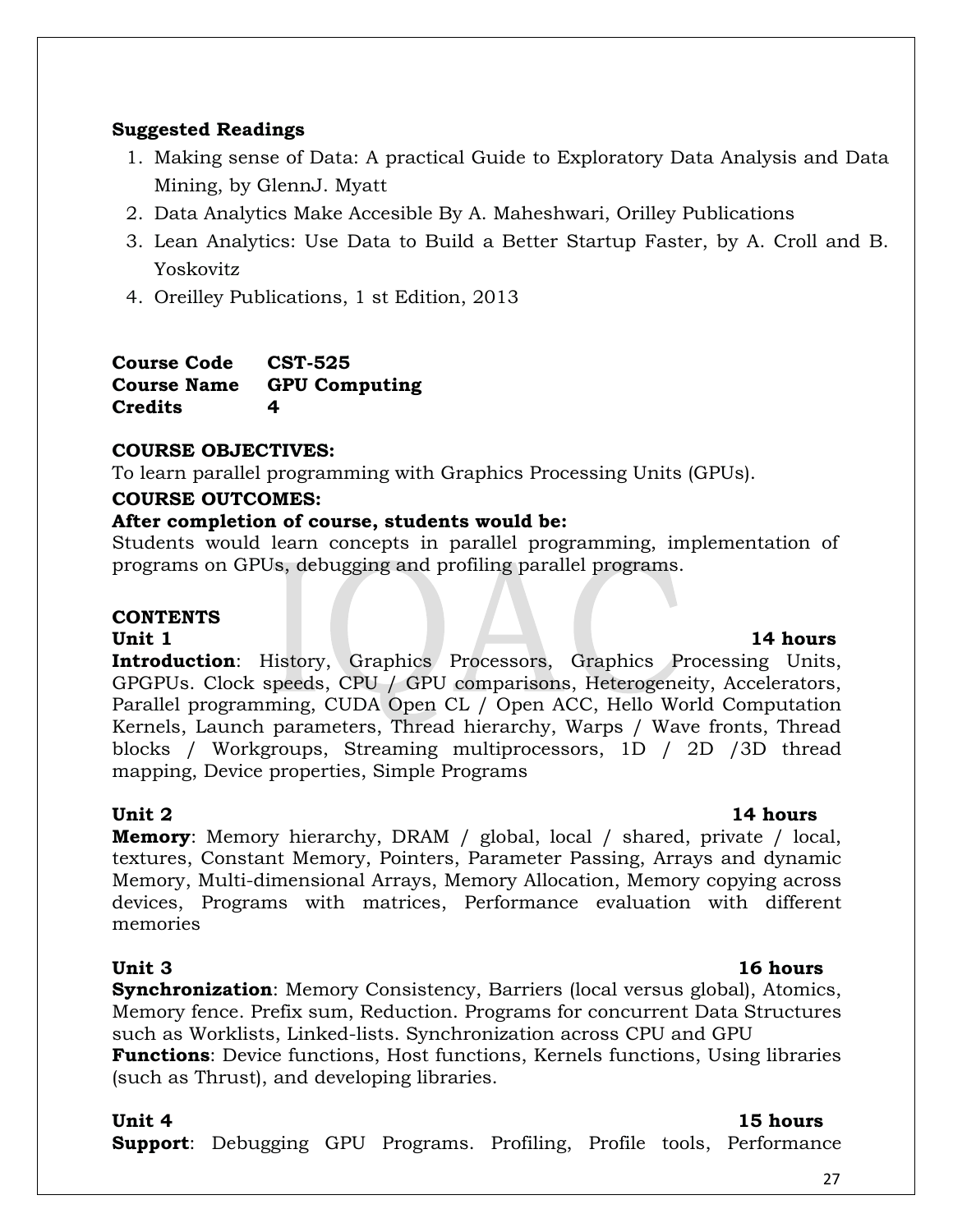aspects

**Streams**: Asynchronous processing, tasks, Task-dependence, Overlapped data transfers, Default Stream, Synchronization with streams. Events, Event-based-Synchronization - Overlapping data transfer and kernel execution, pitfalls.

**Case Studies**: Image Processing, Graph algorithms, Simulations, Deep Learning

**Advanced topics**: Dynamic parallelism, Unified Virtual Memory, Multi-GPU processing, Peer access, Heterogeneous processing

### **Suggested Readings**

- 1. Programming Massively Parallel Processors: A Hands-on Approach; David Kirk, Wen-meiHwu; Morgan Kaufman; 2010 (ISBN: 978-0123814722)
- 2. CUDA Programming: A Developer's Guide to Parallel Computing with GPUs; Shane Cook; Morgan Kaufman; 2012 (ISBN: 978-0124159334)

### **Course Code CBS-525 Course Tag Secure Coding Credits 4**

### **Course Objectives:**

- Understand the most frequent programming errors leading to software vulnerabilities.
- Identify and analyse security problems in software.
- Understand and protect against security threats and software vulnerabilities.
- Effectively apply their knowledge to the construction of secure software systems

### **Course Outcomes:**

### **After completion of course, students would be able to:**

- Write secure programs and various risk in the softwares.
- Describe various possible security attacks
- Classify various errors that lead to vulnerabilities
- Real time software and vulnerabilities associated with them.

### **CONTENTS**

**Software Security:** Security Concepts, Security Policy, Security Flaws, Vulnerabilities, Exploitation and Mitigations. Software Security problems, Classification of Vulnerabilities.

**Security Analysis:** Problem Solving with static analysis: Type Checking, Style Checking, Program understanding, verifications and property checking, Bug finding and Security Review.

### **Unit 2** 14 hours

### **Strings:** Common String manipulating Errors, String Vulnerabilities and

### **Unit 1** 11 hours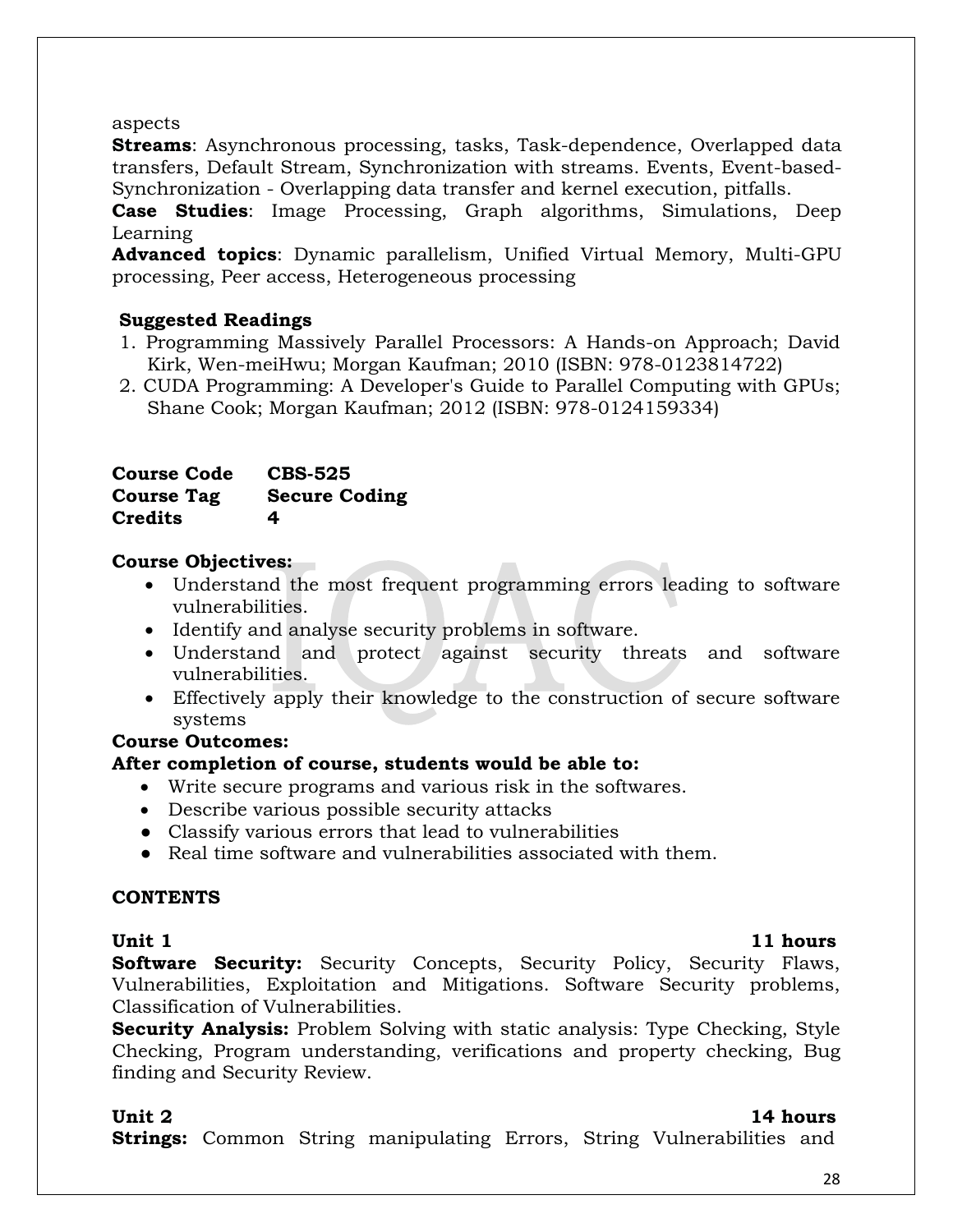Exploits, Mitigation Strategies for strings, String handling functions, Runtime protecting strategies, Notable Vulnerabilities.

**Integer Security:** Integer data Type, Integer Conversions, Integer Operations, Integer Vulnerabilities, Mitigation Strategies.

**Handling Inputs:** What to validate, How to validate, Preventing metadata Vulnerabilities,

**Buffer Overflow**: Introduction, Exploiting buffer overflow vulnerabilities, Buffer allocation strategies**,** Tracking buffer sizes, buffer overflow in strings, Buffer overflow in Integers Runtime protections

**Errors and Exceptions:** Handling Error with return code, Managing exceptions, Preventing Resource leaks, Logging and debugging

### **Unit 4** 13 hours

Web Applications: Input and Output Validation for the Web: Expect That the Browser Has Been Subverted, HTTP Considerations: Use POST, Not GET, Request Ordering, Error Handling, Request Provenance

Maintaining Session State: Use Strong Session Identifiers, Enforce a Session Idle Timeout and a Maximum Session Lifetime, Begin a New Session upon Authentication.

### **Suggested Readings**

- 1. Seacord, R. C. (2013). Secure Coding in C and C++. 2nd edition. Addison Wisley for Software Engineering Institute,
- 2. Chess, B., and West, J. (2007). Secure Programming with static Analysis. Addison Wisley Software Security Series.
- 3. Seacord, R. C. (2009). The CERT C Secure Coding Standard. Pearson Education.
- 4. Howard, M., LeBlanc, D. (2002). Writing Secure Code. 2ndEdition. Pearson Education.

### **Course Code CBS-527 Course Name Digital Forensics Credits 4**

### **Course Objectives:**

- Provides an in-depth study of the rapidly changing and fascinating field of computer forensics.
- Combines both the technical expertise and the knowledge required to investigate, detect and prevent digital crimes.
- Knowledge on digital forensics legislations, digital crime, forensics processes and procedures, data acquisition and validation, e-discovery tools
- E-evidence collection and preservation, investigating operating systems

### **Unit 3 15 hours**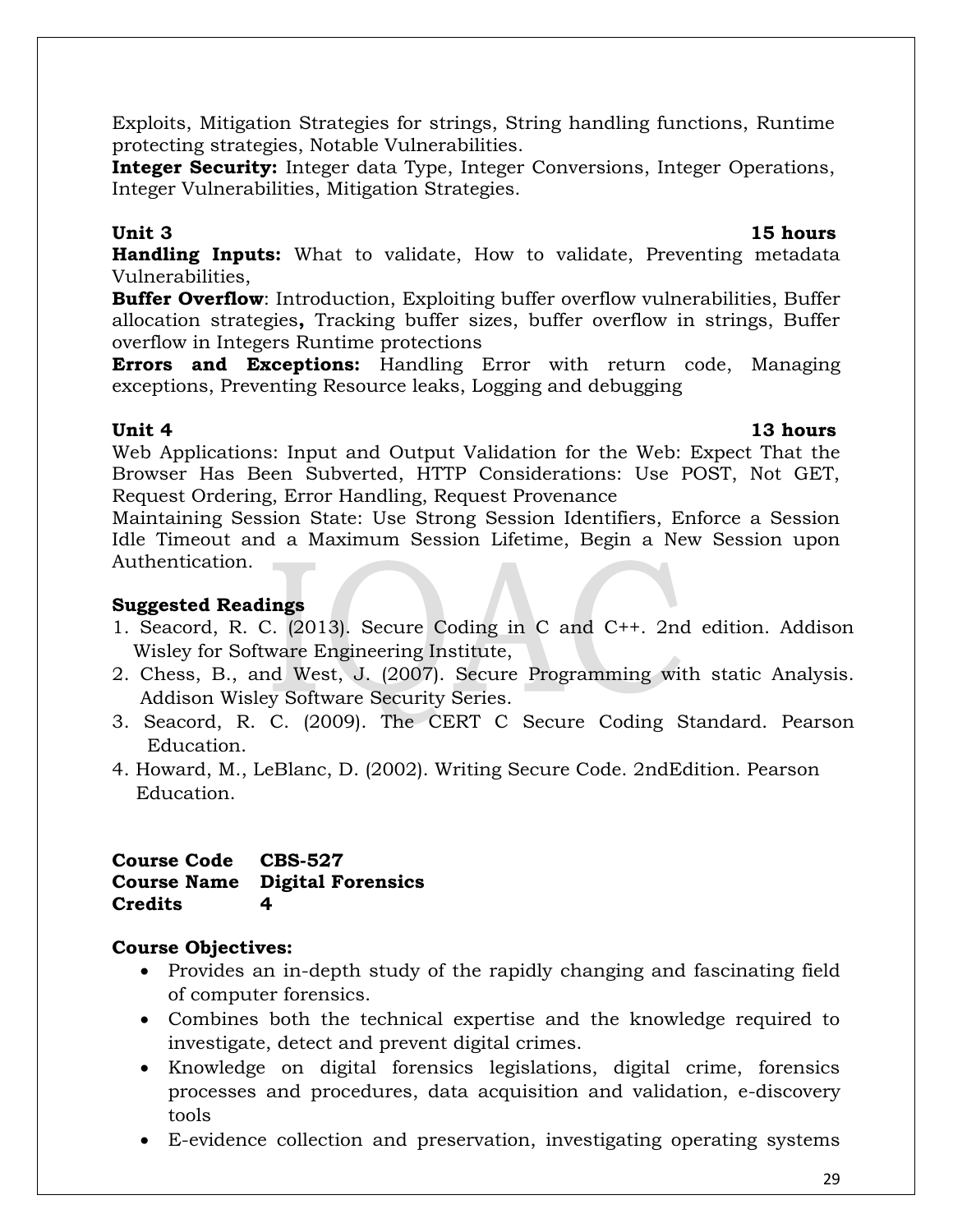and file systems, network forensics, art of steganography and mobile device forensics

### **Course Outcomes:**

After completion of course, students would be able to:

- Understand relevant legislation and codes of ethics
- Computer forensics and digital detective and various processes, policies and procedures
- E-discovery, guidelines and standards, E-evidence, tools and environment.
- Email and web forensics and network forensics

### **CONTENTS**

Digital Forensics Science: Forensics science, computer forensics, and digital forensics.

Computer Crime: Criminalistics as it relates to the investigative process, analysis of cyber-criminalistics area, holistic approach to cyber-forensics. Legal Aspects of Digital Forensics: IT Act 2000, amendment of IT Act 2008.

**Unit 2** 14 hours Incident- Response Methodology, Cyber Crime Scene Analysis: Discuss the various court orders etc., methods to search and seizure electronic evidence, retrieved and un-retrieved communications, Discuss the importance of understanding what court documents would be required for a criminal investigation.

Unit 3 12 hours Image Capturing, Authenticating Evidence, Hidden Data Extraction, Data Storage, File Systems, Recovery of deleted files, Cracking Passwords, Internet Crime Investigations, Web Attack Investigations.

### **Unit 4** 16 hours

Computer Forensics: Prepare a case, Begin an investigation, Understand computer forensics workstations and software, Conduct an investigation, Complete a case, Critique a case.

Network Forensics: open-source security tools for network forensic analysis, requirements for preservation of network data.

Mobile Forensics: mobile forensics techniques, mobile forensics tools

### **Suggested Readings**

- 1. John Sammons, The Basics of Digital Forensics, Elsevier
- 2. Davidoff, S. and Ham, J. (2012). Network Forensics Tracking Hackers through Cyberspace, Prentice Hall.
- 3. Michael G. Solomon , K Rudolph, Ed Tittel, Broom N., and Barrett, D. (2011),Computer Forensics Jump Start, Willey Publishing, Inc.

### **Unit 1** 15 hours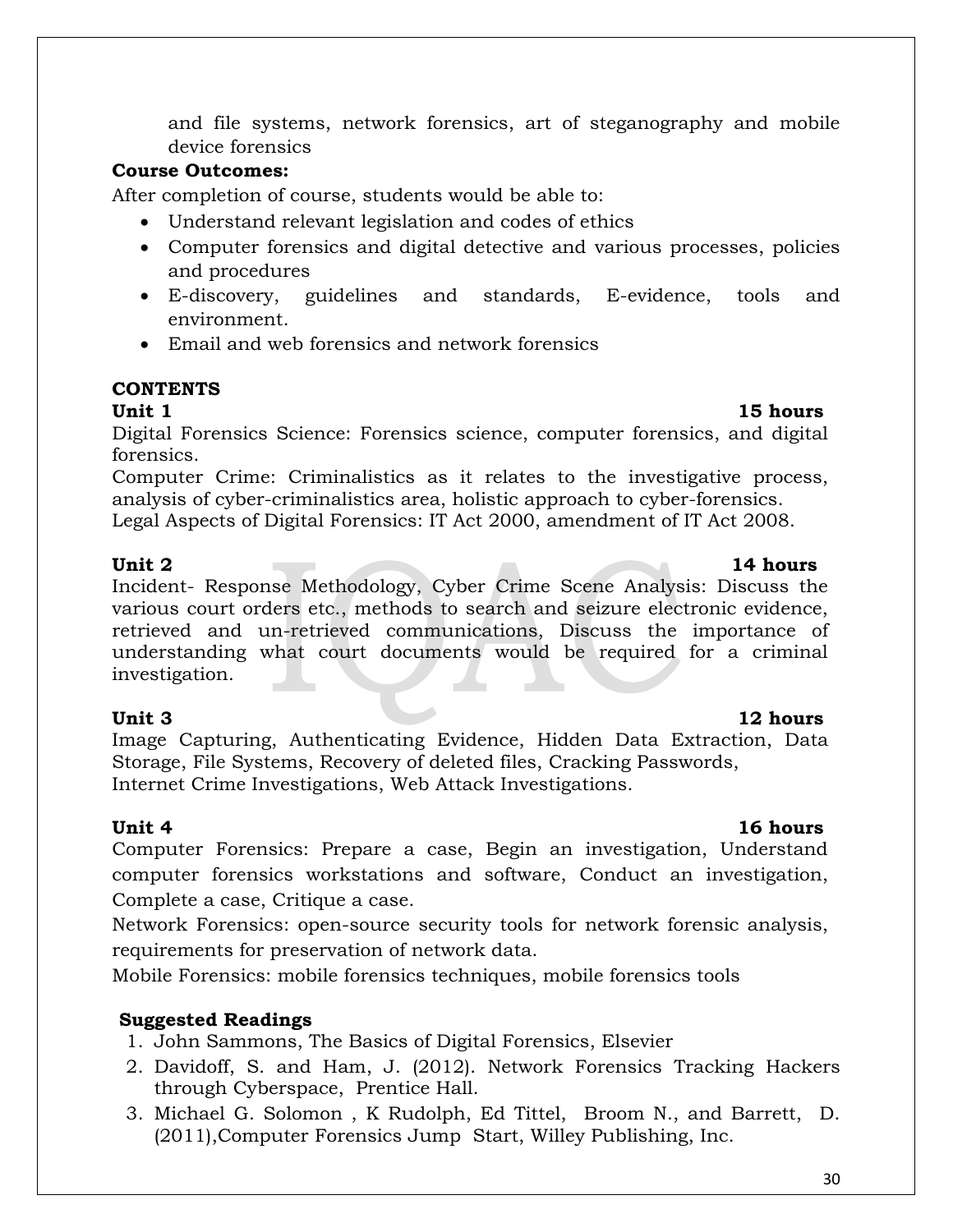- 4. Marcella, Albert J., Cyber forensics: A field mannual for collecting, examining and preserving evidence of computer crimes(2008), New York, Auerbach publications, 2008.
- 5. Davidoff, Sherri, Network forensics: Tracking hackers through cyberspace (2017), Pearson education India private limited.

### **Course Code CST-525 Course Name Python Programing for Data Sciences Credits 4**

**Objective:** The objective of this course is to introduce students to the Python programming language.

**Course Outcomes:** On completion of the course the students should be able to

- Define python environment and constructs of Python language.
- Construct scripts in Python language.
- Analyse data with Python Libraries

### **CONTENTS**

### Unit I 16 hours

**Python Introduction:** Installing and setting Python environment in Windows and Linux, basics of Python interpreter, Execution of python program, Editor for Python code, syntax, variable, types. Flow control: if, if-else, for, while, range() function, continue, pass, break. Strings: Sequence operations, String Methods, Pattern Matching.

### **Unit II** 16 hours

Lists: Basic Operations, Iteration, Indexing, Slicing and Matrixes; Dictionaries: Basic dictionary operations; **Tuples:** Basic Operations, Iteration, Indexing, Slicing; **Functions:** Definition, Call, Arguments, Scope rules and Name resolution;

**Modules:** Module Coding Basics, Importing Programs as Modules, Executing Modules as Scripts, Compiled Python files(.pyc), Standard Modules: OS and SYS, The dir() Function, Packages.

### **Unit –III 14 hours**

Object Oriented Programming in Python: Classes, Objects, Inheritance, Operator Overloading,

File Handling: Errors and Exceptions Handling (try and except) User-Defined Exception Objects, Regular expressions, User Defined Package with Python.

**Pyhton Packages for Data Sciences:** Mathematical and Statistical Analysis with NumPy, Manuplating and Visulisation of Data with SciPy, shaping, merging, reshaping, slicing datasets and Datastructure with Pandas Library , 2d Plot with matplotlib and seaborn, Learning Package: sklearn

### **Unit –IV 17 hours**

### 31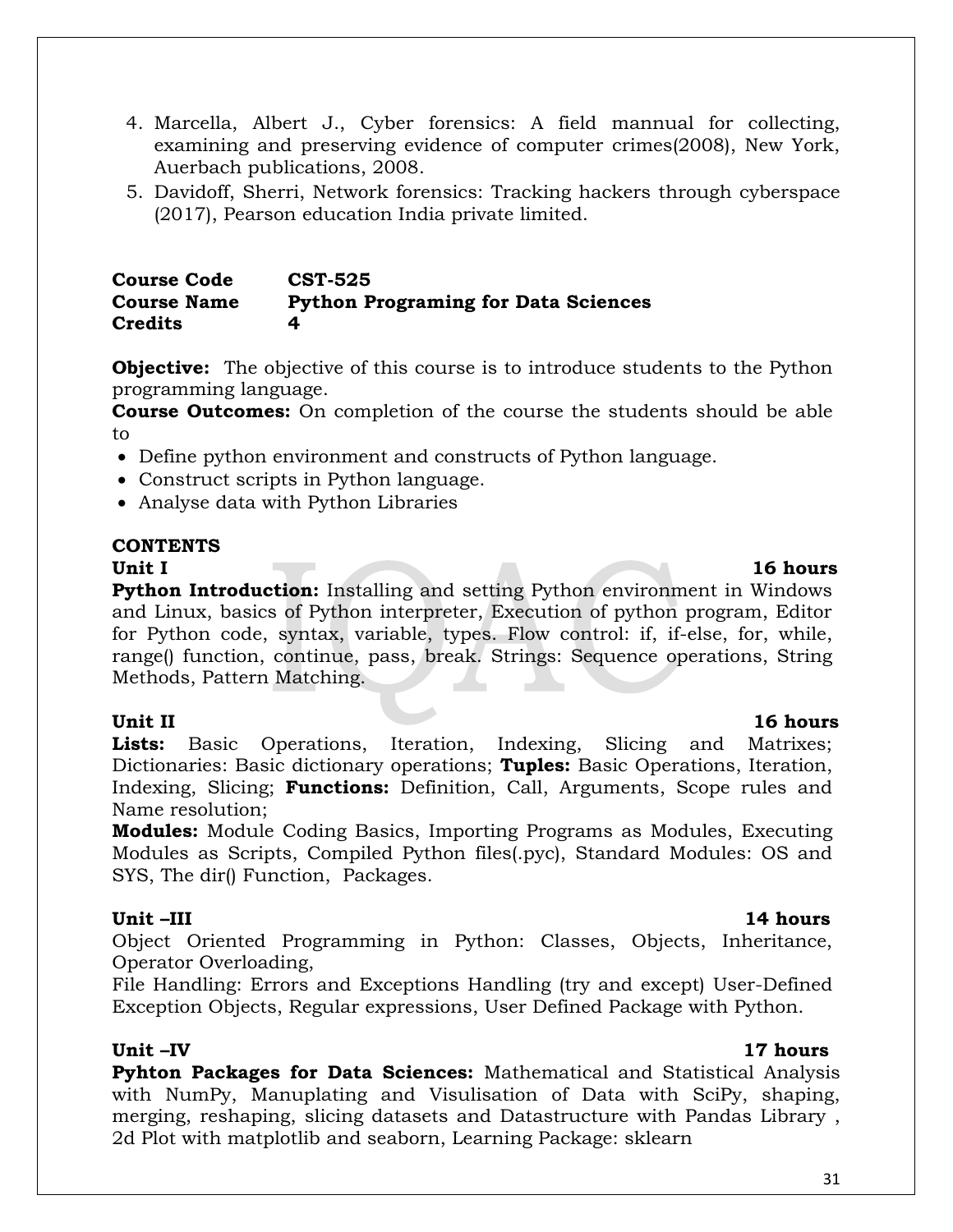### **Suggested Readings**

- 1. Mark Lutz.,(2009). "Learning Python", Latest Edition, O'REILLY Media, Inc.
- 2. Paul Berry. (2011). Head First Python. O'REILLY Media, Inc.
- 3. Jeeva Jose & P. SojanLal., (2016). Introduction to Computing & Problem Solving With Python.

**Course Code CST-527 Course Name Soft Computing Lab Credits**

Students will implement the lab practical as per the syllabus of the subject.

### **List of Practical based on:**

### **Lab Evaluation:**

The evaluation of lab criteria will be based on following parameters:

| <b>Evaluation Parameters</b>         |                                                 | <b>Marks</b> |
|--------------------------------------|-------------------------------------------------|--------------|
| Practical File                       |                                                 | 5            |
| Implementation                       |                                                 | 15           |
| Viva-voce                            |                                                 | 30           |
| Total                                |                                                 | 50           |
|                                      |                                                 |              |
| <b>Course Code</b>                   | <b>CST-528</b>                                  |              |
| <b>Course Name</b><br><b>Credits</b> | <b>Python Programming for Data Sciences Lab</b> |              |

Students will implement the lab practical as per the syllabus of the subject.

### **List of Practical based on:**

### **Lab Evaluation:**

The evaluation of lab criteria will be based on following parameters:

| <b>Evaluation Parameters</b> | Marks |
|------------------------------|-------|
| Practical File               | -5.   |
| Implementation               | 15    |
| Viva-voce                    | -30   |
| Total                        | 50    |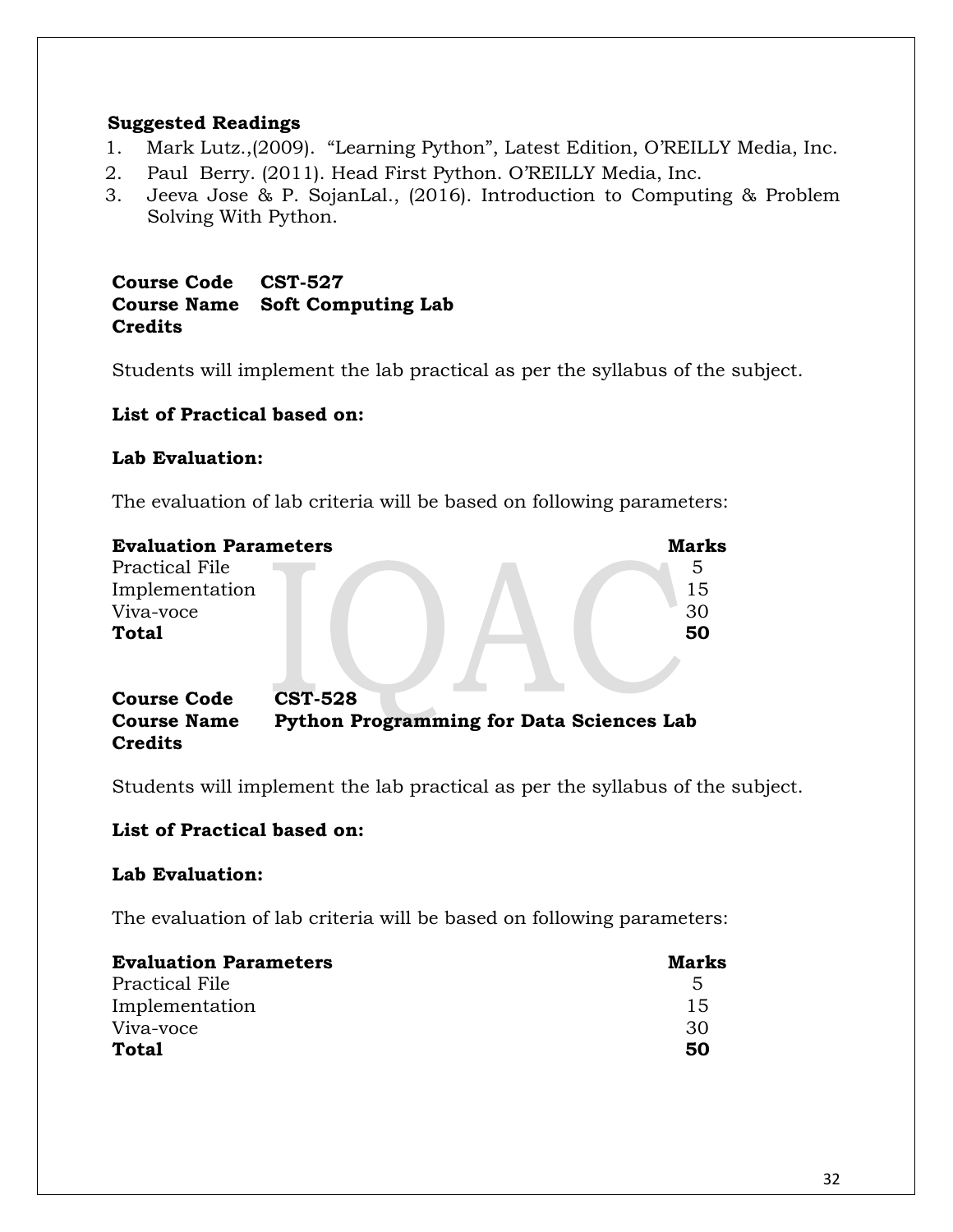### **Semester -III**

**Course Code CST-551 Course Name Optimization Techniques Credits 4**

### **Course Objective:**

The objective of this course is to provide insight to the mathematical formulation of real world problems. To optimize these mathematical problems using nature based algorithms. And the solution is useful specially for NP-Hard problems.

### **Course Outcomes:**

### **After completion of course, students would be:**

- Formulate optimization problems.
- Understand and apply the concept of optimality criteria for various types of optimization problems.
- Solve various constrained and unconstrained problems in Single variable as well as multivariable.
- Apply the methods of optimization in real life situation.

### **CONTENTS**

### **Unit 1** 14 hours

Engineering application of Optimization, Formulation of design problems as mathematical programming problems.

General Structure of Optimization Algorithms, Constraints, The Feasible Region.

### **Unit 2** 12 hours

Branches of Mathematical Programming: Optimization using calculus, Graphical Optimization, Linear Programming, Quadratic Programming, Integer Programming, Semi Definite Programming.

### **Unit 3 16 hours**

Optimization Algorithms like Genetic Optimization, Particle Swarm Optimization, Ant Colony Optimization etc.

### **Unit 4** 14 hours

Real life Problems and their mathematical formulation as standard programming problems.

Recent trends: Applications of ant colony optimization, genetics and linear and quadratic programming in real world applications.

### **Suggested Readings**

1. LaurenceA.Wolsey(1998).Integerprogramming.Wiley.ISBN978-0-471- 28366-9.

2.PracticalOptimizationAlgorithmsandEngineeringApplicationsAndreasAn

### 33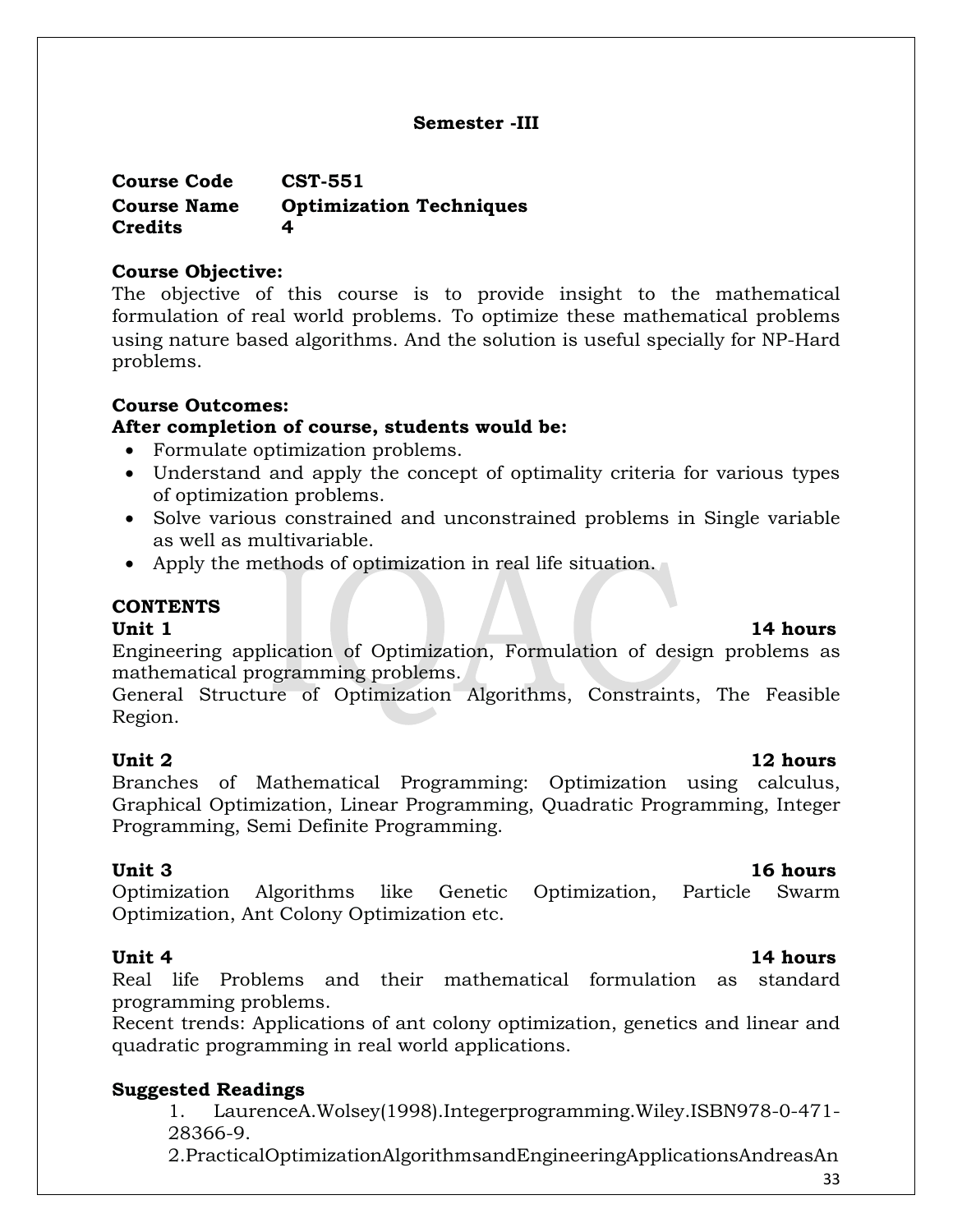### toniou.

3. AnIntroductiontoOptimizationEdwinK.,P.Chong&Stanislawh.Zak.

4. Dimitris Bertsimas; Robert Weismantel (2005). Optimization over integers. Dynamic Ideas. ISBN 978-0-9759146-2-5.

5. John K. Karlof (2006). Integer programming: theory and practice.CRC Press. ISBN 978-0-8493- 1914-3.

6.H.PaulWilliams(2009).LogicandIntegerProgramming.Springer.ISBN978- 0-387-92279-9.

7. Michael Jünger; Thomas M. Liebling; Denis Naddef; George Nemhauser; William R. Pulleyblank; Gerhard Reinelt; Giovanni Rinaldi; Laurence A. Wolsey, eds. (2009). 50 Years of Integer Programming 1958- 2008: From the Early Years to the State-of-the- Art. Springer. ISBN 978- 3- 540-68274-5.

8. Der-San Chen; Robert G. Batson; Yu Dang (2010). Applied Integer Programming: Modeling and Solution. John Wiley and Sons. ISBN 978-0- 470-37306-4.

### **Course Code CST-552**

### **Course Name Data Warehousing and Data Mining Credits 4**

### **Course Objective:**

The objective of this course is to introduce data warehousing and mining techniques. Application of data mining in web mining, pattern matching and cluster analysis is included to aware students of broad data mining areas.

### **Course Outcomes:**

### **After completion of course, students would be:**

- Study of different sequential pattern algorithms
- Study the technique to extract patterns from time series data and it application in real world.
- Can extend the Graph mining algorithms to Web mining
- Help in identifying the computing framework for Big Data

### **CONTENTS**

### **Unit 1** 14 hours

Introduction to Data Warehousing: Data warehousing Architecture, OLAP Server, Data warehouse Implementation.

### **Unit 2** 15 hours

Data Mining: Mining frequent patterns, association and correlations; Sequential Pattern Mining concepts, primitives, scalable methods;

Classification and prediction; Cluster Analysis – Types of Data in Cluster Analysis, Partitioning methods, Hierarchical Methods; Transactional Patterns and other temporal based frequent patterns,

### 34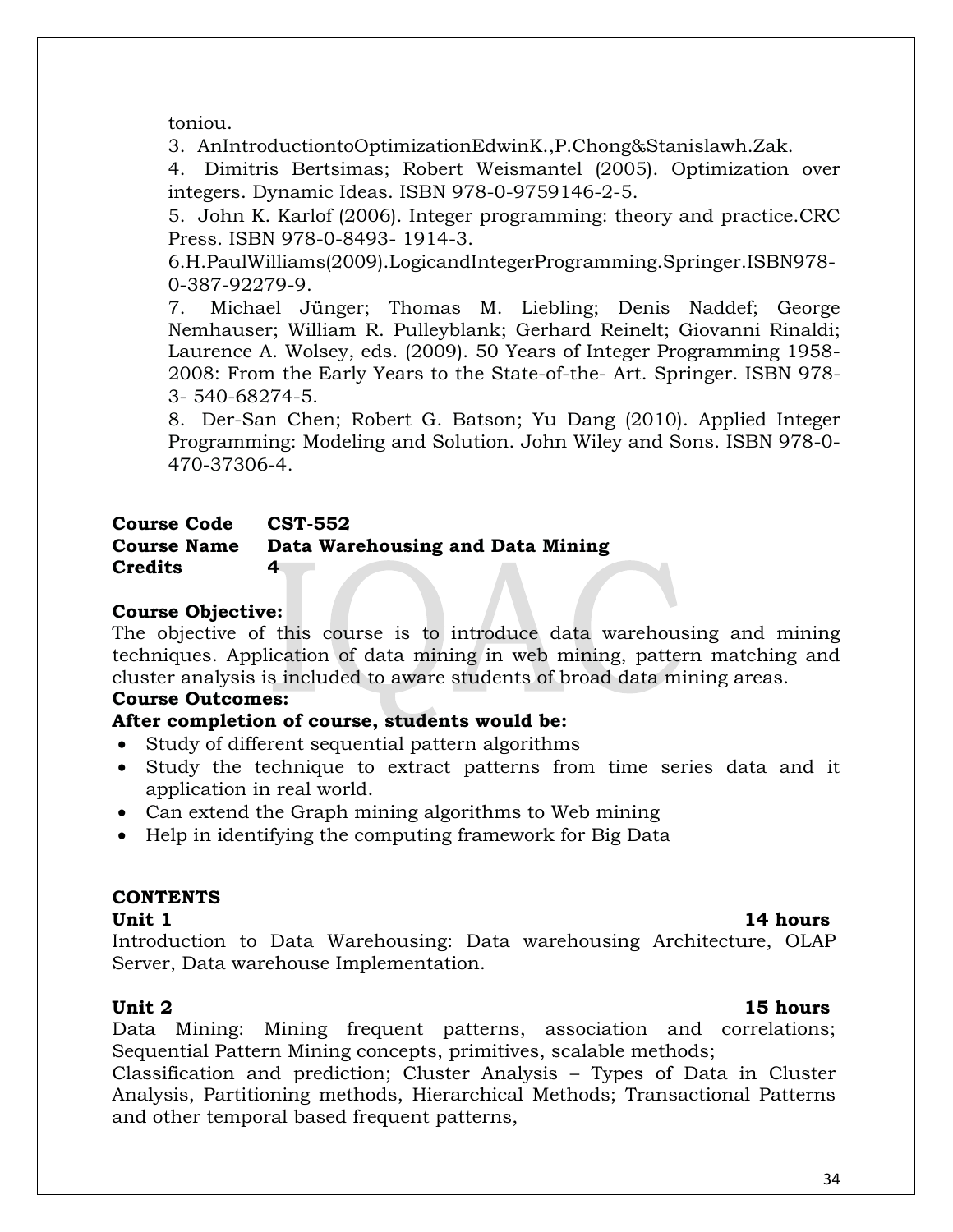### **Unit 3 16 hours**

Mining Time series Data, Periodicity Analysis for time related sequence data, Trend analysis, Similarity search in Time-series analysis;

Mining Data Streams, Methodologies for stream data processing and stream data systems, Frequent pattern mining in stream data, Sequential Pattern Mining in Data Streams, Classification of dynamic data streams.

### **Unit 4 17 hours**

Web Mining, Mining the web page layout structure, mining web link structure, mining multimedia data on the web, Automatic classification of web documents and web usage mining; Distributed Data Mining.

Recent trends in Distributed Warehousing and Data Mining, Class Imbalance Problem; Graph Mining; Social Network Analysis

### **Suggested Readings**

- 1. Jiawei Han and M Kamber, Data Mining Concepts and Techniques,, Second Edition, ElsevierPublication, 2011
- 2. Vipin Kumar, Introduction to Data Mining Pang-Ning Tan, Michael Steinbach, Addison Wesley,2006.
- 3. G Dong and J Pei, Sequence Data Mining, Springer, 2007.

### **Course Code CST-553**

### **Course Name Introduction to Intelligent Systems Credits 4**

### **Course Objective:**

The aim of the course is to introduce to the field of Artificial Intelligence (AI) with emphasis on its use to solve real world problems for which solutions are difficult to express using the traditional algorithmic approach. It explores the essential theory behind methodologies for developing systems that demonstrate intelligent behaviour including dealing with uncertainty, learning from experience and following problem solving strategies found in nature.

### **Course Outcomes:**

### **After completion of course, students would be:**

Able to Demonstrate knowledge of the fundamental principles of intelligent systems and would be able to analyse and compare the relative merits of a variety of AI problem solving techniques.

### **CONTENTS**

**Unit 1** 15 hours Search Methods Basic concepts of graph and tree search. Three simple search methods: breadth-first search, depth-first search, iterative deepening search. Heuristic search methods: best-first search, admissible evaluation functions, hill climbing search. Optimisation and search such as stochastic annealing and genetic algorithm.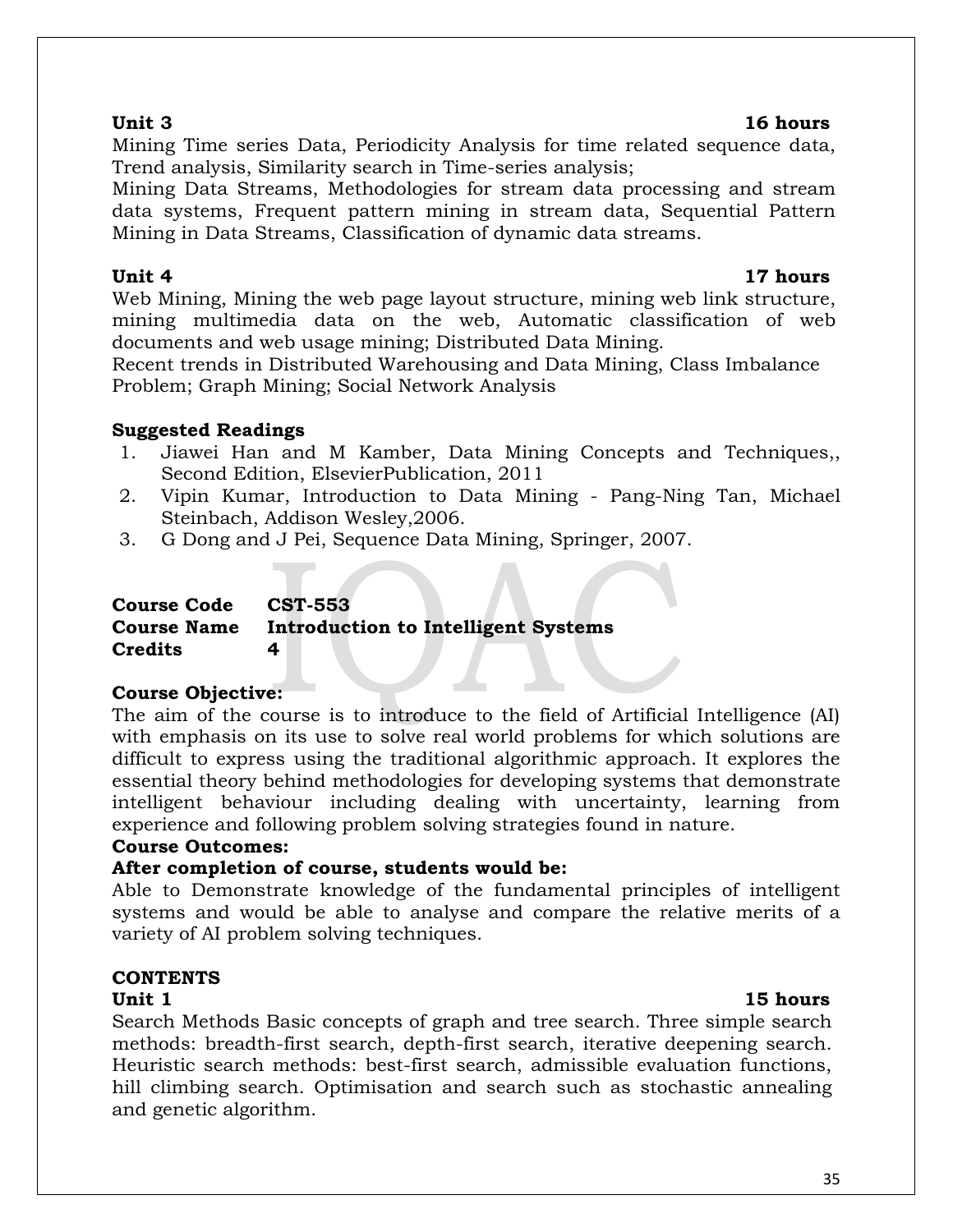Knowledge representation and logical inference Issues in knowledge representation. Structured representation, such as frames, and scripts, semantic networks and conceptual graphs. Formal logic and logical inference. Knowledge-based systems structures, its basic components. Ideas of Blackboard architectures.

### **Unit 3 15 hours**

Reasoning under uncertainty and Learning Techniques on uncertainty reasoning such as Bayesian reasoning, Certainty factors and Dempster-Shafer Theory of Evidential reasoning, A study of different learning and evolutionary algorithms, such as statistical learning and induction learning.

**Unit 4** 15 hours

Biological foundations to intelligent systems I: Artificial neural networks, Backpropagation

Networks, Radial basis function networks, and recurrent networks.

Biological foundations to intelligent systems II: Fuzzy logic, knowledgeRepresentation and inference mechanism, genetic algorithm, and fuzzy neural networks.

Recent trends in Fuzzy logic, Knowledge Representation

# **Suggested Readings**

- 1. Luger G.F. and Stubblefield W.A. (2008). Artificial Intelligence: Structures and strategies for Complex Problem Solving. Addison Wesley, 6th edition.
- 2. Russell S. and Norvig P. (2009). Artificial Intelligence: A Modern Approach. Prentice-Hall, 3rd edition.

### **Course Code CST-554 Course Name Mobile Applications & Services**

# **Credits 4**

### **Course Objectives:**

- This course presents the three main mobile platforms and their ecosystems, namely Android, iOS, and PhoneGap/WebOS.
- It explores emerging technologies and tools used to design and implement feature-rich mobile applications for smartphones and tablets

### **Course Outcomes**

- On completion of the course the student should be able to identify the target platform and users and be able to define and sketch a mobile application
- understand the fundamentals, frameworks, and development lifecycle of mobile application platforms including iOS, Android, and PhoneGap
- Design and develop a mobile application prototype in one of the platform (challenge project)

# **Unit 2** 15 hours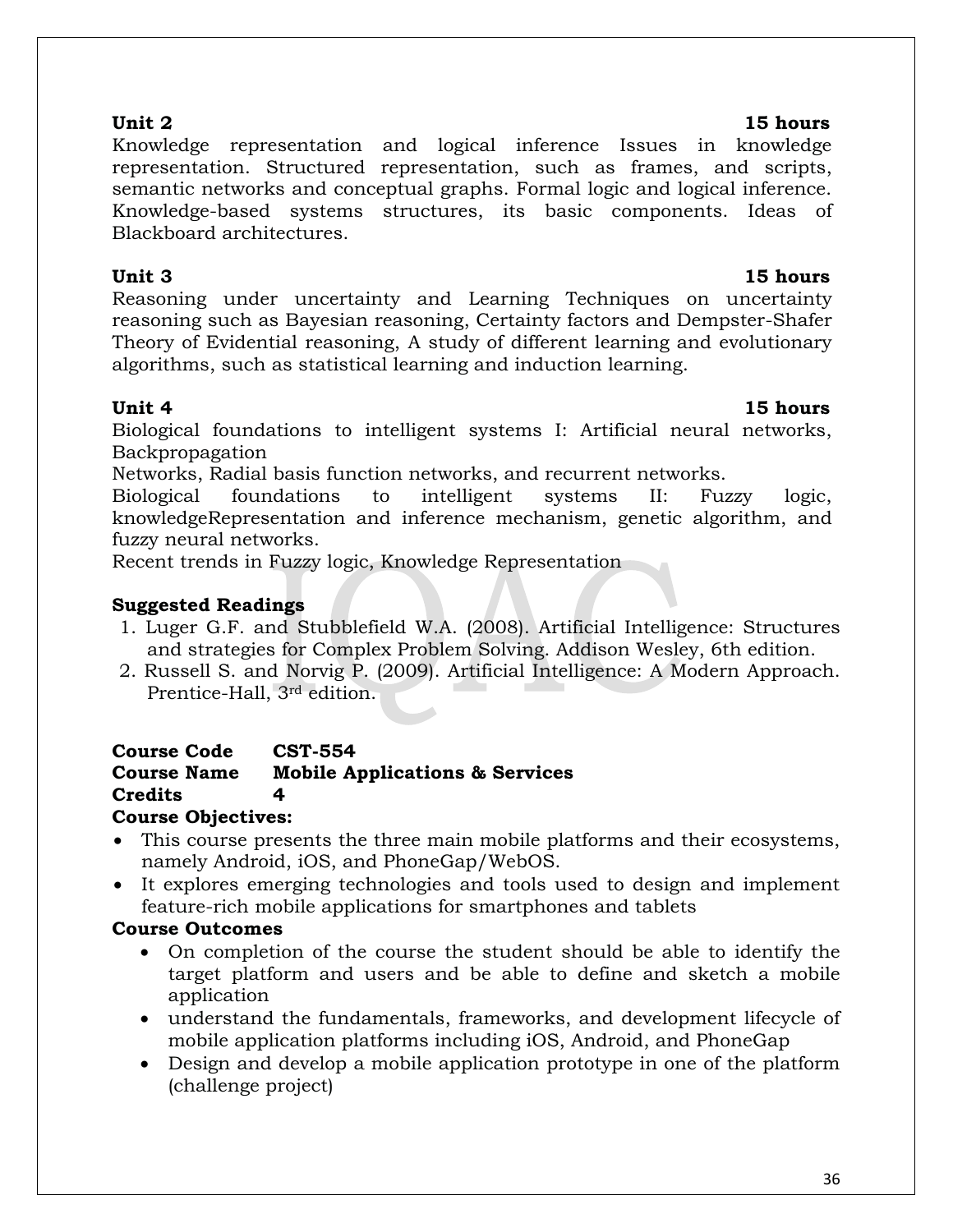### **CONTENTS**

Introduction: Introduction to Mobile Computing, Introduction to Android Development Environment, Factors in Developing Mobile Applications, Mobile Software Engineering, Frameworks and Tools, Generic UI Development Android User

More on Uis: VUIs and Mobile Apps, Text-to-Speech Techniques, Designing the Right UI, Multichannel and Multimodal Uis, . Storing and Retrieving Data, Synchronization and Replication of Mobile Data, Getting the Model Right, Android Storing and Retrieving Data, Working with a Content Provider

### **Unit 3 16 hours**

Communications via Network and the Web:State Machine, Correct Communications Model, Android Networking and Web, Telephony Deciding Scope of an App, Wireless Connectivity and Mobile Apps, Android Telephony Notifications and Alarms:Performance, Performance and Memory Management, Android Notifications and Alarms, Graphics, Performance and Multithreading, Graphics and UI Performance, Android Graphics

Putting It All Together : Packaging and Deploying, Performance Best Practices, Android Field Service App, Location Mobility and Location Based Services Android Multimedia: Mobile Agents and Peer-to-Peer Architecture, Android Multimedia

Platforms and Additional Issues : Development Process, Architecture, Design, Technology Selection, Mobile App Development Hurdles, Testing, Security and Hacking , Active Transactions, More on Security, Hacking Android

Recent trends inCommunication protocols for IOT nodes, mobile computimng techniques in IOT, agents based communications in IOT

### **Suggested Readings**

1. Wei-Meng Lee, Beginning AndroidTM 4 Application Development, 2012 by John Wiley & Sons

### **Course Code CBS.552**

### **Course Name Cyber threat Intelligence Credits 4**

### **Course objective**

 By understanding the myriad cyber threats and actor motivations, leaders can guide organizations in accurately accessing threats, risks, and vulnerabilities, minimize the potential for incidents and, when necessary, provide more thoughtfully responses

### **Course Outcomes**

### **Unit 1** 14 hours

# **Unit 4 17 hours**

# **Unit 2 15 hours**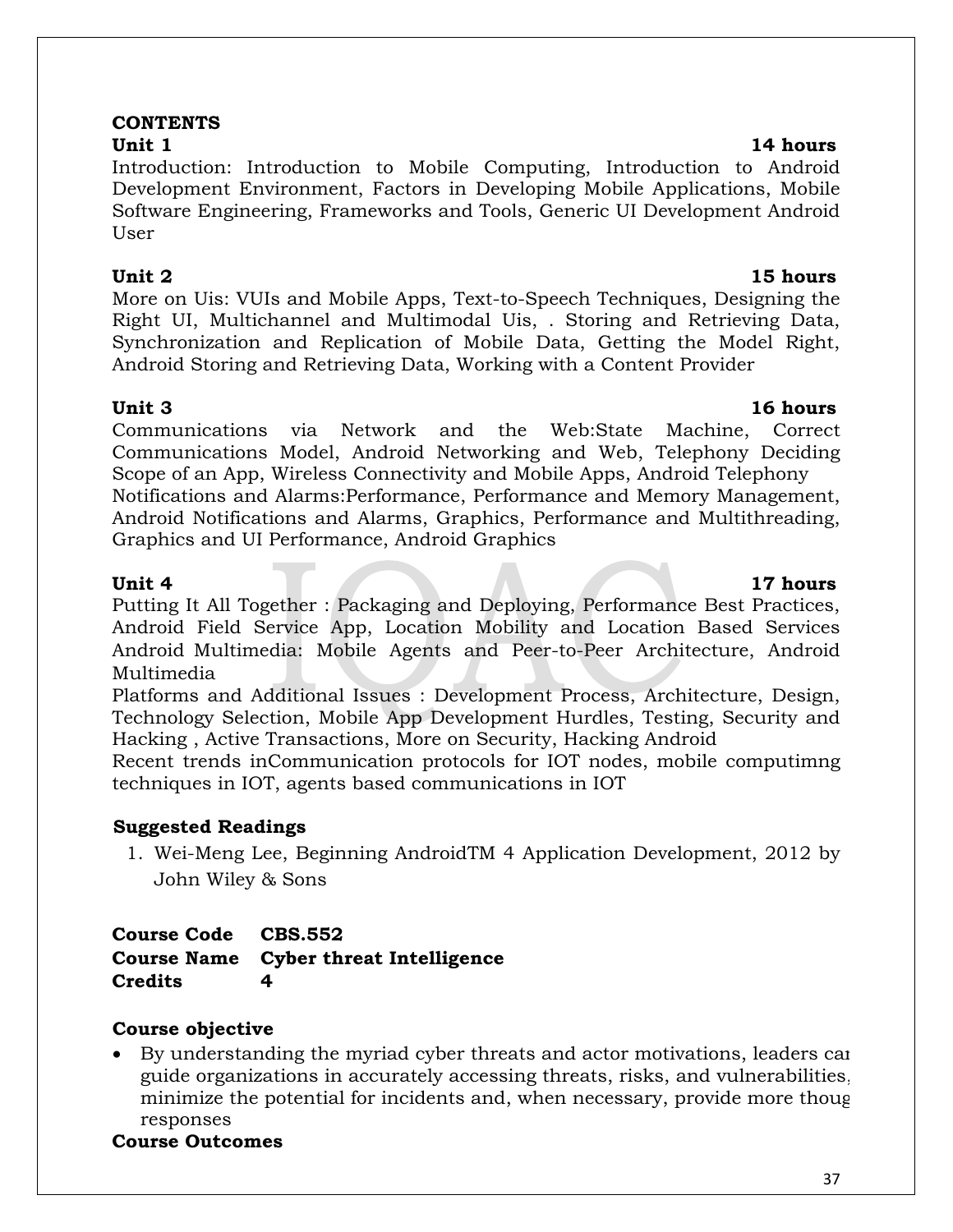### **After completion of course, students would be:**

- Study of different Cyber Threat
- Study the technique to Develop Cyber Threat Intelligence Requirements.
- Can Collect Cyber Threat Information
- Help in Analyzing and Disseminating Cyber Threat Intelligence

### **CONTENTS**

**Defining Cyber Threat Intelligence:** The Need for Cyber Threat Intelligence: The menace of targeted attacks, The monitor-and-respond strategy, Why the strategy is failing, Cyber Threat Intelligence Defned, Key Characteristics: Adversary based, Risk focused, Process oriented, Tailored for diverse consumers, The Benefts of Cyber Threat Intelligence

### **Unit 2** 14 hours

**Developing Cyber Threat Intelligence Requirements:** Assets That Must Be Prioritized: Personal information, Intellectual property, Confdential business information, Credentials and IT systems information, Operational systems. Adversaries: Cybercriminals, Competitors and cyber espionage agents, Hacktivists. Intelligence Consumers: Tactical users, Operational users, Strategic users

**Collecting Cyber Threat Information:** Level 1: Threat Indicators, File hashes and reputation data, Technical sources: honeypots and scanners, Industry sources: malware and reputation feeds. Level 2: Threat Data Feeds, Cyber threat statistics, reports, and surveys, Malware analysis. Level 3: Strategic Cyber Threat Intelligence, Monitoring the underground, Motivation and intentions, Tactics, techniques, and procedures.

**Analyzing and Disseminating Cyber Threat Intelligence:** Information versus Intelligence, Validation and Prioritization: Risk scores, Tags for context, Human assessment. Interpretation and Analysis: Reports, Analyst skills, Intelligence platform, Customization. Dissemination: Automated feeds and APIs, Searchable knowledge base, Tailored reports.

**Selecting the Right Cyber Threat Intelligence Partner:** Types of Partners: Providers of threat indicators, Providers of threat data feeds, Providers of comprehensive cyber threat intelligence. Important Selection Criteria: Global and cultural reach, Historical data and knowledge, Range of intelligence deliverables, APIs and integrations, Intelligence platform, knowledge base, and portal, Client services, Access to experts. Intelligence-driven Security.

# **Unit 3** 17 hours

# **Unit 4** 16 hours

# **Unit 1** 15 hours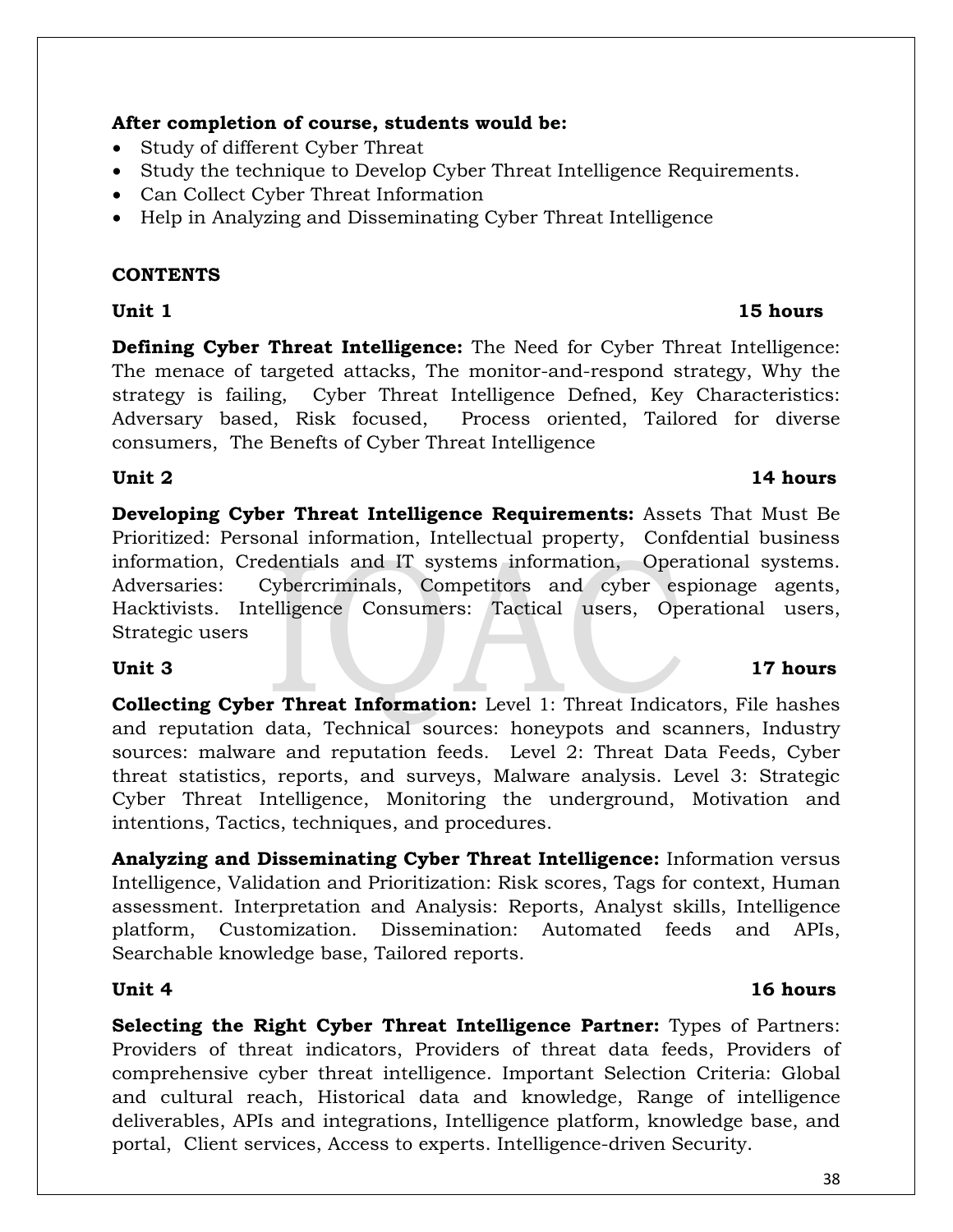### **Suggested Readings**

2. Jon Friedman. Mark Bouchard, CISSP. Foreword by John P. Watters. (2015) **Cyber Threat** Intelligence.**Definitive** GuideTM.

| <b>Course Code</b> | <b>CST. 555</b>            |
|--------------------|----------------------------|
| <b>Course Name</b> | <b>Operations Research</b> |
| <b>Credits</b>     | 4                          |

### **Course Outcomes:**

At the end of the course, the student should be able to Students should able to apply the dynamic programming to solve problems of discreet and continuous variables.

 Students should able to apply the concept of non-linear programming Students should able to carry out sensitivity analysis Student should able to model the real world problem and simulate it.

### **CONTENTS**

**Unit 1 9 hours** Optimization Techniques, Model Formulation, models, General L.R Formulation, Simplex Techniques, Sensitivity Analysis, Inventory Control Models

**Unit 2** 10 hours

Formulation of a LPP - Graphical solution revised simplex method - duality theory - dual simplex method - sensitivity analysis - parametric programming

**Unit 3** 14 hours

Nonlinear programming problem - Kuhn-Tucker conditions min cost flow problem - max flow problem - CPM/PERT

**Unit 4** 15 hours

Scheduling and sequencing - single server and multiple server models deterministic inventory models - Probabilistic inventory control models - Geometric Programming.

Competitive Models, Single and Multi-channel Problems, Sequencing Models, Dynamic Programming, Flow in Networks, Elementary Graph Theory, Game Theory Simulation

### **Suggested Readings**

1. H.A. Taha, Operations Research, An Introduction, PHI, 2008

- 2. H.M. Wagner, Principles of Operations Research, PHI, Delhi, 1982.
- 3. J.C. Pant, Introduction to Optimisation: Operations Research, Jain Brothers, Delhi, 2008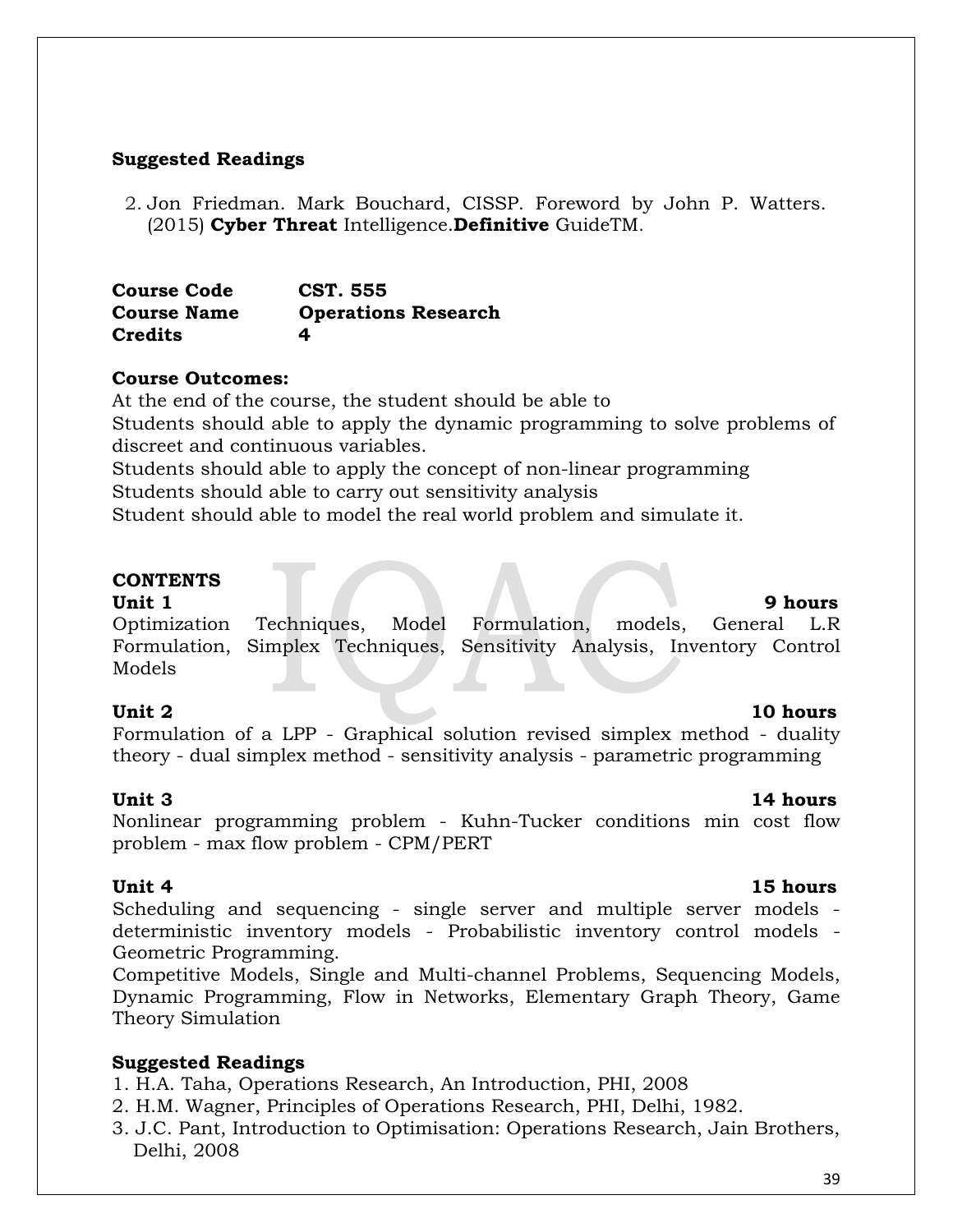4. Hitler Libermann Operations Research: McGraw Hill Pub. 2009

5. Pannerselvam, Operations Research: Prentice Hall of India 2010

6. Harvey M Wagner, Principles of Operations Research: Prentice Hall of India 2010

**Course Code CST.556 Course Name Cost Management of Engineering Projects Credits 4**

### **CONTENTS**

# **Unit 1** 11 hours

### **Introduction and Overview of the Strategic Cost Management Process**

Cost concepts in decision-making; Relevant cost, Differential cost, Incremental cost and Opportunity cost. Objectives of a Costing System; Inventory valuation; Creation of a Database for operational control; Provision of data for Decision-Making.

### **Unit 2** 14 hours

Project: meaning, Different types, why to manage, cost overruns centers, various stages of project execution: conception to commissioning. Project execution as conglomeration of technical and nontechnical activities. Detailed Engineering activities. Pre project execution main clearances and documents Project team: Role of each member. Importance Project site: Data required with significance.

Project contracts. Types and contents. Project execution Project cost control. Bar charts and Network diagram. Project commissioning: mechanical and process

**Unit 3 14 hours** Cost Behavior and Profit Planning Marginal Costing; Distinction between Marginal Costing and Absorption Costing; Break-even Analysis, Cost-Volume-Profit Analysis. Various decision-making problems. Standard Costing and Variance Analysis. Pricing strategies: Pareto Analysis. Target costing, Life Cycle Costing. Costing of service sector. Just-in-time approach, Material Requirement Planning, Enterprise Resource Planning, Total Quality Management and Theory of constraints.

### **Unit 4 15 hours**

Activity-Based Cost Management, Bench Marking; Balanced Score Card and Value-Chain Analysis. Budgetary Control; Flexible Budgets; Performance budgets; Zero-based budgets. Measurement of Divisional profitability pricing decisions including transfer pricing.

Quantitative techniques for cost management, Linear Programming, PERT/CPM, Transportation problems, Assignment problems, Simulation, Learning Curve Theory.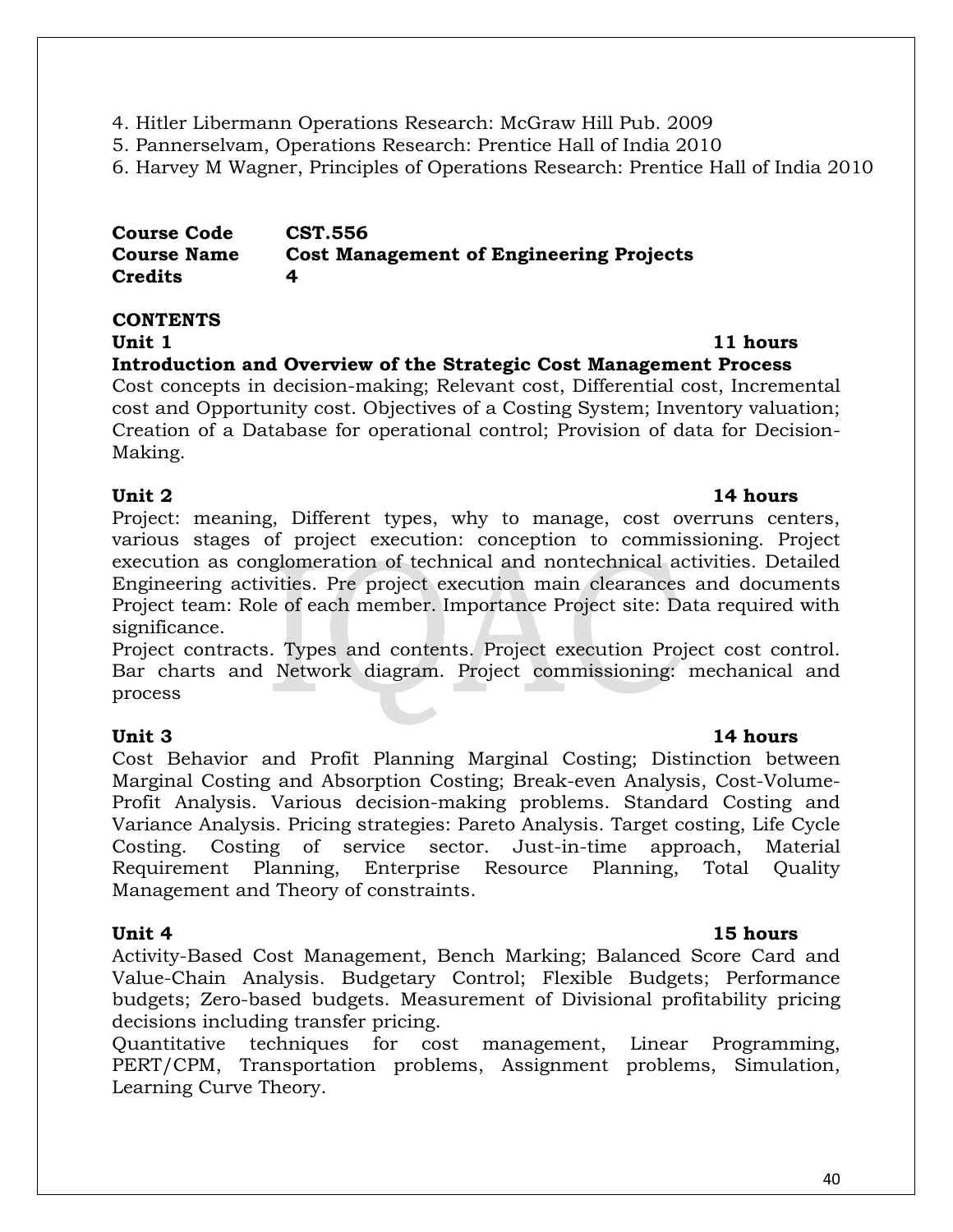### **Suggested Readings**

- 1. Cost Accounting A Managerial Emphasis, Prentice Hall of India, New Delhi
- 2. Charles T. Horngren and George Foster, Advanced Management Accounting
- 3. Robert S Kaplan Anthony A. Alkinson, Management & Cost Accounting
- 4. Ashish K. Bhattacharya, Principles & Practices of Cost Accounting A. H. Wheeler publisher
- 5. N.D. Vohra, Quantitative Techniques in Management, Tata McGraw Hill Book Co. Ltd.

| <b>Course Code</b> | <b>CBS.553</b>   |
|--------------------|------------------|
| <b>Course Name</b> | <b>Cyber Law</b> |
| Credits            | 4                |

**Objective:** The objective of this course is to provide knowledge about the basic information on IT Act and Cyber law as well as the legislative and judicial development in the area.

**Course Outcomes:** By the end of this Course, students should be able to:

- ∙ Analyze fundamentals of Cyber Law
- ∙ Discuss IT Act & its Amendments
- ∙ Relate Cyber laws with security incidents.

### **CONTENTS**

### **UNIT–I 9 hours**

Concept of Cyberspace, Issues of Jurisdiction in Cyberspace: Jurisdiction Principles under International law, Jurisdiction in different states, Position in India. Conflict of Laws in Cyberspace, International Efforts for harmonization Privacy in Cyberspace.

### **UNIT – II 13 hours**

Electronic Commerce, Cyber Contract, Intellectual Property Rights and Cyber Laws

UNCITRAL Model Law, Digital Signature and Digital Signature Certificates, E-Governance and Records.

### **UNIT – III 14 hours**

Define Crime, *Mens Rea*, Crime in Context of Internet, Types of Cyber Crime, Computing Damage in Internet Crime, Offences under IPC (Indian Panel Code, 1860), Offences & Penalties under IT Act 2000, IT Act Amendments, Investigation & adjudication issues, Digital Evidence.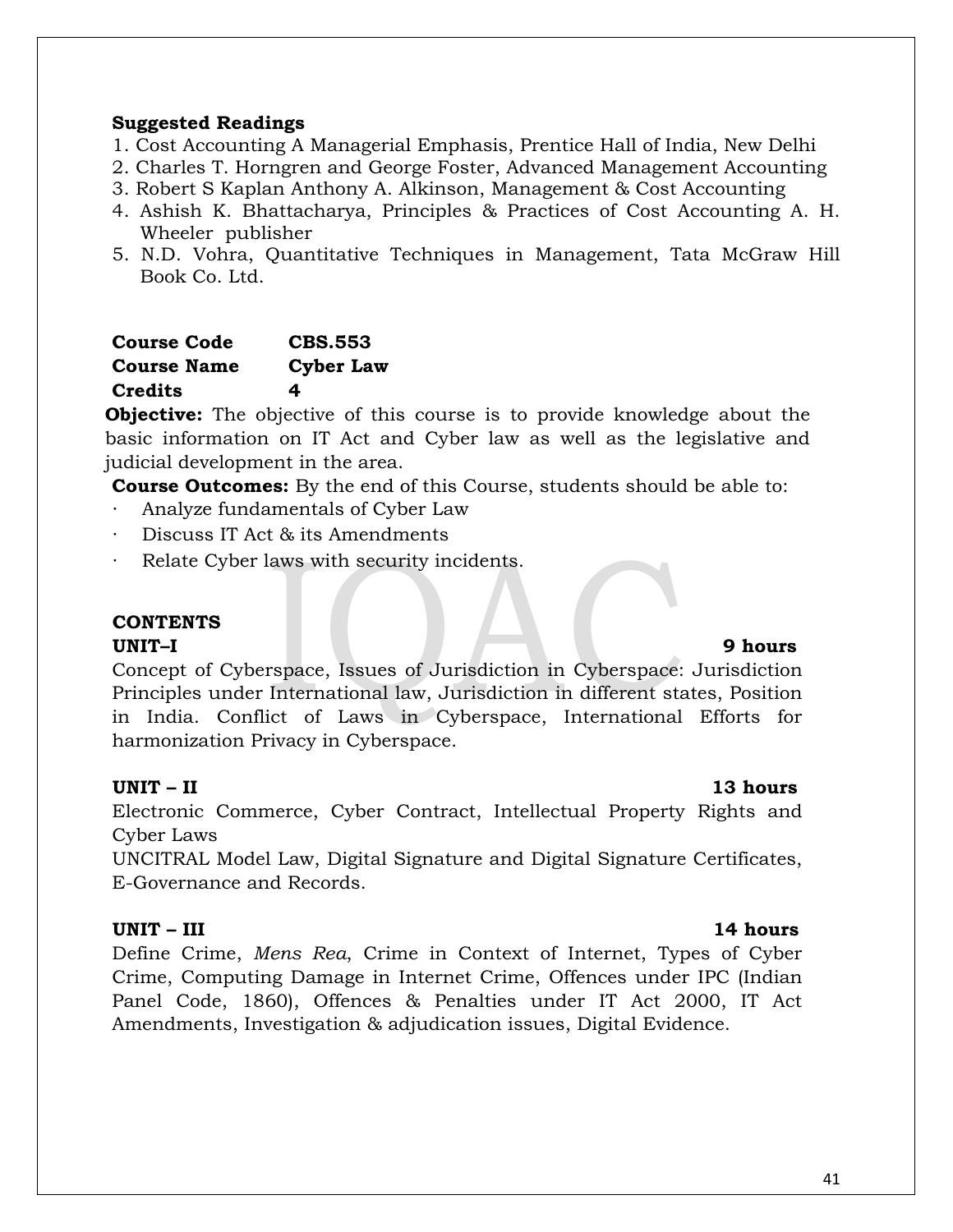### **UNIT–IV 14 hours**

Obscenity and Pornography, Internet and potential of Obscenity, International and National Instruments on Obscenity & Pornography, Child Pornography, Important Case Studies.

### **Suggested Readings**

- 1. Cyber Law in India Dr. Farooq Ahmad
- 2. Cyber Laws J.P. Sharma, Sunaina Kanojia
- 3. Cyber Laws and IT Protection Harish Chander
- 4. Cyber Laws Justice Yatindra Singh
- 5. An Introduction to cyber crime and cyber law Prof. R.K. Chaubey
- 6. Understanding Laws Garima Tiwari
- 7. Computers Internet and New Technology Laws Karnika Seth, Justice Altamas Kabir

| <b>Course Code</b> | <b>CST.555</b>          |
|--------------------|-------------------------|
| <b>Course Name</b> | <b>Software Matrics</b> |
| Credits            | 4                       |

### **Course Objectives:**

Understand the underlying concepts, principles and practices in Software Measurements. Designing of Metrics model for software quality prediction and reliability.

### **Course Outcomes:**

Upon completion of this course, the students will be able to:

- Able to learn role software Metrics in Industry size software
- Empirical investigation of software for a quality measurement.
- Understand and identify software reliability and problem solving by designing and selecting software reliability models.

### **CONTENTS**

### **Unit-I 14 hours**

**Overview of Software Metrics:** Measurement in Software Engineering, Scope of Software Metrics, Measurement and Models Meaningfulness in measurement, Measurement quality, Measurement process, Scale, Measurement validation, Object-oriented measurements,

**Goal based framework for software measurement:** Software measure classification, Goal-Question-Metrics(GQM) and Goal-Question-Indicator-Metrics (GQIM),Applications of GQM and GQIM.

### **Unit-II 15 hours**

# **Empirical Investigation:** Software engineering investigation, Investigation principles, Investigation techniques, Planning Formal experiments, Case

42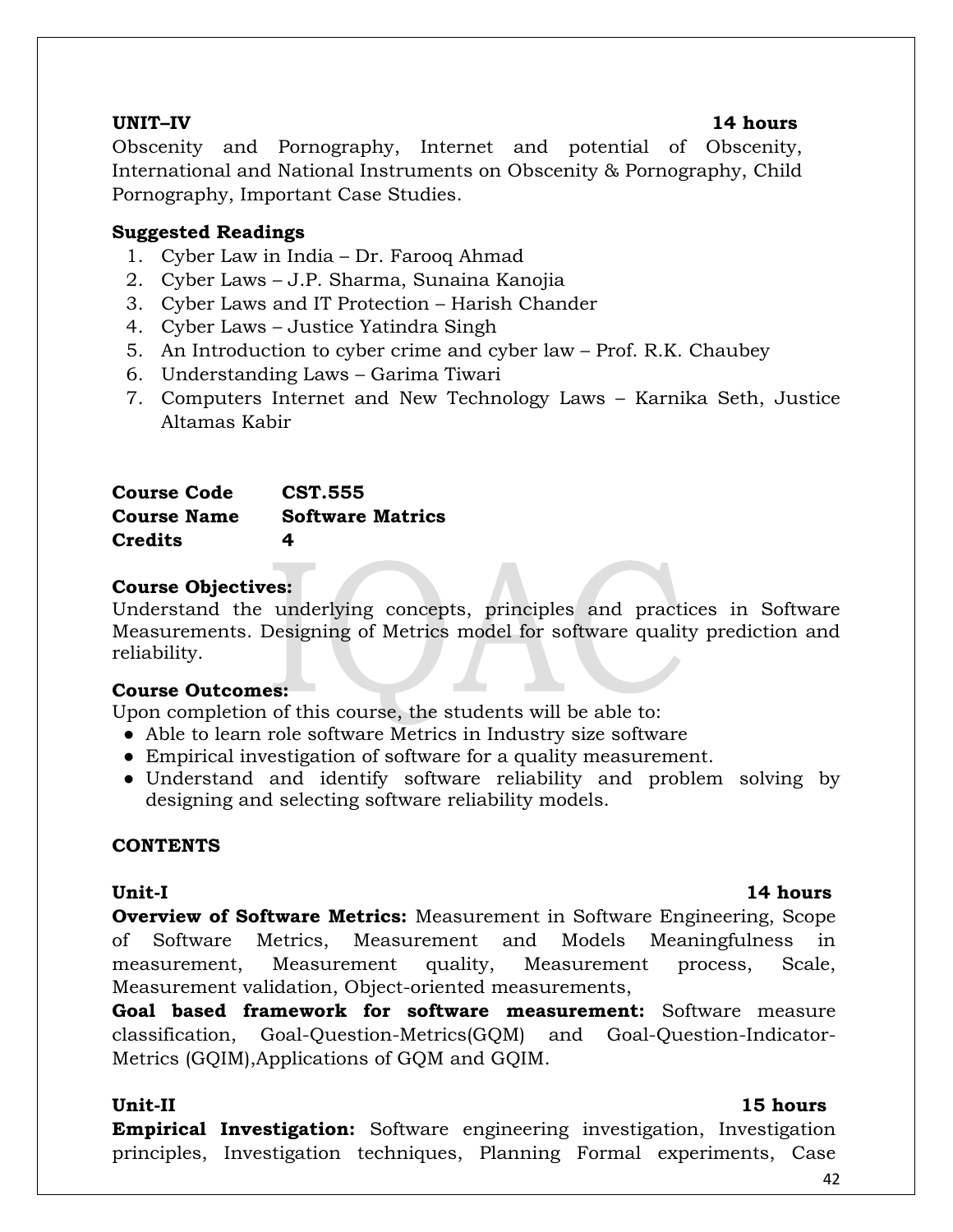### Studies for Empirical investigations

**Object–oriented metrics:** Object-Oriented measurement concepts, Basic metrics for OO systems, OO analysis and design metrics, Metrics for productivity measurement, Metrics for OO software quality.

**Measuring Internal Product attributes:** Software Size, Length, reuse, Functionality, Complexity, Software structural measurement, Control flow structure, Cyclomatic Complexity, Data flow and data structure attributes Architectural measurement.

**Measuring External Product attributes:** Software Quality Measurements, Aspectes of Quality Measurements, Maintainability Measurements, Usability and Security Measurements.

### **Unit-IV 13 hours**

**Measuring software Reliability:** Concepts and definitions, Software reliability models and metrics, Fundamentals of software reliability engineering (SRE), Reliability management model.

# **Suggested Readings**

- 1. Norman E. Fenton, S. L. P fleeger, "Software Metrics: A Rigorous and Practical Approach", published by International Thomson Computer Press, 2/e, 1998.
- 2. Stephen H. Kan, "Metrics and Models in Software Quality Engineering", Addison-Wesley Professional, 2/e, 2002.
- 3. Basu Anirban, "Software Quality Assurance, Testing and Metrics", Prentice Hall India Learning Private Limited, 2015
- 4. Robert B. Grady, "Practical Software Metrics for Project Management And Process Improvement", Prentice Hall, 1992.
- 5. Maxwell Katrina D., "Applied Statistics for Software Managers", Prentice Hall PTR, 2002

### **Unit-III 16 hours**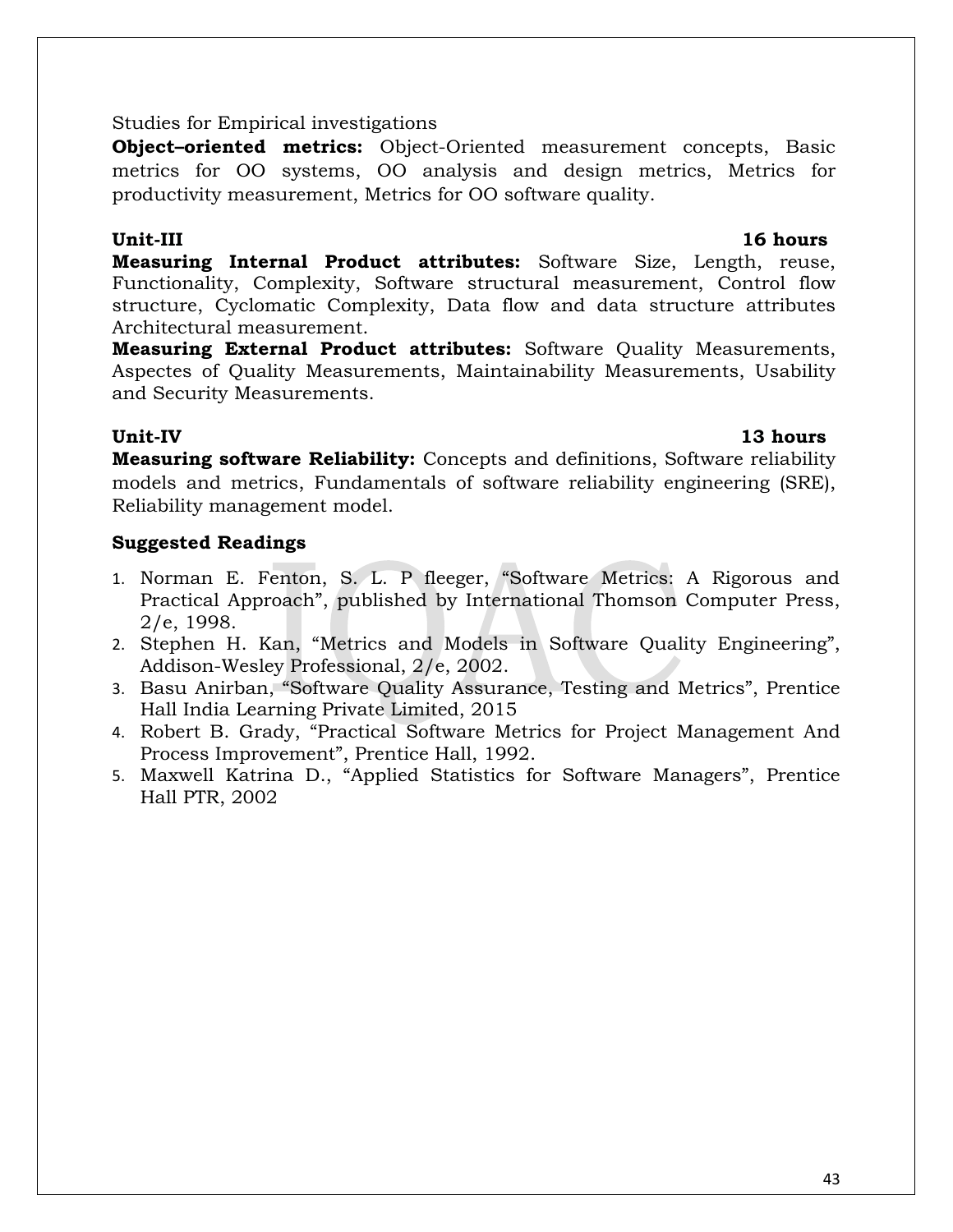### **Course Code CST. 600 Course Name Dissertation Credits Objectives:**

1.The student shall have to write his/ her synopsis including an extensive review of literature with simultaneous identification of scientifically sound (and achievable) objectives backed by a comprehensive and detailed methodology. The students shall also present their synopsis to the synopsis approval committee.

2.The second objective of Dissertation would be to ensure that the student learns the nuances of the scientific research. Herein the student shall have to carry out the activities/experiments to be completed during Dissertation (as mentioned in the synopsis).

The students would present their work to the Evaluation Committee (constituted as per the university rules). The evaluation criteria shall be as detailed below:

### **Evaluation criteria for Synopsis:**

| <b>Evaluation Parameter</b>                                                                                | <b>Marks</b> | <b>Evaluated by</b>                                            |
|------------------------------------------------------------------------------------------------------------|--------------|----------------------------------------------------------------|
| Review of literature                                                                                       | 50           | Internal Evaluation<br>by<br>Dean of School,<br>HOD/           |
| Identification of gaps in knowledge and<br>Objective<br>Statement,<br>Problem<br>formulation & Methodology | 50           | nominee,<br>Two<br>HOD<br>faculty<br>member<br>nominated<br>by |
| <b>Total</b>                                                                                               | 100          | Dean/HOD, Supervisor.                                          |

Student will be given final marks based the average marks by the Evaluation Committee

### **Timeline Works for Synopsis and Mid-Term:**

| <b>Month</b>    | <b>JULY</b> | <b>AUG</b>  | <b>SEP</b> | <b>OCT</b>              | <b>NOV</b> | <b>DEC</b> |
|-----------------|-------------|-------------|------------|-------------------------|------------|------------|
| <b>Synopsis</b> | Bi-         | Submission  |            |                         |            |            |
|                 | Weekly      | of Synopsis |            |                         |            |            |
|                 | report      | and         |            |                         |            |            |
|                 | submitte    | Presentatio |            |                         |            |            |
|                 | d<br>to     | n           |            |                         |            |            |
|                 | Supervis    |             |            |                         |            |            |
|                 | or          |             |            |                         |            |            |
| Mid-Term        |             |             | $Bi-$      | Report                  | Final      |            |
|                 |             |             | Weekly     | submission              | Submissi   |            |
|                 |             |             | report     | in $3^{\text{rd}}$ week | on of Mid  |            |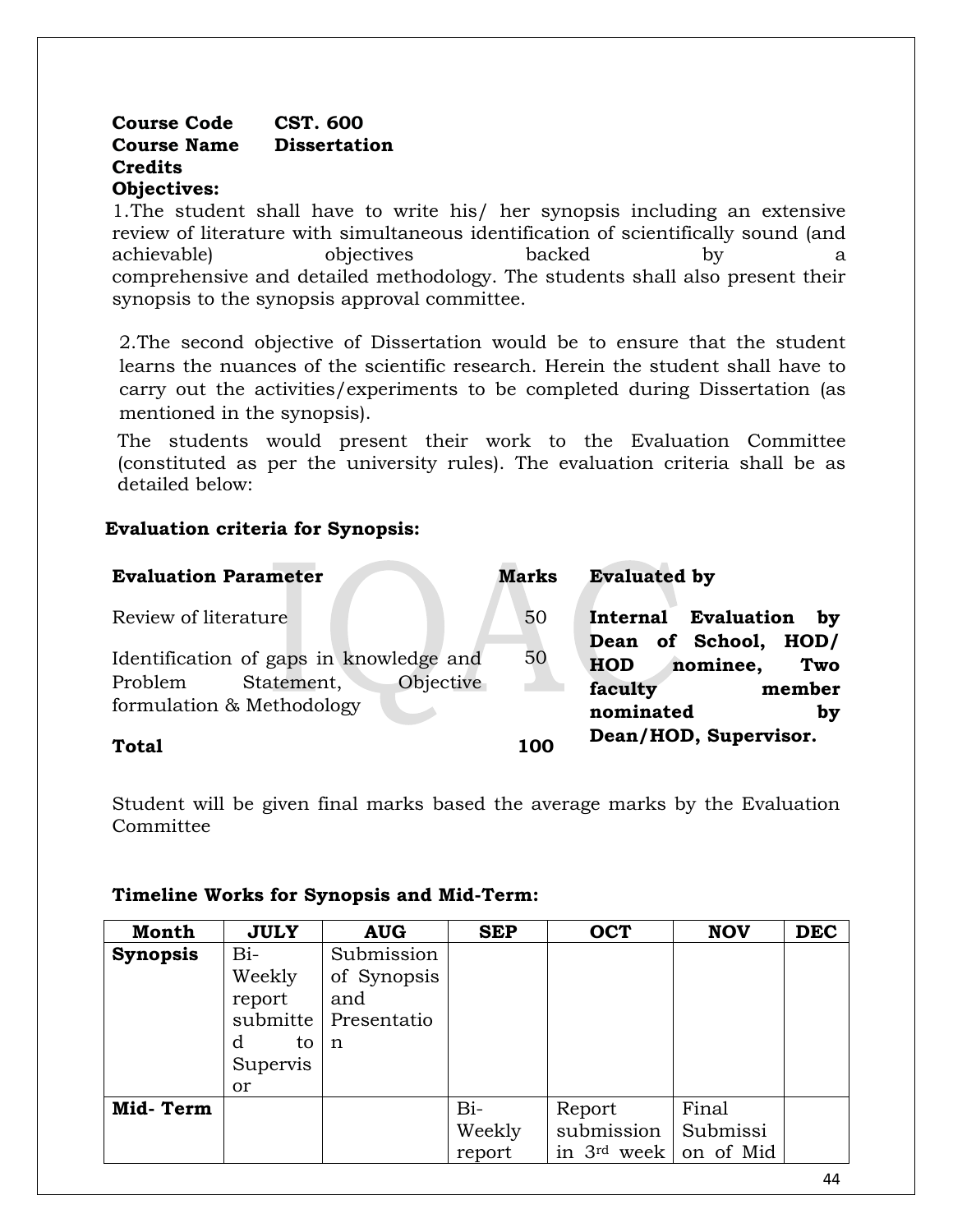|  | submitte Final    |      |                 | Term                      |  |
|--|-------------------|------|-----------------|---------------------------|--|
|  |                   |      |                 | to   Presentatio   Report |  |
|  | Supervis $ n $ in |      | 4 <sup>th</sup> |                           |  |
|  | or                | week |                 |                           |  |
|  |                   |      |                 |                           |  |

### **Grading of Marks:**

| <b>Grades</b> | . .      |                                                                                      |       |          | ┮     |
|---------------|----------|--------------------------------------------------------------------------------------|-------|----------|-------|
| <b>Marks</b>  | 00<br>5- | $\overline{\phantom{m}}$ $\overline{\phantom{m}}$<br>२4-<br>$\overline{\phantom{a}}$ | 74-65 | $64 - 4$ | $1-4$ |

### **Grading Evaluation:**

| <b>Abbreviations of Grades</b> | <b>Grades</b> |
|--------------------------------|---------------|
| Excellent                      | A             |
| Very Good                      | B             |
| Good                           |               |
| Average                        |               |
| Below Average/ Un-Satisfactory | E             |
|                                |               |

# **Evaluation criteria for Mid-Term:**

| <b>Evaluation Parameter</b>                                   | Maximum<br><b>Marks</b> | <b>Evaluated By</b>                                                         |
|---------------------------------------------------------------|-------------------------|-----------------------------------------------------------------------------|
| Mid<br>Review<br>Term<br>and $\vert 50 \vert$<br>Presentation |                         | <b>Internal/External</b><br>Evaluation by Dean of<br>HOD/<br>School,<br>HOD |
| Continuous evaluation                                         | 50                      | nominee, Two faculty                                                        |
| <b>Total</b>                                                  | 100                     | member nominated by<br>Dean/HOD, Supervisor.                                |

### **Seminar with Minor Project Evaluation:**

In this, the student has to select an area and specify the objectives to be achieved.

Evaluation criteria will be based on objective stated and achieved

### **Timeline Work of Seminar:**

| M<br>ענטע | --- | . .<br>. .<br>$ -$ | -----<br>W<br>$\cdots$ |
|-----------|-----|--------------------|------------------------|
|           |     |                    |                        |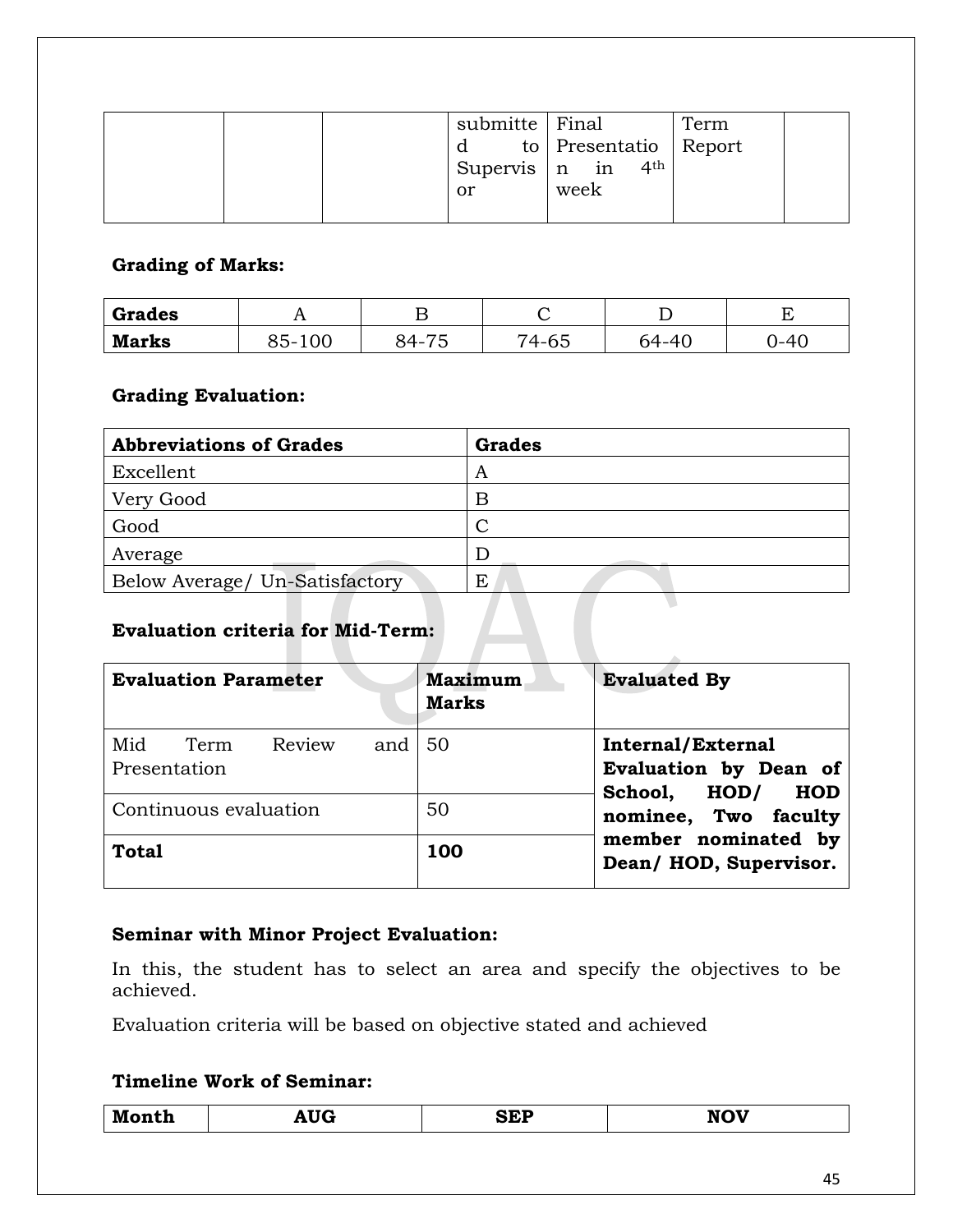| be   faculty Incharge.<br>Objectives<br>to<br>report | <b>Seminar</b> Submit area and Weekly report to $\bullet$ 3 <sup>rd</sup> |          |  |  |  |                 | week | submit |
|------------------------------------------------------|---------------------------------------------------------------------------|----------|--|--|--|-----------------|------|--------|
| Presentation                                         |                                                                           | achieved |  |  |  | 4 <sup>th</sup> |      | week   |

### **Evaluation Criteria:**

| <b>Evaluation Parameter</b> | <b>Marks</b> | <b>Evaluated By</b>         |
|-----------------------------|--------------|-----------------------------|
| Area & Objectives           |              | <b>Evaluation Committee</b> |
| Reports and                 |              |                             |
| Implementation              |              |                             |
| Presentation and Viva-voce  |              |                             |
| <b>Total</b>                | 25           |                             |

Student will be given final marks based the average marks by the Evaluation Committee

### **Semester IV**

**Course Code CST. 600 Credits**

**Course Name Dissertation/Industrial Project**

### **Objective:**

 In Dissertation the student shall have to carry out the activities/experiments to be completed during Dissertation (as mentioned in the synopsis). The students would present their work to the evaluation Committee (constituted as per the university rules). One research paper (either accepted or published) out of the dissertation research work is compulsory. The Evaluation criteria shall be as detailed below:

| <b>Evaluation Parameter</b>  | <b>Maximum Marks</b> | <b>Evaluated By</b>      |
|------------------------------|----------------------|--------------------------|
| External<br>Parameters<br>by | 50                   | <b>Internal/External</b> |
| Expert (As per University    |                      | Evaluation by Dean of    |
| Criteria)                    |                      | School, DAA Nominee,     |
| Presentation and defence of  | 50                   | HOD/ HOD<br>nominee,     |
| research work                |                      | Supervisor.              |
| <b>Total</b>                 | 100                  |                          |

Student will be given final marks based the average marks by the Evaluation Committee

### **Timeline Work of Dissertation:**